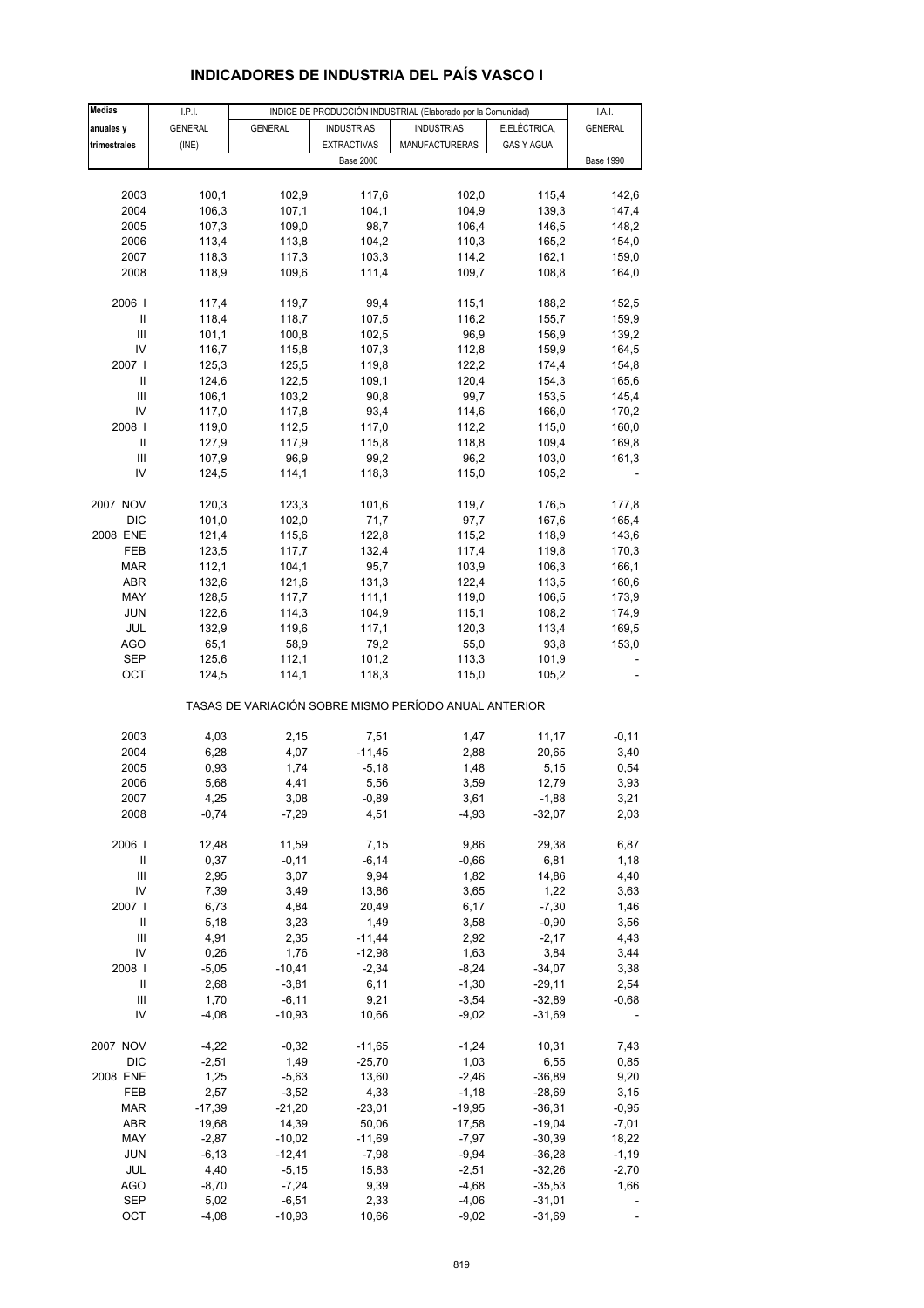# **INDICADORES DE INDUSTRIA DEL PAÍS VASCO. II**

| <b>Medias</b>                      |               | ENCUESTA DE COYUNTURA INDUSTRIAL: TOTAL INDUSTRIA (1) |                  |                |             |
|------------------------------------|---------------|-------------------------------------------------------|------------------|----------------|-------------|
| anuales y                          | INDICADOR DE  | NIVEL CARTERA                                         | <b>TENDENCIA</b> | <b>NIVEL</b>   | UTILIZACIÓN |
| trimestrales                       | CLIMA INDUST. | <b>PEDIDOS</b>                                        | PRODUCCIÓN       | <b>STOCKS</b>  | CAPACIDAD   |
|                                    |               | Saldo de respuestas                                   |                  |                | $\%$        |
|                                    |               |                                                       |                  |                |             |
|                                    |               |                                                       |                  |                |             |
| 2003                               | $-9,4$        | $-23$                                                 | 5                | 10             | 79,6        |
| 2004                               | $-9,2$        | $-25$                                                 | 13               | 12             | 79,3        |
| 2005                               | $-5,3$        | $-16$                                                 | 8                | 11             | 81,6        |
| 2006                               | $-5,7$        | -6                                                    | 6                | 10             | 80,6        |
|                                    |               | $\overline{7}$                                        | 4                | $\overline{7}$ | 82,1        |
| 2007                               | 2,6           |                                                       |                  |                |             |
| 2008                               | $-3,1$        | $-15$                                                 | $-2$             | 10             | 82,6        |
|                                    |               |                                                       |                  |                |             |
| 2006                               | $-9,6$        | $-23$                                                 | 6                | 16             | 79,7        |
| $\ensuremath{\mathsf{II}}$         | $-8,0$        | -5                                                    | 11               | 10             | 80,5        |
| $\ensuremath{\mathsf{III}}\xspace$ | $-5,1$        | $-4$                                                  | $-1$             | 8              | 81,3        |
| IV                                 | $-0,1$        | 10                                                    | $\overline{7}$   | 6              | 80,9        |
| 2007 l                             |               |                                                       |                  | 4              |             |
|                                    | 3,0           | 7                                                     | 10               |                | 80,8        |
| Ш                                  | 3,6           | 12                                                    | 9                | 5              | 81,2        |
| $\ensuremath{\mathsf{III}}\xspace$ | 2,7           | $\,6$                                                 | $-1$             | $\overline{7}$ | 84,5        |
| IV                                 | 1,1           | 4                                                     | -2               | 11             | 82,0        |
|                                    |               |                                                       |                  |                |             |
| 2008                               | $-0,1$        | 0                                                     | 15               | $\overline{7}$ | 84,0        |
| $\ensuremath{\mathsf{II}}$         | $-3,3$        | $-6$                                                  | $\overline{2}$   | 9              | 83,8        |
| Ш                                  | $-7,3$        | $-19$                                                 | -6               | 11             | 81,0        |
| IV                                 |               | $-45$                                                 | $-27$            | 17             | 81,4        |
|                                    |               |                                                       |                  |                |             |
|                                    |               |                                                       |                  |                |             |
| 2008 ENE                           | 0,6           | $-1$                                                  | 6                | 5              |             |
| FEB                                | 0,1           | $\overline{c}$                                        | 26               | 11             |             |
| <b>MAR</b>                         | $-1,0$        | $\pmb{0}$                                             | 13               | 4              |             |
| ABR                                | $-2,4$        | $-2$                                                  | 5                | 4              |             |
|                                    |               |                                                       |                  |                |             |
| MAY                                | $-3,2$        | 0                                                     | $\overline{2}$   | 8              |             |
| JUN                                | $-4,3$        | $-18$                                                 | $-1$             | 15             |             |
| JUL                                | $-6,1$        | $-22$                                                 | $-13$            | 12             |             |
|                                    |               | -9                                                    | 0                | $\overline{7}$ |             |
| <b>AGO</b>                         | $-8,6$        |                                                       |                  |                |             |
| <b>SEP</b>                         | ÷,            | $-25$                                                 | $-4$             | 13             |             |
| OCT                                |               | $-32$                                                 | $-20$            | 22             |             |
| <b>NOV</b>                         |               | $-58$                                                 | $-34$            | 13             |             |
| <b>DIC</b>                         |               | ÷                                                     | -                | $\frac{1}{2}$  |             |
|                                    |               |                                                       |                  |                |             |
|                                    |               | TASAS DE VARIACIÓN SOBRE MISMO PERÍODO ANUAL ANTERIOR |                  |                |             |
|                                    |               |                                                       |                  |                |             |
| 2003                               |               | ٠                                                     | Ĭ.               | ٠              |             |
| 2004                               |               |                                                       |                  |                |             |
| 2005                               |               |                                                       | ä,               |                |             |
| 2006                               |               |                                                       | L,               |                |             |
|                                    |               |                                                       |                  |                |             |
| 2007                               |               |                                                       |                  |                |             |
| 2008                               |               |                                                       |                  |                |             |
|                                    |               |                                                       |                  |                |             |
| 2006                               |               |                                                       |                  |                |             |
|                                    |               |                                                       |                  |                |             |
| Ш                                  |               |                                                       |                  |                |             |
| $\mathsf{III}$                     |               |                                                       |                  |                |             |
| IV                                 |               |                                                       |                  |                |             |
| 2007 l                             |               |                                                       |                  |                |             |
| $\sf II$                           |               |                                                       |                  |                |             |
|                                    |               |                                                       |                  |                |             |
| Ш                                  |               |                                                       |                  |                |             |
| IV                                 |               |                                                       |                  |                |             |
| 2008                               |               |                                                       |                  |                |             |
| Ш                                  |               |                                                       |                  |                |             |
|                                    |               |                                                       |                  |                |             |
| $\mathsf{III}$                     |               |                                                       |                  |                |             |
| IV                                 |               |                                                       |                  |                |             |
|                                    |               |                                                       |                  |                |             |
| 2008 ENE                           |               |                                                       |                  |                |             |
| FEB                                |               |                                                       |                  |                |             |
|                                    |               |                                                       |                  |                |             |
| <b>MAR</b>                         |               |                                                       |                  |                |             |
| <b>ABR</b>                         |               |                                                       |                  |                |             |
| MAY                                |               |                                                       |                  |                |             |
|                                    |               |                                                       |                  |                |             |
| <b>JUN</b>                         |               |                                                       |                  |                |             |
| <b>JUL</b>                         |               |                                                       |                  |                |             |
| AGO                                |               |                                                       |                  |                |             |
| <b>SEP</b>                         |               |                                                       |                  |                |             |
|                                    |               |                                                       |                  |                |             |
| OCT                                |               |                                                       |                  |                |             |
| <b>NOV</b>                         |               |                                                       |                  |                |             |
| <b>DIC</b>                         |               |                                                       |                  |                |             |
|                                    |               |                                                       |                  |                |             |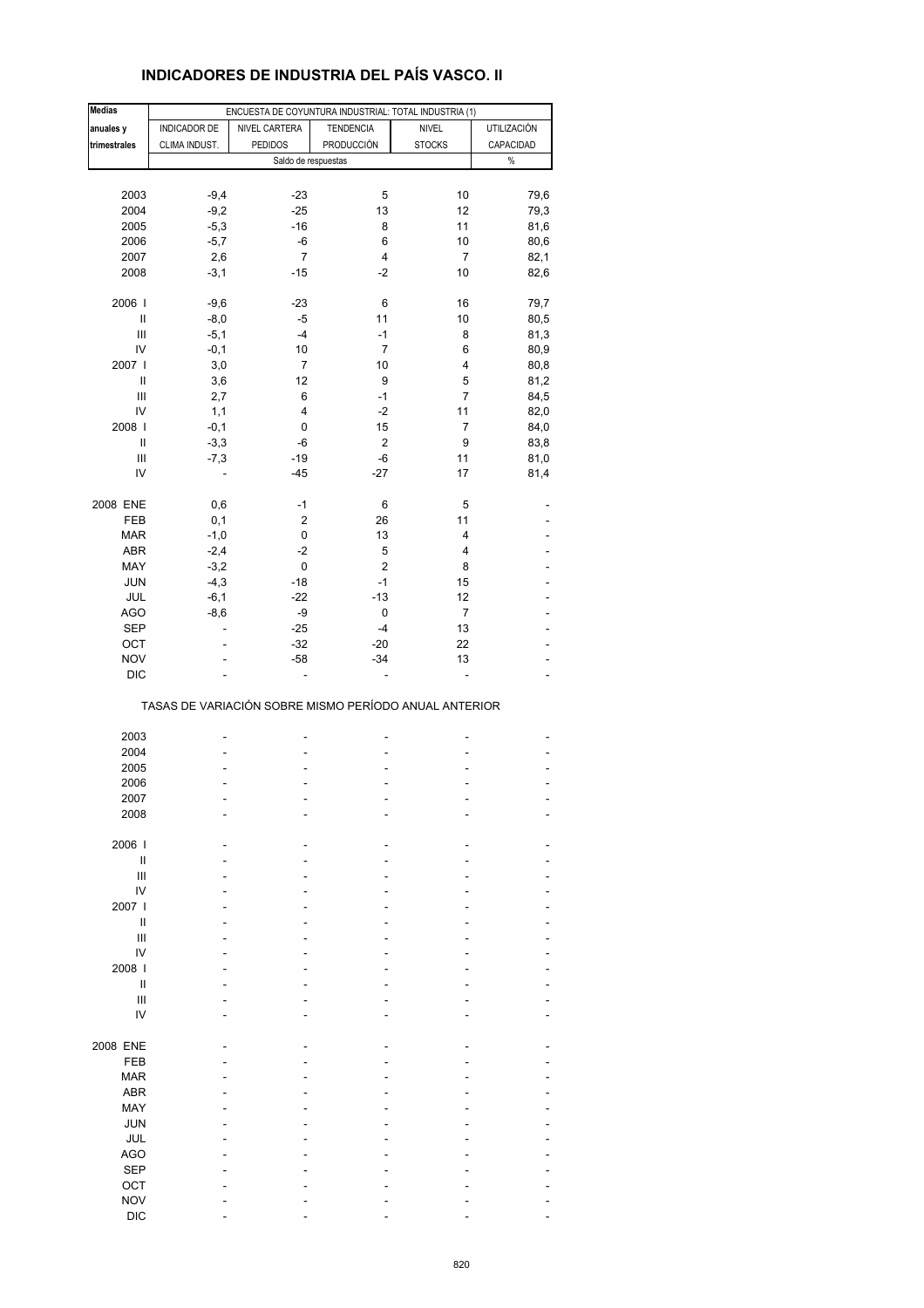| <b>Medias</b>                      |              | VISADOS: SUPERFICIE A CONSTRUIR |                                                       |                 | LICENCIAS: SUPERFICIE A CONSTRUIR |              |                           |                |                          |
|------------------------------------|--------------|---------------------------------|-------------------------------------------------------|-----------------|-----------------------------------|--------------|---------------------------|----------------|--------------------------|
| anuales y                          | <b>TOTAL</b> | <b>EDIFICIOS</b>                | <b>SERVICIOS</b>                                      | <b>OTROS</b>    | <b>TOTAL</b>                      |              | <b>RESIDENCIAL</b>        |                | NO RESID.                |
| trimestrales                       |              | <b>VIVIENDAS</b>                | <b>COMERCIALES</b>                                    | <b>DESTINOS</b> |                                   | <b>TOTAL</b> | <b>VIVIENDAS</b>          | COLECTIVOS     |                          |
|                                    |              | Metros cuadrados                |                                                       |                 |                                   |              | Miles de metros cuadrados |                |                          |
|                                    |              |                                 |                                                       |                 |                                   |              |                           |                |                          |
| 2003                               | 328.218      | 261.147                         | 14.943                                                | 52.128          | 222                               | 135          | 133                       | 2              | 88                       |
| 2004                               | 411.370      | 262.343                         | 88.221                                                | 60.806          | 220                               | 166          | 142                       | 24             | 54                       |
| 2005                               | 311.136      | 222.185                         | 22.549                                                | 66.402          | 128                               | 88           | 88                        | 0              | 40                       |
| 2006                               | 305.683      | 224.495                         | 14.833                                                | 66.356          | 424                               | 233          | 231                       | 2              | 191                      |
| 2007                               | 343.418      | 234.642                         | 33.772                                                | 75.003          | 221                               | 104          | 104                       | 0              | 118                      |
| 2008                               | 226.185      | 157.493                         | 14.848                                                | 53.844          | 35                                | 27           | 27                        | 0              | 8                        |
|                                    |              |                                 |                                                       |                 |                                   |              |                           |                |                          |
| 2005 IV                            | 389.113      | 284.419                         | 36.996                                                | 67.697          | 163                               | 84           | 82                        | 1              | 79                       |
| 2006                               | 360.889      | 252.352                         | 23.304                                                | 85.233          | 410                               | 405          | 405                       | 0              | 5                        |
| Ш                                  | 283.984      | 224.187                         | 9.224                                                 | 50.573          | 780                               | 253          | 249                       | 5              | 526                      |
| $\ensuremath{\mathsf{III}}\xspace$ | 304.530      | 203.593                         | 21.731                                                | 79.206          | 238                               | 62           | 62                        | 0              | 175                      |
| IV                                 | 273.330      | 217.846                         | 5.071                                                 | 50.412          | 269                               | 210          | 206                       | 4              | 59                       |
| 2007                               | 404.542      | 246.653                         | 68.779                                                | 89.110          | 435                               | 191          | 191                       | 0              | 244                      |
| Ш                                  | 359.063      | 250.735                         | 33.095                                                | 75.233          | 191                               | 97           | 97                        | 0              | 94                       |
| $\mathsf{III}$                     | 289.768      | 216.255                         | 14.206                                                | 59.308          | 71                                | 59           | 59                        | 0              | 12                       |
| IV                                 | 320.298      | 224.927                         | 19.008                                                | 76.362          | 188                               | 68           | 68                        | 0              | 120                      |
| 2008                               | 199.646      | 144.269                         | 3.848                                                 | 51.529          | 27                                | 18           | 18                        | 0              | 9                        |
| $\,$ II                            | 255.458      | 172.339                         | 31.106                                                | 52.013          | 43                                | 36           | 36                        | 0              | $\overline{7}$           |
| Ш                                  | 223.451      | 155.873                         | 9.589                                                 | 57.989          |                                   |              |                           |                |                          |
|                                    |              |                                 |                                                       |                 |                                   |              |                           |                |                          |
| 2007 OCT                           | 467.038      | 334.831                         | 16.341                                                | 115.866         | 145                               | 39           | 39                        | 0              | 106                      |
| <b>NOV</b>                         | 283.971      | 217.361                         | 16.514                                                | 50.096          | 329                               | 76           | 76                        | 0              | 253                      |
| <b>DIC</b>                         | 209.884      | 122.590                         | 24.169                                                | 63.125          | 90                                | 90           | 90                        | 0              | $\pmb{0}$                |
| 2008 ENE                           | 194.088      | 171.864                         | 5.748                                                 | 16.476          | 35                                | 24           | 24                        | 0              | 11                       |
| FEB                                | 204.488      | 122.476                         | 2.365                                                 | 79.647          | 24                                | 8            | 8                         | 0              | 16                       |
| <b>MAR</b>                         | 200.361      | 138.466                         | 3.432                                                 | 58.463          | 21                                | 21           | 21                        | 0              | 0                        |
| <b>ABR</b>                         | 345.878      | 214.903                         | 69.573                                                | 61.402          | 68                                | 62           | 62                        | 0              | 6                        |
| MAY                                | 169.022      | 106.580                         | 3.124                                                 | 59.318          | 12                                | 12           | 12                        | 0              | $\mathbf 0$              |
| JUN                                | 251.473      | 195.533                         | 20.621                                                | 35.319          | 48                                | 34           | 34                        | 0              | 14                       |
| JUL                                | 251.910      | 185.055                         | 2.362                                                 | 64.493          | ÷,                                |              |                           |                |                          |
| AGO                                | 131.755      | 84.840                          | 5.399                                                 | 41.516          |                                   |              |                           |                |                          |
| <b>SEP</b>                         | 286.689      | 197.724                         | 21.006                                                | 67.959          |                                   |              |                           |                |                          |
|                                    |              |                                 | TASAS DE VARIACIÓN SOBRE MISMO PERÍODO ANUAL ANTERIOR |                 |                                   |              |                           |                |                          |
| 2003                               | 10,81        | 24,26                           | 85,64                                                 | $-33,16$        | 37,81                             | 62,94        | 60,32                     |                | 11,35                    |
| 2004                               | 25,33        | 0,46                            | 490,37                                                | 16,65           | $-0,97$                           | 23,18        | 6,85                      |                | $-38,19$                 |
| 2005                               | $-24,37$     | $-15,31$                        | $-74,44$                                              | 9,20            | $-41,98$                          | -46,91       | $-38,04$                  | $-98,63$       | $-26, 81$                |
| 2006                               | $-1,75$      | 1,04                            | $-34,22$                                              | $-0,07$         | 232,03                            | 163,99       | 162,43                    | 575,00         | 383,58                   |
| 2007                               | 12,34        | 4,52                            | 127,69                                                | 13,03           | -47,86                            | $-55,50$     | $-55,06$                  |                | -38,57                   |
| 2008                               | $-35,58$     | $-33,79$                        | $-61,63$                                              | $-27,78$        | $-88,92$                          | $-81,32$     | $-81,32$                  |                | $-95,37$                 |
|                                    |              |                                 |                                                       |                 |                                   |              |                           |                |                          |
| 2005 IV                            | 30,11        | 23,65                           | 401,94                                                | 9,75            | $-26,62$                          | $-42,69$     | $-29,23$                  | $-95,51$       | 4,41                     |
| 2006                               | 43,95        | 40,82                           | 144,45                                                | 37,53           | 200,00                            | 249,43       | 249,43                    |                | $-77,42$                 |
| Ш                                  | $-6,55$      | 2,63                            | $-50,61$                                              | $-24,26$        | 493,65                            | 158,50       | 153,74                    | $\blacksquare$ |                          |
| $\ensuremath{\mathsf{III}}\xspace$ | 1,23         | $-1,49$                         | $-13,05$                                              | 14,52           | 195,85                            | 13,33        | 13,33                     | $\blacksquare$ | 592,11                   |
| IV                                 | $-29,76$     | $-23,41$                        | $-86,29$                                              | $-25,53$        | 65,57                             | 151,00       | 149,80                    | 225,00         | $-24,89$                 |
| 2007                               | 12,10        | $-2,26$                         | 195,14                                                | 4,55            | 6, 10                             | $-52,96$     | $-52,96$                  |                |                          |
| Ш                                  | 26,44        | 11,84                           | 258,80                                                | 48,76           | $-75,50$                          | $-61,84$     | $-61,13$                  |                | $-82,08$                 |
| Ш                                  | $-4,85$      | 6,22                            | $-34,63$                                              | $-25,12$        | $-70,27$                          | $-5,88$      | $-5,88$                   |                | $-93,16$                 |
| IV                                 | 17,18        | 3,25                            | 274,81                                                | 51,48           | $-30,20$                          | $-67,46$     | $-66,77$                  | $\blacksquare$ | 101,69                   |
| 2008 l                             | $-50,65$     | $-41,51$                        | $-94,40$                                              | $-42,17$        | $-93,87$                          | $-90,73$     | $-90,73$                  |                | $-96,32$                 |
| Ш.                                 | $-28,85$     | $-31,27$                        | $-6,01$                                               | $-30,86$        | $-77,66$                          | $-62,76$     | $-62,76$                  |                | $-92,93$                 |
| Ш                                  | $-22,89$     | $-27,92$                        | $-32,50$                                              | $-2,22$         |                                   |              |                           |                |                          |
|                                    |              |                                 |                                                       |                 |                                   |              |                           |                |                          |
| 2007 OCT                           | 69,39        | 51,94                           | 306,80                                                | 125,71          | $-57,73$                          | $-86,78$     | $-86,78$                  |                | 120,83                   |
| <b>NOV</b>                         | $-9,52$      | $-14,29$                        | 65,19                                                 | $-0,30$         | 35,39                             | $-65,30$     | $-63,11$                  |                | 954,17                   |
| <b>DIC</b>                         | $-8,91$      | $-31,73$                        | $\overline{\phantom{a}}$                              | 27,13           | $-59,46$                          | $-22,41$     | $-22,41$                  |                | $\overline{\phantom{a}}$ |
| 2008 ENE                           | $-47,78$     | $-47,63$                        | $-45,24$                                              | $-50,07$        | $-77,42$                          | 41,18        | 41,18                     |                | $-92,03$                 |
| FEB                                | $-56,02$     | $-42,61$                        | $-98,57$                                              | $-8,01$         | $-83,67$                          | $-87,30$     | $-87,30$                  |                | $-80,95$                 |
| <b>MAR</b>                         | $-46,85$     | $-30,19$                        | $-88,90$                                              | $-60,43$        | $-97,91$                          | $-95,73$     | $-95,73$                  |                |                          |
| <b>ABR</b>                         | 67,99        | 28,59                           | 611,82                                                | 111,80          | $-16,05$                          | 106,67       | 106,67                    |                | $-88,24$                 |
| MAY                                | $-44,68$     | $-49,53$                        | $-93,34$                                              | 25,00           | $-97,37$                          | $-94,85$     | $-94,85$                  |                |                          |
| <b>JUN</b>                         | $-55,55$     | $-47,70$                        | $-51,63$                                              | $-76,34$        | 37,14                             | 25,93        | 25,93                     |                | 75,00                    |
| JUL                                | $-43,67$     | $-40,90$                        | $-91,61$                                              | $-39,13$        |                                   |              |                           |                |                          |
| AGO                                | $-29,34$     | $-34,56$                        | $-43,75$                                              | $-12,10$        |                                   |              |                           |                |                          |
| SEP                                | 21,69        | $-4,01$                         | 332,22                                                | 174,63          |                                   |              |                           |                |                          |

### **INDICADORES DE CONSTRUCCIÓN DE PAÍS VASCO. I**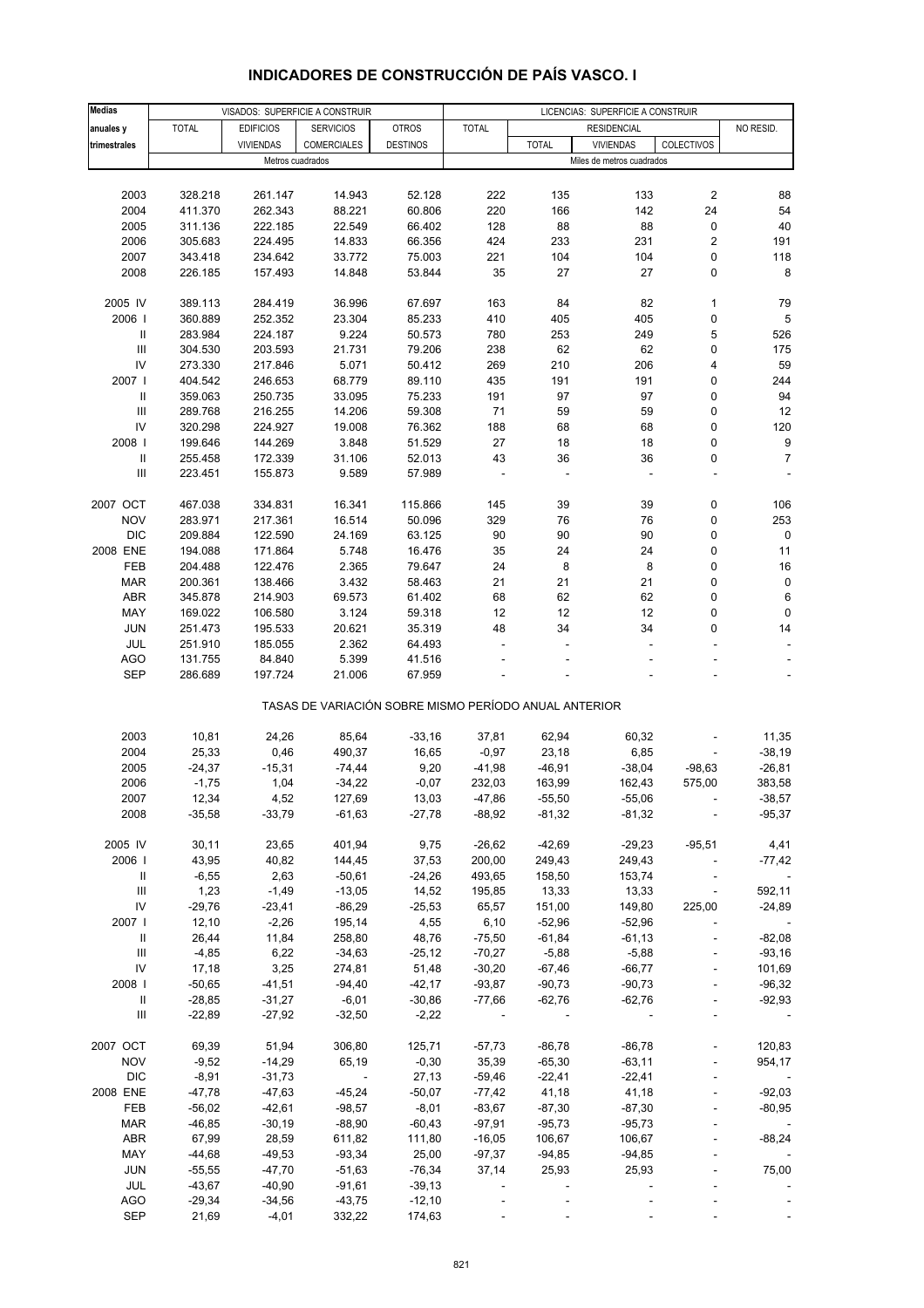| Medias                                  |                     |                   |                   | VIVIENDAS VISADAS COLEGIO ARQUITECTOS TÉCNICOS        |                             | LICENCIAS MUNIC.: Nº DE VIVIENDAS |                      |                       |                |
|-----------------------------------------|---------------------|-------------------|-------------------|-------------------------------------------------------|-----------------------------|-----------------------------------|----------------------|-----------------------|----------------|
| anuales y                               | <b>TOTAL</b>        |                   | OBRA NUEVA        |                                                       | Α                           | А                                 | <b>OBRA</b>          | REHABI-               | DEMO-          |
| trimestrales                            |                     | <b>TOTAL</b>      | EDIF.VIV.         | OTROS EDIF.                                           | AMPLIAR                     | <b>REFORMAR</b>                   | <b>NUEVA</b>         | LITACIÓN              | LICIÓN         |
|                                         |                     |                   |                   |                                                       | Unidades                    |                                   |                      |                       |                |
|                                         |                     |                   |                   |                                                       |                             |                                   |                      |                       |                |
| 2003                                    | 1.565               | 1.431             | 1.420             | 11                                                    | 3                           | 131                               | 700                  | 61                    | 54             |
| 2004                                    | 1.544               | 1.429             | 1.423             | 5                                                     | 6                           | 109                               | 839                  | 65                    | 54             |
| 2005                                    | 1.386               | 1.270             | 1.270             | 0                                                     | 10                          | 107                               | 459                  | 68                    | 58             |
| 2006                                    | 1.378               | 1.275             | 1.275             | 0                                                     | 5                           | 99                                | 1.400                | 117                   | 132            |
| 2007                                    | 1.436               | 1.325             | 1.325             | 0                                                     | $\boldsymbol{2}$            | 109                               | 586                  | 146                   | 61             |
| 2008                                    | 932                 | 838               | 776               | 0                                                     | 1                           | 93                                | 158                  | 67                    | 57             |
| 2005 IV                                 | 1.735               | 1.624             | 1.624             | 0                                                     | 4                           | 107                               | 421                  | 41                    | 48             |
| 2006                                    | 1.594               | 1.511             | 1.511             | 0                                                     | $\boldsymbol{7}$            | 76                                | 2.539                | 94                    | 346            |
| $\sf II$                                | 1.364               | 1.245             | 1.245             | 0                                                     | 5                           | 115                               | 1.462                | 65                    | 26             |
| $\mathbf{III}$                          | 1.191               | 1.102             | 1.101             | 0                                                     | $\overline{\mathbf{4}}$     | 85                                | 341                  | 65                    | 54             |
| IV                                      | 1.365               | 1.243             | 1.243             | 0                                                     | $\mathbf 2$                 | 119                               | 1.259                | 245                   | 101            |
| 2007 l                                  | 1.519               | 1.408             | 1.408             | 0                                                     | $\boldsymbol{2}$            | 110                               | 777                  | 334                   | 10             |
| $\ensuremath{\mathsf{II}}$              | 1.580               | 1.458             | 1.458             | 0                                                     | 3                           | 119                               | 763                  | 70                    | 140            |
| III                                     | 1.293               | 1.190             | 1.190             | 0                                                     | 4                           | 99                                | 284                  | 113                   | 55             |
| IV                                      | 1.352               | 1.243             | 1.243             | 0                                                     | 1                           | 109                               | 520                  | 66                    | 39             |
| 2008                                    | 861                 | 759               | 759               | 0                                                     | 1                           | 101                               | 127                  | 69                    | 89             |
| $\, \parallel$<br>III                   | 1.025<br>910        | 922<br>831        | 737<br>831        | 0<br>0                                                | $\mathbf 2$<br>$\mathbf{1}$ | 101<br>78                         | 189                  | 65                    | 24             |
|                                         |                     |                   |                   |                                                       |                             |                                   |                      |                       |                |
| 2007 OCT                                | 1.859               | 1.742             | 1.742             | $\pmb{0}$                                             | 1                           | 116                               | 272                  | 132                   | 41             |
| <b>NOV</b>                              | 1.337               | 1.216             | 1.216             | 0                                                     | 0                           | 121                               | 509                  | 49                    | 75             |
| <b>DIC</b>                              | 861                 | 771               | 771               | 0                                                     | 1                           | 89                                | 780                  | 16                    | 0              |
| 2008 ENE                                | 1.001               | 901               | 901               | 0                                                     | 0                           | 100                               | 89                   | 72                    | 17             |
| FEB                                     | 718                 | 609               | 609               | 0                                                     | 0                           | 109                               | 62                   | 83                    | 43             |
| <b>MAR</b>                              | 863                 | 767               | 767               | 0                                                     | 2                           | 94                                | 230                  | 52                    | 206            |
| <b>ABR</b>                              | 1.148               | 1.048             | 1.048             | 0                                                     | 0                           | 100                               | 370                  | 10                    | 49             |
| MAY                                     | 725                 | 629               | 74                | $\mathbf{1}$                                          | 3                           | 93                                | 80                   | 77                    | $\overline{c}$ |
| <b>JUN</b>                              | 1.202               | 1.090             | 1.090             | 0                                                     | $\overline{\mathbf{c}}$     | 110                               | 117                  | 107                   | 22             |
| JUL<br><b>AGO</b>                       | 1.235<br>490        | 1.117<br>442      | 1.117<br>442      | 0<br>0                                                | $\mathbf{1}$<br>0           | 117<br>48                         |                      |                       |                |
| <b>SEP</b>                              | 1.005               | 935               | 935               | 0                                                     | $\mathbf{1}$                | 69                                |                      |                       |                |
|                                         |                     |                   |                   |                                                       |                             |                                   |                      |                       |                |
|                                         |                     |                   |                   | TASAS DE VARIACIÓN SOBRE MISMO PERÍODO ANUAL ANTERIOR |                             |                                   |                      |                       |                |
|                                         |                     |                   |                   |                                                       |                             |                                   |                      |                       |                |
| 2003                                    | 19,84               | 21,28             | 20,76             | 175,00                                                | 19,23                       | 6,12                              | 57,27                | $-15,23$              | 13,71          |
| 2004                                    | $-1,34$             | $-0,12$           | 0,27              | $-50,76$                                              | 132,26                      | $-17,25$                          | 19,79                | 7,27                  | 0,46           |
| 2005<br>2006                            | $-10,18$<br>$-0,58$ | $-11,11$<br>0,42  | $-10,78$<br>0,42  | $-98,46$<br>0,00                                      | 62,50<br>$-53,85$           | $-1,92$<br>$-7,66$                | $-45,23$<br>204,79   | 3,84<br>73,15         | 7,38<br>126,65 |
| 2007                                    | 4,20                | 3,87              | 3,88              |                                                       | $-50,00$                    | 10,83                             | -58,16               | 24,32                 | $-53,86$       |
| 2008                                    | $-36,35$            | $-38,05$          | $-42,61$          |                                                       | $-64,00$                    | $-14,63$                          | $-79,48$             | $-66,91$              | $-24,67$       |
|                                         |                     |                   |                   |                                                       |                             |                                   |                      |                       |                |
| 2005 IV                                 | 20,77               | 23,07             | 23,25             |                                                       | 50,00                       | $-6,40$                           | $-41,03$             | $-42,52$              | $-2,72$        |
| 2006                                    | 52,36               | 56,99             | 56,99             |                                                       | 150,00                      | $-6,20$                           | 399,48               | 188,78                |                |
| $\, \parallel$                          | $-7,36$             | $-4,60$           | $-4,60$           | $\blacksquare$                                        | $-26,32$                    | $-28,93$                          | 124,86               | $-22,00$              | $-62,62$       |
| $\mathbf{III}$                          | $-7,84$             | $-7,32$           | $-7,32$           | 0,00                                                  | $-83,33$                    | 9,48                              | 31,87                | $-43,11$              | $-41,09$       |
| IV                                      | $-21,34$            | $-23,42$          | $-23,42$          |                                                       | $-41,67$                    | 10,87                             | 199,29               | 496,75                | 112,59         |
| 2007                                    | $-4,66$             | $-6,84$           | $-6,84$           | ÷,                                                    | $-75,00$                    | 44,93                             | $-69,40$             | 254,42                | $-97,21$       |
| Ш<br>$\ensuremath{\mathsf{III}}\xspace$ | 15,83<br>8,57       | 17,11<br>8,02     | 17,11<br>8,05     |                                                       | $-35,71$<br>$-15,38$        | 4,07<br>16,93                     | $-47,85$<br>$-16,73$ | 7,18<br>74,74         | 446,75<br>1,23 |
| ${\sf IV}$                              | $-0,90$             | $-0,03$           | $-0,03$           | $\blacksquare$                                        | $-71,43$                    | $-8,68$                           | $-58,67$             | $-73,16$              | $-61,84$       |
| 2008                                    | $-43,35$            | $-46,09$          | $-46,09$          |                                                       | $-60,00$                    | $-7,90$                           | $-83,66$             | $-79,36$              | 817,24         |
| Ш                                       | $-35,14$            | $-36,74$          | $-49,43$          |                                                       | $-44,44$                    | $-15,36$                          | $-75,22$             | $-7,18$               | $-82,66$       |
| $\ensuremath{\mathsf{III}}\xspace$      | $-29,60$            | $-30,14$          | $-30,14$          | $\overline{\phantom{a}}$                              | $-81,82$                    | $-21,21$                          |                      |                       |                |
|                                         |                     |                   |                   |                                                       |                             |                                   |                      |                       |                |
| 2007 OCT                                | 32,69               | 36,20             | 36,20             |                                                       | $-50,00$                    | $-3,33$                           | $-82,77$             | $-62,07$              | $-66,94$       |
| <b>NOV</b>                              | $-13,13$            | $-13,39$          | $-13,39$          |                                                       | $\Box$                      | $-8,33$                           | $-68,87$             | $-85,67$              | $-54,82$       |
| <b>DIC</b>                              | $-25,39$            | $-26,36$          | $-26,36$          |                                                       | $-50,00$                    | $-15,24$                          | 38,54                | $-63,64$              |                |
| 2008 ENE                                | $-46,67$            | $-49,66$          | $-49,66$          |                                                       |                             | 19,05                             | $-1,11$              | $-34,55$              | 750,00         |
| FEB                                     | $-46,58$            | $-50,65$          | $-50,65$          |                                                       | $\overline{\phantom{a}}$    | 0,00                              | $-81,49$             | $-85,74$              | 59,26          |
| <b>MAR</b><br>ABR                       | $-35,45$<br>14,91   | $-36,08$<br>16,83 | $-36,08$<br>16,83 |                                                       | 100,00                      | $-30,88$<br>0,00                  | $-87,93$<br>60,17    | $-83,28$<br>$-44, 44$ | $-44,94$       |
| MAY                                     | $-47,31$            | $-49,11$          | $-94,01$          |                                                       | $-25,00$                    | $-31,62$                          | $-95,83$             | 6,94                  | $-99,35$       |
| <b>JUN</b>                              | $-49,20$            | $-51,36$          | $-51,36$          |                                                       | $-33,33$                    | $-9,84$                           | $-15,83$             | $-10,08$              | 0,00           |
| JUL                                     | $-31,08$            | $-33,23$          | $-33,23$          | L,                                                    | $-50,00$                    | 0,00                              |                      |                       |                |
| <b>AGO</b>                              | $-32,32$            | $-32,31$          | $-32,31$          |                                                       |                             | $-30,43$                          |                      |                       |                |
| <b>SEP</b>                              | $-26,21$            | $-24,84$          | $-24,84$          |                                                       | $-85,71$                    | $-37,84$                          |                      |                       |                |

# **INDICADORES DE CONSTRUCCIÓN DE PAÍS VASCO. II**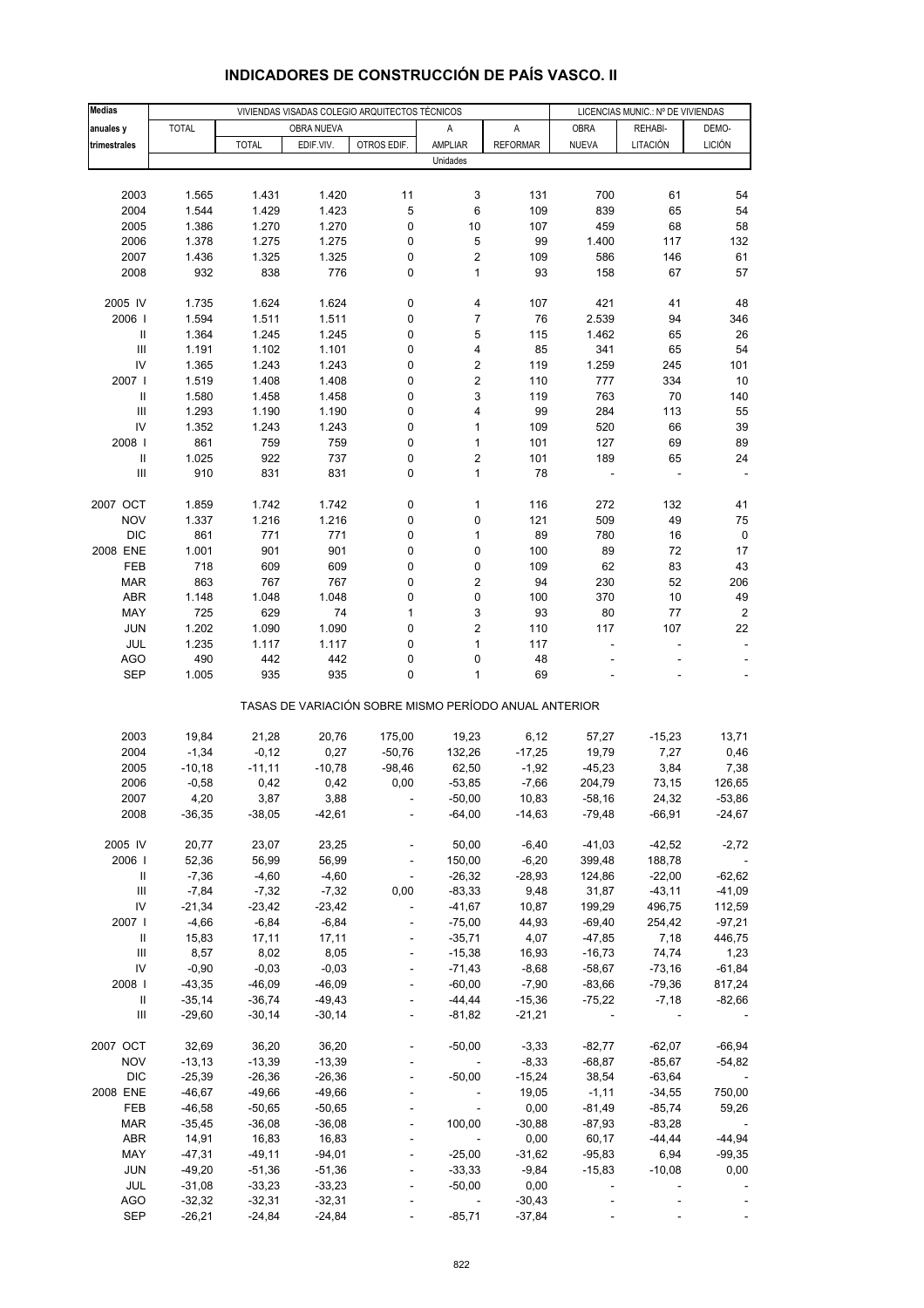| <b>Medias</b>                      | VIVIENDAS (2)                        |                                   |                          |                                     |                                   |                                      |                      | PROYECTOS VISADOS                                     |                      | CERTIFICAC.    | LIQUIDACIÓN        |
|------------------------------------|--------------------------------------|-----------------------------------|--------------------------|-------------------------------------|-----------------------------------|--------------------------------------|----------------------|-------------------------------------------------------|----------------------|----------------|--------------------|
|                                    |                                      | <b>INICIADAS</b>                  |                          |                                     | <b>TERMINADAS</b>                 |                                      |                      | POR EL COLEGIO DE ARQUITECTOS                         |                      | FIN DE OBRA    | <b>EJECUCIÓN</b>   |
| anuales y<br>trimestrales          | <b>TOTAL</b>                         | <b>PROTEGIDAS</b>                 | <b>LIBRES</b>            | <b>TOTAL</b>                        | <b>PROTEGIDAS</b>                 | <b>LIBRES</b>                        | <b>TOTAL</b>         | <b>PROTEGIDOS</b>                                     | <b>LIBRES</b>        | Nº VIVIENDAS   | MAT. OBRA          |
|                                    |                                      |                                   |                          |                                     | Unidades                          |                                      |                      |                                                       |                      | Unidades       | Miles $\epsilon$   |
|                                    |                                      |                                   |                          |                                     |                                   |                                      |                      |                                                       |                      |                |                    |
| 2003                               |                                      | 597                               | 1.135                    |                                     | 352                               |                                      |                      | 460                                                   | 1.322                | 1.125          |                    |
| 2004                               | 1.733<br>1.210                       | 227                               | 983                      | 1.015<br>1.078                      | 210                               | 663<br>868                           | 1.782<br>1.304       |                                                       | 998                  | 1.010          | 95.166<br>98.201   |
| 2005                               | 1.390                                | 391                               | 999                      | 1.417                               | 335                               | 1.081                                | 1.616                | 306<br>413                                            | 1.203                | 981            | 95.742             |
| 2006                               | 1.247                                | 429                               | 818                      | 1.219                               | 402                               | 816                                  | 2.032                | 508                                                   | 1.524                | 1.406          | 133.074            |
| 2007                               | 1.430                                | 491                               | 939                      | 1.295                               | 396                               | 899                                  | 1.411                | 428                                                   | 983                  | 1.364          | 146.007            |
| 2008                               | 853                                  | 203                               | 650                      | 1.314                               | 391                               | 923                                  | 976                  | 412                                                   | 564                  | 1.395          | 152.398            |
|                                    |                                      |                                   |                          |                                     |                                   |                                      |                      |                                                       |                      |                |                    |
| 2005 IV                            | 1.504                                | 586                               | 918                      | 1.650                               | 392                               | 1.257                                | 1.394                | 293                                                   | 1.101                | 1.108          | 122.108            |
| 2006                               | 1.197                                | 290                               | 907                      | 1.044                               | 290                               | 755                                  | 1.462                | 236                                                   | 1.226                | 1.115          | 117.818            |
| Ш                                  | 1.422                                | 416                               | 1.006                    | 1.375                               | 304                               | 1.071                                | 1.695                | 442                                                   | 1.253                | 1.599          | 141.083            |
| $\ensuremath{\mathsf{III}}\xspace$ | 876                                  | 185                               | 691                      | 1.053                               | 403                               | 650                                  | 4.056                | 1.105                                                 | 2.951                | 1.292          | 126.581            |
| IV                                 | 1.492                                | 825                               | 667                      | 1.402                               | 613                               | 789                                  | 914                  | 248                                                   | 665                  | 1.619          | 146.816            |
| 2007                               | 1.127                                | 240                               | 888                      | 1.357                               | 513                               | 844                                  | 1.297                | 537                                                   | 760                  | 988            | 105.514            |
| $\mathbf{I}$                       | 1.072                                | 166                               | 906                      | 1.266                               | 353                               | 913                                  | 1.634                | 454                                                   | 1.180                | 1.344          | 152.627            |
| $\ensuremath{\mathsf{III}}\xspace$ | 1.524                                | 333                               | 1.191                    | 1.273                               | 250                               | 1.023                                | 1.470                | 285                                                   | 1.185                | 1.110          | 132.329            |
| ${\sf IV}$                         | 1.997                                | 1.225                             | 772                      | 1.285                               | 468                               | 817                                  | 1.244                | 437                                                   | 807                  | 2.013          | 193.556            |
| 2008                               | 875                                  | 149                               | 726                      | 1.415                               | 316                               | 1.099                                | 1.037                | 412                                                   | 625                  | 1.364          | 130.111            |
| $\ensuremath{\mathsf{II}}$         | 831                                  | 257                               | 574                      | 1.213                               | 466                               | 747                                  | 1.205                | 568                                                   | 638                  | 1.487          | 173.244            |
| $\ensuremath{\mathsf{III}}\xspace$ | $\overline{\phantom{a}}$             | ÷,                                | $\overline{\phantom{a}}$ |                                     | $\overline{\phantom{a}}$          | $\blacksquare$                       | 685                  | 256                                                   | 429                  | 1.334          | 153.838            |
|                                    |                                      |                                   |                          |                                     |                                   |                                      |                      |                                                       |                      |                |                    |
| 2007 OCT                           | 2.016                                | 1.120                             | 896                      | 1.130                               | 351                               | 779                                  | 1.568                | 774                                                   | 794                  | 2.626          | 237.763            |
| <b>NOV</b>                         | 1.489                                | 886                               | 603                      | 1.073                               | 287                               | 786                                  | 1.143                | 320                                                   | 823                  | 1.957          | 204.484            |
| <b>DIC</b>                         | 2.485                                | 1.669                             | 816                      | 1.652                               | 765                               | 887                                  | 1.021                | 217                                                   | 804                  | 1.455          | 138.421            |
| 2008 ENE                           | 921                                  | 207                               | 714                      | 1.344                               | 273                               | 1.071                                | 1.415                | 640                                                   | 775                  | 782            | 85.270             |
|                                    |                                      |                                   |                          |                                     |                                   |                                      |                      |                                                       |                      |                |                    |
| FEB                                | 869<br>835                           | 129                               | 740<br>724               | 1.665                               | 358                               | 1.307<br>920                         | 941<br>754           | 289                                                   | 652<br>447           | 1.931<br>1.380 | 171.086<br>133.978 |
| <b>MAR</b>                         |                                      | 111                               |                          | 1.236                               | 316                               |                                      |                      | 307                                                   |                      |                |                    |
| <b>ABR</b>                         | 844                                  | 147                               | 697                      | 1.302                               | 590                               | 712                                  | 566                  | 132                                                   | 434                  | 1.410          | 214.528            |
| MAY                                | 518                                  | 85                                | 433                      | 1.046                               | 315                               | 731                                  | 1.578                | 868                                                   | 710                  | 1.322          | 136.468            |
| JUN                                | 1.130                                | 539                               | 591                      | 1.291                               | 494                               | 797                                  | 1.472                | 703                                                   | 769                  | 1.728          | 168.736            |
| JUL                                | ÷                                    | ä,                                | ä,                       |                                     |                                   | ÷.                                   | 952                  | 402                                                   | 550                  | 1.724          | 224.006            |
| <b>AGO</b>                         |                                      |                                   |                          |                                     |                                   | ÷,                                   | 672                  | 155                                                   | 517                  | 563            | 54.132             |
| <b>SEP</b>                         |                                      |                                   |                          |                                     |                                   | L,                                   | 431                  | 210                                                   | 221                  | 1.714          | 183.378            |
|                                    |                                      |                                   |                          |                                     |                                   |                                      |                      | TASAS DE VARIACIÓN SOBRE MISMO PERÍODO ANUAL ANTERIOR |                      |                |                    |
|                                    |                                      |                                   |                          |                                     |                                   |                                      |                      |                                                       |                      |                |                    |
| 2003                               | 41,11                                | 42,11                             | 40,59                    | $-33,07$                            | 31,01                             | $-46,87$                             | 34,04                | 25,88                                                 | 37,13                | $-30,42$       | $-26, 81$          |
| 2004                               | $-30,19$                             | $-62,02$                          | $-13,44$                 | 6,23                                | $-40,28$                          | 30,93                                | $-26,85$             | $-33,48$                                              | $-24,55$             | $-10,19$       | 3,19               |
| 2005                               | 14,87                                | 72,25                             | 1,64                     | 31,38                               | 59,53                             | 24,56                                | 23,98                | 34,97                                                 | 20,61                | $-2,91$        | $-2,50$            |
| 2006                               | $-10,26$                             | 9,84                              | $-18,12$                 | $-13,98$                            | 19,98                             | $-24,52$                             | 25,72                | 22,96                                                 | 26,67                | 43,35          | 38,99              |
| 2007                               | 14,69                                | 14,45                             | 14,81                    | 6,30                                | $-1,62$                           | 10,20                                | $-30,55$             | $-15,69$                                              | $-35,50$             | $-3,03$        | 9,72               |
| 2008                               | $-22,46$                             | 0,00                              | $-27,54$                 | 0, 19                               | $-9,66$                           | 5,05                                 | $-33,49$             | $-3,16$                                               | $-45,87$             | 21,58          | 17,09              |
| 2005 IV                            | 52,92                                | 127,30                            | 26,50                    | 35,74                               | 76,46                             | 26,62                                | 6,77                 | $-12,88$                                              | 13,59                | 35,08          | 48,93              |
| 2006                               | 25,11                                | 241,18                            | 4,05                     | $-5,83$                             | 3,58                              | $-9,00$                              | 0,69                 | $-33,52$                                              | 11,76                | 11,24          | 28,33              |
| Ш                                  | $-18,34$                             | $-49,94$                          | 10,46                    | $-2,92$                             | $-4,30$                           | $-2,52$                              | $-21,32$             | $-31,26$                                              | $-17,09$             | 82,46          | 95,84              |
| $\ensuremath{\mathsf{III}}\xspace$ | $-35,40$                             | 201,63                            | $-46,63$                 | $-29,42$                            | 14,49                             | $-42,98$                             | 177,07               | 206,09                                                | 167,57               | 37,78          | 30,48              |
| ${\sf IV}$                         | $-0,75$                              | 40,92                             | $-27,34$                 | $-14,99$                            | 56,24                             | $-37,22$                             | $-34,44$             | $-15,24$                                              | $-39,55$             | 46,16          | 20,23              |
| 2007 l                             | $-5,85$                              | $-17,36$                          | $-2,17$                  | 29,94                               | 76,99                             | 11,88                                | $-11,33$             | 127,40                                                | $-38,03$             | $-11,36$       | $-10,44$           |
| Ш                                  | $-24,59$                             | $-59,98$                          | $-9,97$                  | $-7,90$                             | 16,12                             | $-14,73$                             | $-3,62$              | 2,64                                                  | $-5,82$              | $-15,93$       | 8,18               |
| Ш                                  | 73,97                                | 80,00                             | 72,36                    | 20,92                               |                                   | 57,38                                | $-63,76$             | $-74,18$                                              | $-59,86$             | $-14, 13$      | 4,54               |
| ${\sf IV}$                         |                                      |                                   |                          |                                     | $-37,88$                          |                                      |                      |                                                       |                      |                |                    |
| 2008                               | 33,79<br>$-22,38$                    | 48,42<br>$-37,83$                 | 15,69<br>$-18,21$        | $-8,37$<br>4,27                     | $-23,71$<br>$-38,43$              | 3,55<br>30,20                        | 36,15<br>$-20,05$    | 75,97<br>$-23,23$                                     | 21,29<br>$-17,81$    | 24,32<br>38,09 | 31,84<br>23,31     |
|                                    |                                      |                                   |                          |                                     |                                   |                                      |                      |                                                       |                      |                |                    |
| Ш<br>Ш                             | $-22,54$<br>$\overline{\phantom{a}}$ | 54,51<br>$\overline{\phantom{a}}$ | $-36,68$                 | $-4,19$<br>$\overline{\phantom{a}}$ | 32,11<br>$\overline{\phantom{a}}$ | $-18,22$<br>$\overline{\phantom{a}}$ | $-26,23$<br>$-53,40$ | 25, 13<br>$-10,40$                                    | $-45,98$<br>$-63,76$ | 10,59<br>20,19 | 13,51<br>16,25     |
|                                    |                                      |                                   |                          |                                     |                                   |                                      |                      |                                                       |                      |                |                    |
| 2007 OCT                           | 47,37                                | 209,39                            | $-10,93$                 | 31,09                               | $-22,52$                          | 90,46                                | 75,39                | 225,21                                                | 21,04                | 25,77          | 31,96              |
| <b>NOV</b>                         | 42,22                                | 20,71                             | 92,65                    | $-39,07$                            | $-66,24$                          | $-13,72$                             | 62,82                | $\overline{\phantom{a}}$                              | 17,24                | 8,90           | 32,54              |
| <b>DIC</b>                         | 20,51                                | 20,94                             | 19,65                    | 4,29                                | 42,72                             | $-15,36$                             | $-10,83$             | $-57,20$                                              | 26,02                | 49,69          | 30,60              |
| 2008 ENE                           | $-33,12$                             | $-20,08$                          | $-36,14$                 | 25,61                               | $-8,39$                           | 38,73                                | 19,11                | 117,69                                                | $-13,31$             | $-25,88$       | $-19,19$           |
| FEB                                | $-12,49$                             | $-13,42$                          | $-12,32$                 | 33,09                               | $-12,68$                          | 55,41                                | $-21,45$             | $-58,24$                                              | 28,85                | 95,64          | 61,08              |
| <b>MAR</b>                         | $-17,49$                             | $-64,31$                          | 3,28                     | $-29,37$                            | $-61,93$                          | 0,00                                 | $-49,87$             | $-50,80$                                              | $-49,20$             | 49,67          | 27,82              |
| ABR                                | $-22,50$                             | 177,36                            | $-32,72$                 | 1,56                                | 85,53                             | $-26,14$                             | $-18,33$             | 34,69                                                 | $-27,06$             | 44,62          | 112,79             |
| MAY                                | $-57,65$                             | $-70,69$                          | $-53,59$                 | $-22,97$                            | $-43,55$                          | $-8,63$                              | $-31,63$             | $-9,01$                                               | $-47,56$             | $-22,60$       | $-18,74$           |
| JUN                                | 24,86                                | 245,51                            | $-21,09$                 | 11,49                               | 169,95                            | $-18,26$                             | $-22,57$             | 127,51                                                | $-51,70$             | 28,00          | $-10,78$           |
| JUL                                |                                      |                                   |                          |                                     |                                   | $\overline{\phantom{a}}$             | $-36,70$             | 310,20                                                | $-60,88$             | $-6,15$        | 10,84              |
| <b>AGO</b>                         |                                      |                                   |                          |                                     |                                   | $\Box$                               | $-65,66$             | $-70,86$                                              | $-63,72$             | $-9,92$        | $-11,72$           |
| SEP                                |                                      |                                   |                          |                                     |                                   | $\Box$                               | $-54,58$             | $-7,08$                                               | $-69,43$             | 97,69          | 37,29              |

### **INDICADORES DE CONSTRUCCIÓN DE PAÍS VASCO. III**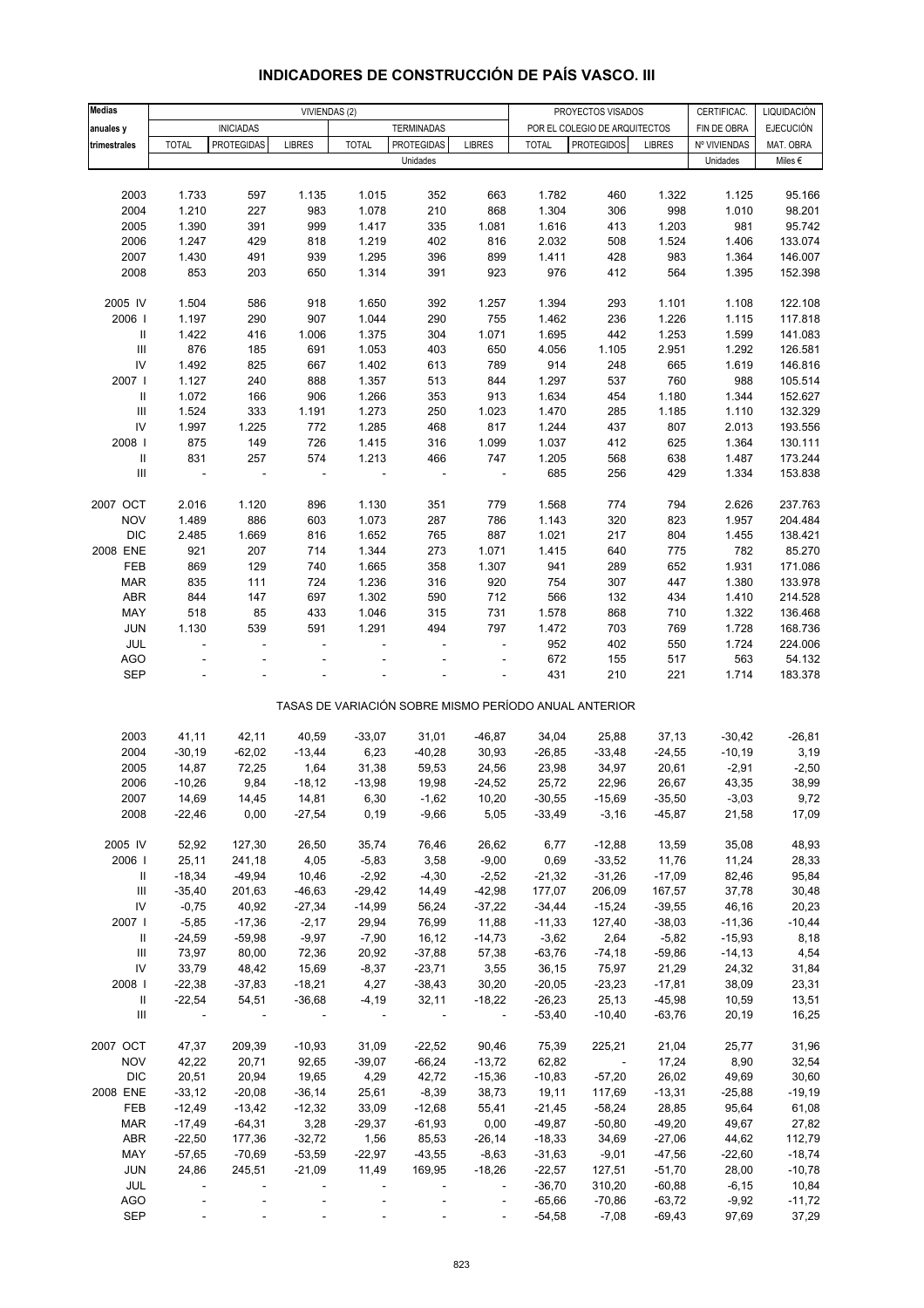| <b>Medias</b>  |              | LICITACIÓN OFICIAL (SEOPAN) |            |                                                       | LICITACIÓN OFICIAL (FOMENTO) |              |
|----------------|--------------|-----------------------------|------------|-------------------------------------------------------|------------------------------|--------------|
| anuales y      | <b>TOTAL</b> | <b>EDIFICACIÓN</b>          | OBRA CIVIL | <b>TOTAL</b>                                          | <b>EDIFICACIÓN</b>           | INGENIERÍA   |
| trimestrales   |              |                             |            |                                                       |                              | <b>CIVIL</b> |
|                |              |                             |            | Miles €                                               |                              |              |
|                |              |                             |            |                                                       |                              |              |
| 2003           | 85.918,4     | 31.696,3                    | 54.222,0   | 83.083                                                | 35.097                       | 47.985       |
| 2004           | 136.156,4    | 29.347,1                    | 106.809,2  | 143.553                                               | 29.325                       | 114.228      |
| 2005           | 151.758,9    | 34.313,1                    | 117.445,8  | 145.243                                               | 30.022                       | 115.221      |
| 2006           | 271.749,7    | 51.946,8                    | 219.802,8  | 216.459                                               | 49.851                       | 173.020      |
|                |              | 71.879,8                    | 175.448,6  | 215.621                                               |                              |              |
| 2007           | 247.328,3    |                             |            |                                                       | 49.452                       | 166.169      |
| 2008           | 241.249,1    | 82.298,5                    | 158.950,6  | 216.095                                               | 86.176                       | 129.919      |
| 2006           | 130.445,7    | 53.903,0                    | 76.542,7   | 134.877                                               | 54.677                       | 80.200       |
| Ш              | 203.198,0    | 42.021,3                    | 161.176,7  | 197.820                                               | 51.903                       | 171.567      |
| $\mathsf{III}$ | 122.820,0    | 39.451,0                    | 83.369,0   | 117.282                                               | 30.801                       | 86.481       |
| IV             | 630.535,0    | 72.412,0                    | 558.123,0  | 415.855                                               | 62.021                       | 353.834      |
| 2007           | 163.503,3    | 75.103,7                    | 88.399,7   | 198.246                                               | 66.052                       | 132.194      |
| Ш              | 330.887,7    | 66.474,7                    | 264.413,0  | 245.380                                               | 43.175                       | 202.205      |
|                |              |                             |            |                                                       |                              |              |
| Ш              | 286.454,3    | 66.347,7                    | 220.106,7  | 248.895                                               | 30.412                       | 218.483      |
| IV             | 208.468,0    | 79.593,0                    | 128.875,0  | 169.964                                               | 58.169                       | 111.795      |
| 2008           | 344.916,7    | 70.671,3                    | 274.245,3  | 236.930                                               | 65.276                       | 171.654      |
| Ш              | 246.507,0    | 92.150,0                    | 154.357,0  | 248.748                                               | 97.823                       | 150.925      |
| Ш              | 179.136,3    | 91.346,7                    | 87.789,7   | 162.607                                               | 95.429                       | 67.178       |
| IV             | 100.811,0    | 60.481,0                    | 40.330,0   |                                                       |                              |              |
|                |              |                             |            | 183.324                                               |                              |              |
| 2007 NOV       | 193.793,0    | 78.571,0                    | 115.222,0  |                                                       | 73.308                       | 110.017      |
| <b>DIC</b>     | 151.213,0    | 47.388,0                    | 103.825,0  | 146.112                                               | 48.069                       | 98.043       |
| 2008 ENE       | 325.965,0    | 101.507,0                   | 224.458,0  | 334.801                                               | 82.098                       | 252.704      |
| FEB            | 85.985,0     | 31.347,0                    | 54.638,0   | 185.977                                               | 27.311                       | 158.666      |
| <b>MAR</b>     | 622.800,0    | 79.160,0                    | 543.640,0  | 190.011                                               | 86.419                       | 103.592      |
| ABR            | 382.536,0    | 234.687,0                   | 147.849,0  | 362.613                                               | 226.368                      | 136.245      |
| MAY            | 114.052,0    | 19.473,0                    | 94.579,0   | 129.708                                               | 25.367                       | 104.341      |
| JUN            | 242.933,0    | 22.290,0                    | 220.643,0  | 253.922                                               | 41.733                       | 212.189      |
| JUL            | 158.807,0    | 66.204,0                    | 92.603,0   | 131.693                                               | 82.611                       | 49.081       |
| AGO            | 245.657,0    | 177.901,0                   | 67.756,0   | 237.104                                               | 167.727                      | 69.377       |
| SEP            | 132.945,0    | 29.935,0                    | 103.010,0  | 119.024                                               | 35.949                       | 83.076       |
| OCT            | 100.811,0    | 60.481,0                    | 40.330,0   |                                                       |                              |              |
|                |              |                             |            | TASAS DE VARIACIÓN SOBRE MISMO PERÍODO ANUAL ANTERIOR |                              |              |
|                |              |                             |            |                                                       |                              |              |
| 2003           | $-15,27$     | $-28,08$                    | $-5,43$    | $-31,06$                                              | $-23,88$                     | $-35,51$     |
| 2004           | 58,47        | $-7,41$                     | 96,99      | 72,78                                                 | $-16,44$                     | 138,05       |
| 2005           | 11,46        | 16,92                       | 9,96       | 1,18                                                  | 2,38                         | 0,87         |
| 2006           | 79,07        | 51,39                       | 87,15      | 49,03                                                 | 66,05                        | 50,16        |
| 2007           | $-8,99$      | 38,37                       | $-20,18$   | $-0,39$                                               | $-0,80$                      | $-3,96$      |
| 2008           | $-8,02$      | 11,73                       | $-15,74$   | $-6,39$                                               | 85,14                        | $-29,50$     |
|                |              |                             |            |                                                       |                              |              |
| 2006           | $-33,30$     | 51,73                       | $-52,18$   | $-22,77$                                              | 135,47                       | $-47,03$     |
| Ш              | 77,73        | 41,91                       | 90,24      | 100,31                                                | 74,44                        | 148,64       |
| Ш              | $-31,68$     | $-10,66$                    | $-38,52$   | $-35,12$                                              | $-21,87$                     | $-38,81$     |
| IV             | 437,30       | 159,00                      | 524,34     | 227,88                                                | 123,99                       | 256,90       |
| 2007 l         | 25,34        | 39,33                       | 15,49      | 46,98                                                 | 20,80                        | 64,83        |
| Ш              | 62,84        | 58,19                       | 64,05      | 24,04                                                 | $-16,82$                     | 17,86        |
| Ш              | 133,23       | 68,18                       | 164,02     | 112,22                                                | $-1,26$                      | 152,64       |
| IV             | $-66,94$     | 9,92                        | $-76,91$   | $-59,13$                                              | $-6,21$                      | $-68,40$     |
| 2008           | 110,95       | $-5,90$                     | 210,23     | 19,51                                                 | $-1,17$                      | 29,85        |
| Ш              | $-25,50$     | 38,62                       | $-41,62$   | 1,37                                                  | 126,57                       | $-25,36$     |
| Ш              | -37,46       | 37,68                       | $-60,11$   | $-34,67$                                              | 213,78                       | $-69,25$     |
| IV             | $-64,05$     | -46,39                      | $-75,93$   |                                                       |                              |              |
|                |              |                             |            |                                                       |                              |              |
| 2007 NOV       | $-64,96$     | 27,46                       | $-76,55$   | $-66,59$                                              | 4,22                         | $-77,00$     |
| DIC            | $-81,72$     | $-38,14$                    | $-86,16$   | $-26,90$                                              | $-14,71$                     | $-31,68$     |
| 2008 ENE       | 57,74        | 67,77                       | 53,60      | 56,09                                                 | 66,12                        | 53,09        |
| FEB            | $-12,72$     | $-43,07$                    | 25,74      | $-13,29$                                              | $-44,74$                     | $-3,88$      |
| <b>MAR</b>     | 236,01       | $-27,87$                    | 619,01     | 14,63                                                 | $-12,98$                     | 55,90        |
| ABR            | $-3,65$      | 237,55                      | $-54,85$   | 94,37                                                 | 320,90                       | 2,61         |
| MAY            | $-63,63$     | $-59,91$                    | $-64,31$   | $-67,84$                                              | 12,53                        | $-72,60$     |
|                |              |                             |            |                                                       |                              |              |
| <b>JUN</b>     | $-13,87$     | $-72,59$                    | 9,91       | 73,66                                                 | $-21,55$                     | 128,11       |
| JUL            | $-53,86$     | 34,68                       | $-68,62$   | $-57,53$                                              | 144,21                       | $-82,23$     |
| <b>AGO</b>     | 17,13        | 38,72                       | $-16,84$   | $-23,06$                                              | 359,55                       | $-74,46$     |
| SEP            | $-56,47$     | 38,34                       | $-63,70$   | $-7,31$                                               | 71,91                        | $-22,72$     |

# **INDICADORES DE CONSTRUCCIÓN DE PAÍS VASCO. IV**

OCT -64,05 -46,39 -75,93 - - -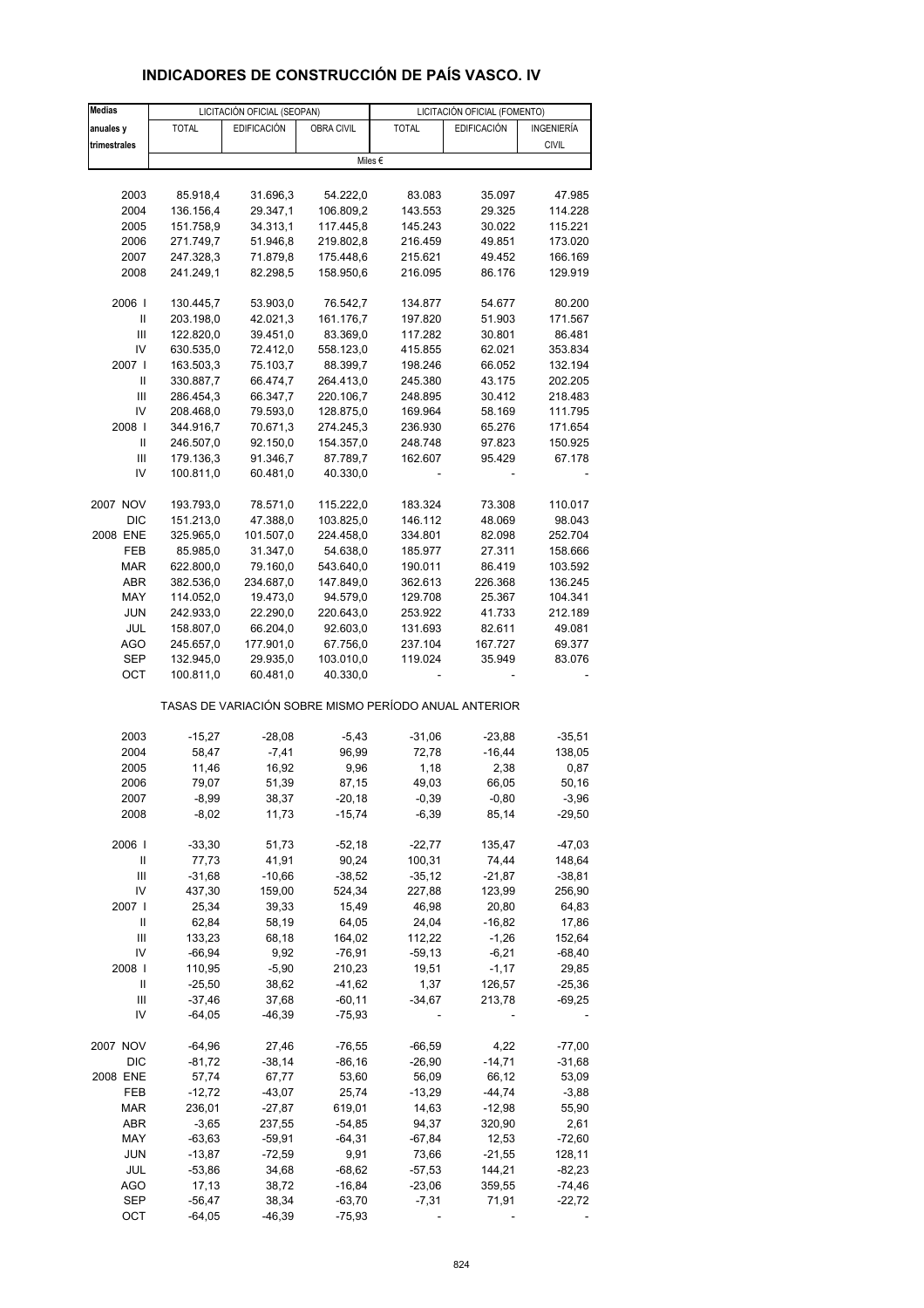| <b>Medias</b>              | ESTABLECIMIENTOS HOTELEROS |                    |                                                       |              |                          |                    |                  |  |
|----------------------------|----------------------------|--------------------|-------------------------------------------------------|--------------|--------------------------|--------------------|------------------|--|
| anuales y                  |                            | NUMERO DE VIAJEROS |                                                       |              | NÚMERO DE PERNOCTACIONES |                    | <b>GRADO DE</b>  |  |
| trimestrales               | <b>TOTAL</b>               | <b>ESPAÑOLES</b>   | <b>EXTRANJEROS</b>                                    | <b>TOTAL</b> | <b>ESPAÑOLES</b>         | <b>EXTRANJEROS</b> | <b>OCUPACIÓN</b> |  |
|                            |                            |                    | Unidades                                              |              |                          |                    | $\%$             |  |
|                            |                            |                    |                                                       |              |                          |                    |                  |  |
| 2003                       | 139.959                    | 99.116             | 40.844                                                | 257.271      | 180.707                  | 76.321             | 45,00            |  |
| 2004                       | 154.305                    | 110.398            | 43.910                                                | 281.785      | 199.746                  | 81.735             | 47,04            |  |
| 2005                       | 164.827                    | 116.352            | 48.475                                                | 304.809      | 212.153                  | 92.317             | 48,31            |  |
| 2006                       | 174.242                    | 122.907            | 51.335                                                | 327.693      | 229.497                  | 98.196             | 50,14            |  |
| 2007                       | 178.810                    | 121.901            | 56.909                                                | 330.143      | 222.750                  | 107.392            | 48,77            |  |
| 2008                       | 183.516                    | 119.939            | 63.577                                                | 336.714      | 218.355                  | 118.358            | 47,78            |  |
|                            |                            |                    |                                                       |              |                          |                    |                  |  |
| 2006                       | 132.398                    | 101.689            | 30.709                                                | 226.024      | 165.052                  | 60.972             | 38,01            |  |
| Ш                          | 186.394                    | 129.516            | 56.878                                                | 338.136      | 233.889                  | 104.247            | 51,67            |  |
| Ш                          | 219.954                    | 143.232            | 76.722                                                | 450.366      | 303.053                  | 147.313            | 65,65            |  |
| IV                         | 158.224                    | 117.192            | 41.032                                                | 296.245      | 215.993                  | 80.253             | 45,22            |  |
| 2007 l                     | 134.835                    | 99.912             | 34.923                                                | 233.958      | 168.478                  | 65.480             | 37,56            |  |
| $\mathbf{I}$               | 197.591                    | 132.650            | 64.941                                                | 356.675      | 236.976                  | 119.699            | 52,06            |  |
| III                        | 216.167                    | 133.322            | 82.845                                                | 430.045      | 272.119                  | 157.926            | 61,17            |  |
| IV                         | 166.646                    | 121.720            | 44.926                                                | 299.893      | 213.428                  | 86.464             | 44,28            |  |
| 2008                       | 146.561                    | 105.974            | 40.587                                                | 257.150      | 181.943                  | 75.207             | 38,90            |  |
| $\ensuremath{\mathsf{II}}$ | 187.182                    | 123.678            | 63.503                                                | 334.189      | 215.674                  | 118.515            | 47,13            |  |
| III                        | 216.892                    | 130.075            | 86.817                                                | 421.472      | 259.887                  | 161.585            | 57,91            |  |
| IV                         | 183.251                    | 120.205            | 63.046                                                | 328.706      | 211.042                  | 117.664            | 45,92            |  |
| 2007 NOV                   | 164.890                    | 122.934            | 41.956                                                | 300.771      | 216.373                  | 84.398             | 45,39            |  |
| <b>DIC</b>                 | 140.848                    | 105.851            | 34.997                                                | 247.706      | 183.593                  | 64.113             | 37,77            |  |
| 2008 ENE                   | 127.108                    | 92.511             | 34.597                                                | 216.157      | 152.776                  | 63.381             | 33,28            |  |
| FEB                        | 142.334                    | 103.134            | 39.200                                                | 249.338      | 176.237                  | 73.101             | 39,66            |  |
| <b>MAR</b>                 | 170.241                    | 122.276            | 47.965                                                | 305.954      | 216.816                  | 89.138             | 43,76            |  |
| ABR                        | 168.188                    | 112.904            | 55.284                                                | 292.050      | 190.698                  | 101.352            | 42,01            |  |
| MAY                        | 201.118                    | 131.328            | 69.790                                                | 368.135      | 235.813                  | 132.322            | 50,86            |  |
| <b>JUN</b>                 | 192.239                    | 126.803            | 65.436                                                | 342.382      | 220.510                  | 121.872            | 48,53            |  |
| JUL                        | 225.670                    | 136.895            | 88.775                                                | 429.179      | 260.653                  | 168.526            | 58,14            |  |
| <b>AGO</b>                 | 227.875                    | 129.311            | 98.564                                                | 471.261      | 290.875                  | 180.386            | 63,94            |  |
| <b>SEP</b>                 | 197.131                    | 124.018            | 73.113                                                | 363.975      | 228.133                  | 135.842            | 51,65            |  |
| OCT                        | 183.251                    | 120.205            | 63.046                                                | 328.706      | 211.042                  | 117.664            | 45,92            |  |
|                            |                            |                    | TASAS DE VARIACIÓN SOBRE MISMO PERÍODO ANUAL ANTERIOR |              |                          |                    |                  |  |
|                            |                            |                    |                                                       |              |                          |                    |                  |  |
| 2003<br>2004               | 7,58<br>10,25              | 10,16<br>11,38     | 1,79<br>7,51                                          | 6,48<br>9,53 | 9,22<br>10,54            | 0,58<br>7,09       | $-5,23$<br>4,54  |  |
| 2005                       | 6,82                       |                    |                                                       | 8,17         | 6,21                     | 12,95              | 2,70             |  |
| 2006                       | 5,71                       | 5,39<br>5,63       | 10,40<br>5,90                                         | 7,51         | 8,18                     | 6,37               | 3,77             |  |
| 2007                       |                            | $-0,82$            | 10,86                                                 | 0,75         | $-2,94$                  | 9,37               | $-2,73$          |  |
| 2008                       | 2,62<br>$-0,26$            | $-2,81$            | 4,92                                                  | $-1,35$      | $-3,94$                  | 3,81               | $-4,84$          |  |
|                            |                            |                    |                                                       |              |                          |                    |                  |  |
| 2006                       | $-2,24$                    | $-1,42$            | $-4,87$                                               | $-2,64$      | $-3,85$                  | 3,11               | $-3,14$          |  |
| Ш                          | 7,20                       | 6,13               | 9,71                                                  | 9,80         | 8,90                     | 11,89              | 7,57             |  |
| $\mathsf{III}$             | 8,60                       | 9,00               | 7,85                                                  | 10,27        | 12,34                    | 6,25               | 5,29             |  |
| IV                         | 7,31                       | 7,70               | 6,19                                                  | 9,43         | 12,26                    | 2,48               | 3,62             |  |
| 2007 l                     | 1,84                       | $-1,75$            | 13,72                                                 | 3,51         | 2,08                     | 7,39               | $-1,17$          |  |
| Ш                          | 6,01                       | 2,42               | 14,18                                                 | 5,48         | 1,32                     | 14,82              | 0,77             |  |
| Ш                          | $-1,72$                    | $-6,92$            | 7,98                                                  | $-4,51$      | $-10,21$                 | 7,20               | $-6,82$          |  |
| IV                         | 5,32                       | 3,86               | 9,49                                                  | 1,23         | $-1,19$                  | 7,74               | $-2,08$          |  |
| 2008                       | 8,70                       | 6,07               | 16,22                                                 | 9,91         | 7,99                     | 14,85              | 3,56             |  |
| Ш                          | $-5,27$                    | $-6,76$            | $-2,21$                                               | $-6,30$      | $-8,99$                  | $-0,99$            | $-9,47$          |  |
| Ш                          | 0,34                       | $-2,44$            | 4,79                                                  | $-1,99$      | $-4,49$                  | 2,32               | $-5,32$          |  |
| IV                         | $-5,64$                    | $-11,86$           | 9,03                                                  | $-6,41$      | $-12,18$                 | 6, 12              | $-7,57$          |  |
| 2007 NOV                   | 11,17                      | 10,13              | 14,32                                                 | 8,78         | 7,10                     | 13,35              | 4,63             |  |
| DIC                        | 3,30                       | $-0,66$            | 17,44                                                 | $-2,31$      | $-4,79$                  | 5,58               | $-5,22$          |  |
| 2008 ENE                   | 8,70                       | 4,84               | 20,57                                                 | 7,17         | 3,73                     | 16,46              | 2,56             |  |
| FEB                        | 18,43                      | 14,73              | 29,42                                                 | 20,15        | 17,36                    | 27,43              | 11,00            |  |
| <b>MAR</b>                 | 1,70                       | 0,55               | 4,76                                                  | 4,55         | 4,24                     | 5,30               | $-1,69$          |  |
| ABR                        | $-10,27$                   | $-13,46$           | $-2,97$                                               | $-17,49$     | $-23,56$                 | $-2,99$            | $-19,07$         |  |
| MAY                        | 1,17                       | 0,64               | 2,17                                                  | 6, 10        | 5,44                     | 7,32               | 2,13             |  |
| <b>JUN</b>                 | $-6,92$                    | $-7,43$            | $-5,90$                                               | $-7,24$      | $-7,27$                  | $-7,19$            | $-10,92$         |  |
| JUL                        | 8,07                       | 5,43               | 12,41                                                 | 2,57         | 0, 16                    | 6,54               | $-1,51$          |  |
| <b>AGO</b>                 | $-1,78$                    | $-6,48$            | 5,15                                                  | $-3,45$      | $-7,84$                  | 4,58               | $-7,00$          |  |
| <b>SEP</b>                 | $-5,08$                    | $-5,94$            | $-3,58$                                               | $-5,12$      | $-5,14$                  | $-5,09$            | $-7,30$          |  |
| OCT                        | $-5,64$                    | $-11,86$           | 9,03                                                  | $-6,41$      | $-12,18$                 | 6,12               | $-7,57$          |  |

# **INDICADORES DE SERVICIOS DEL PAÍS VASCO. I**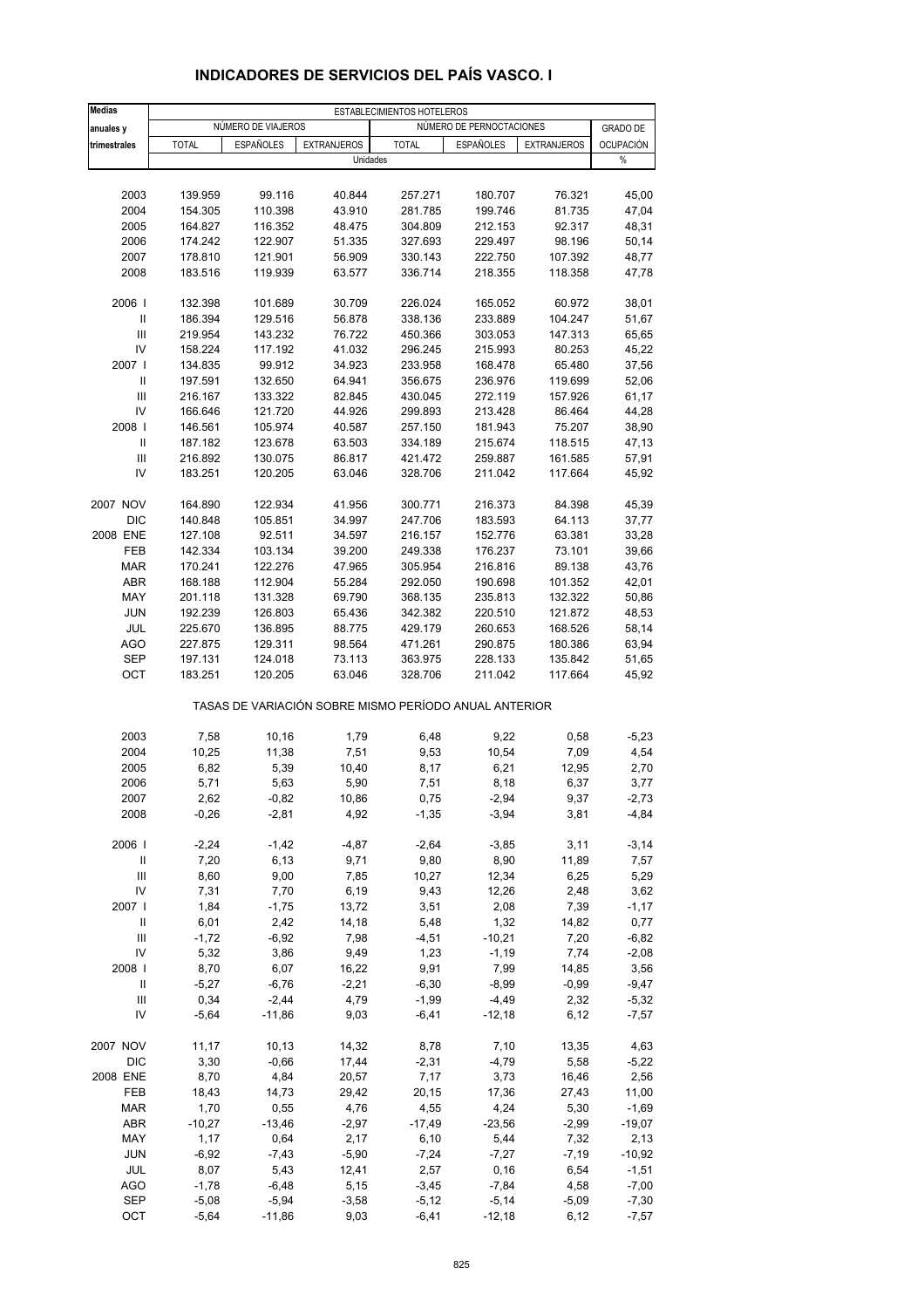| <b>Medias</b>                      | ACAMPAMENTOS TURÍSTICOS (5) |                    |                    |                          |                                                       |                    |                          |  |  |
|------------------------------------|-----------------------------|--------------------|--------------------|--------------------------|-------------------------------------------------------|--------------------|--------------------------|--|--|
| anuales y                          |                             | NÚMERO DE VIAJEROS |                    |                          | NÚMERO DE PERNOCTACIONES                              |                    | <b>GRADO DE</b>          |  |  |
| trimestrales                       | <b>TOTAL</b>                | <b>ESPAÑOLES</b>   | <b>EXTRANJEROS</b> | <b>TOTAL</b><br>Unidades | <b>ESPAÑOLES</b>                                      | <b>EXTRANJEROS</b> | <b>OCUPACIÓN</b><br>$\%$ |  |  |
|                                    |                             |                    |                    |                          |                                                       |                    |                          |  |  |
| 2003                               | 12.651                      | 6.997              | 5.654              | 35.115                   | 22.197                                                | 12.918             | 26,69                    |  |  |
| 2004                               | 13.750                      | 6.632              | 7.118              | 36.915                   | 21.638                                                | 15.277             | 33,84                    |  |  |
| 2005                               | 14.859                      | 7.793              | 7.066              | 38.194                   | 22.409                                                | 15.785             | 31,75                    |  |  |
| 2006                               | 13.388                      | 6.960              | 6.428              | 37.506                   | 21.949                                                | 15.557             | 33,18                    |  |  |
| 2007                               | 12.594                      | 6.275              | 6.319              | 34.567                   | 19.084                                                | 15.483             | 32,07                    |  |  |
| 2008                               | 13.963                      | 6.434              | 7.529              | 38.272                   | 20.076                                                | 18.196             | 34,70                    |  |  |
| 2006                               | 1.580                       | 1.020              | 561                | 4.044                    | 3.062                                                 | 982                | 20,92                    |  |  |
| Ш                                  | 10.826                      | 6.462              | 4.363              | 24.416                   | 15.591                                                | 8.824              | 33,01                    |  |  |
| Ш                                  | 38.095                      | 18.456             | 19.639             | 114.017                  | 64.427                                                | 49.590             | 55,40                    |  |  |
| IV                                 | 3.051                       | 1.903              | 1.148              | 7.547                    | 4.717                                                 | 2.830              | 23,39                    |  |  |
| 2007 l                             | 1.542                       | 888                | 654                | 3.330                    | 2.222                                                 | 1.107              | 22,13                    |  |  |
| $\mathbf{I}$                       | 9.285                       | 5.249              | 4.036              | 21.616                   | 11.958                                                | 9.658              | 31,41                    |  |  |
| Ш                                  | 36.616                      | 17.295             | 19.321             | 106.740                  | 58.742                                                | 47.998             | 53,24                    |  |  |
| IV                                 | 2.932                       | 1.665              | 1.266              | 6.580                    | 3.413                                                 | 3.167              | 21,47                    |  |  |
| 2008                               | 2.102                       | 1.271              | 831                | 4.728                    | 3.228                                                 | 1.500              | 22,24                    |  |  |
| $\mathbf{I}$                       | 7.647                       | 3.961              | 3.686              | 16.543                   | 9.433                                                 | 7.110              | 32,48                    |  |  |
| Ш                                  | 35.450                      | 15.539             | 19.911             | 103.257                  | 52.857                                                | 50.401             | 51,83                    |  |  |
| IV                                 | 4.032                       | 2.032              | 2.000              | 9.140                    | 4.210                                                 | 4.930              | 27,38                    |  |  |
| 2007 NOV                           | 2.046                       | 1.260              | 786                | 4.856                    | 3.158                                                 | 1.698              | 20,14                    |  |  |
| DIC                                | 1.103                       | 555                | 548                | 2.619                    | 1.245                                                 | 1.374              | 17,50                    |  |  |
| 2008 ENE                           | 684                         | 402                | 282                | 1.602                    | 912                                                   | 690                | 20,43                    |  |  |
| FEB                                | 1.415                       | 686                | 729                | 2.851                    | 1.422                                                 | 1.429              | 18,85                    |  |  |
| <b>MAR</b>                         | 4.207                       | 2.724              | 1.483              | 9.730                    | 7.349                                                 | 2.381              | 27,43                    |  |  |
| ABR                                | 4.676                       | 2.303              | 2.373              | 9.075                    | 5.165                                                 | 3.910              | 29,66                    |  |  |
| MAY                                | 7.796                       | 3.504              | 4.292              | 16.814                   | 8.985                                                 | 7.829              | 34,11                    |  |  |
| <b>JUN</b>                         | 10.469                      | 6.075              | 4.394              | 23.739                   | 14.148                                                | 9.591              | 33,68                    |  |  |
| JUL                                | 37.599                      | 17.128             | 20.471             | 109.694                  | 55.089                                                | 54.605             | 54,97                    |  |  |
| <b>AGO</b>                         | 55.536                      | 23.180             | 32.356             | 171.239                  | 88.813                                                | 82.426             | 67,69                    |  |  |
| SEP                                | 13.216                      | 6.310              | 6.906              | 28.839                   | 14.668                                                | 14.171             | 32,83                    |  |  |
| OCT                                | 4.032                       | 2.032              | 2.000              | 9.140                    | 4.210                                                 | 4.930              | 27,38                    |  |  |
|                                    |                             |                    |                    |                          | TASAS DE VARIACIÓN SOBRE MISMO PERÍODO ANUAL ANTERIOR |                    |                          |  |  |
| 2003                               | 8,71                        | 27,93              | $-8,32$            | 0,93                     | 10,60                                                 | $-12,25$           | $-2,63$                  |  |  |
| 2004                               | 8,69                        | $-5,21$            | 25,90              | 5,13                     | $-2,52$                                               | 18,26              | 26,80                    |  |  |
| 2005                               | 8,06                        | 17,50              | $-0,72$            | 3,46                     | 3,56                                                  | 3,32               | $-6,19$                  |  |  |
| 2006                               | $-9,90$                     | $-10,68$           | $-9,04$            | $-1,80$                  | $-2,05$                                               | $-1,45$            | 4,51                     |  |  |
| 2007                               | $-5,93$                     | $-9,85$            | $-1,69$            | $-7,84$                  | $-13,06$                                              | $-0,47$            | $-3,36$                  |  |  |
| 2008                               | $-5,64$                     | $-12,43$           | 1,06               | $-6,04$                  | $-10,61$                                              | $-0,42$            | $-0,03$                  |  |  |
| 2006                               | $-36,89$                    | $-42,82$           | $-22,20$           | $-40,89$                 | $-43,39$                                              | $-31,44$           | $-5,95$                  |  |  |
| $\ensuremath{\mathsf{II}}$         | 26,34                       | 34,50              | 15,92              | 19,67                    | 24,16                                                 | 12,47              | 8,11                     |  |  |
| $\ensuremath{\mathsf{III}}\xspace$ | $-16,00$                    | $-19,64$           | $-12,27$           | $-3,48$                  | $-4, 13$                                              | $-2,63$            | 0,36                     |  |  |
| IV                                 | 1,33                        | 17,80              | $-17,75$           | 2,00                     | 5,58                                                  | $-3,47$            | 23,02                    |  |  |
| 2007                               | $-2,40$                     | $-12,88$           | 16,65              | $-17,67$                 | $-27,43$                                              | 12,76              | 5,77                     |  |  |
| Ш                                  | $-14,23$                    | $-18,77$           | $-7,50$            | $-11,47$                 | $-23,31$                                              | 9,45               | $-4,84$                  |  |  |
| Ш                                  | $-3,88$                     | $-6,29$            | $-1,62$            | $-6,38$                  | $-8,82$                                               | $-3,21$            | $-3,90$                  |  |  |
| IV                                 | $-3,91$                     | $-12,50$           | 10,34              | $-12,81$                 | $-27,65$                                              | 11,91              | $-8,18$                  |  |  |
| 2008                               | 36,29                       | 43,04              | 27,12              | 41,99                    | 45,24                                                 | 35,46              | 0,48                     |  |  |
| Ш                                  | $-17,64$                    | $-24,55$           | $-8,66$            | $-23,47$                 | $-21,12$                                              | $-26,38$           | 3,41                     |  |  |
| $\ensuremath{\mathsf{III}}\xspace$ | $-3,18$                     | $-10,15$           | 3,06               | $-3,26$                  | $-10,02$                                              | 5,01               | $-2,65$                  |  |  |
| IV                                 | $-28,59$                    | $-36,12$           | $-18,86$           | $-25,48$                 | $-27,85$                                              | $-23,33$           | 2,24                     |  |  |
| 2007 NOV                           | $-2,01$                     | $-15,21$           | 30,56              | $-10,83$                 | $-11,44$                                              | $-9,68$            | $-11,36$                 |  |  |
| DIC                                | $-22,38$                    | $-46,06$           | 39,80              | $-38,69$                 | $-62,68$                                              | 46,79              | $-14,72$                 |  |  |
| 2008 ENE                           | $-49,63$                    | $-52,31$           | $-45,24$           | $-51,54$                 | $-60,89$                                              | $-29,16$           | $-8,59$                  |  |  |
| FEB                                | 53,14                       | 28,95              | 85,97              | 36,28                    | 5,88                                                  | 90,79              | $-11,67$                 |  |  |
| <b>MAR</b>                         | 79,40                       | 111,16             | 40,57              | 111,94                   | 145,62                                                | 48,91              | 20,84                    |  |  |
| ABR                                | $-41,49$                    | $-52,69$           | $-24,04$           | $-53,34$                 | $-57,51$                                              | $-46,39$           | $-0,37$                  |  |  |
| MAY                                | 16,36                       | 3,82               | 29,08              | 25,77                    | 26,96                                                 | 24,43              | 19,73                    |  |  |
| <b>JUN</b>                         | $-20,47$                    | $-19,05$           | $-22,35$           | $-25,88$                 | $-14,98$                                              | $-37,68$           | $-6,39$                  |  |  |
| JUL                                | $-1,05$                     | $-15,73$           | 15,83              | 0,93                     | $-14,94$                                              | 24,33              | 11,82                    |  |  |
| <b>AGO</b>                         | $-0,46$                     | $-0,21$            | $-0,63$            | $-2,73$                  | $-5,07$                                               | $-0,07$            | $-7,21$                  |  |  |
| SEP                                | $-17,71$                    | $-24,29$           | $-10,61$           | $-18,76$                 | $-18,08$                                              | $-19,45$           | $-12,73$                 |  |  |
| OCT                                | $-28,59$                    | $-36,12$           | $-18,86$           | $-25,48$                 | $-27,85$                                              | $-23,33$           | 2,24                     |  |  |

### **INDICADORES DE SERVICIOS DE PAÍS VASCO. II**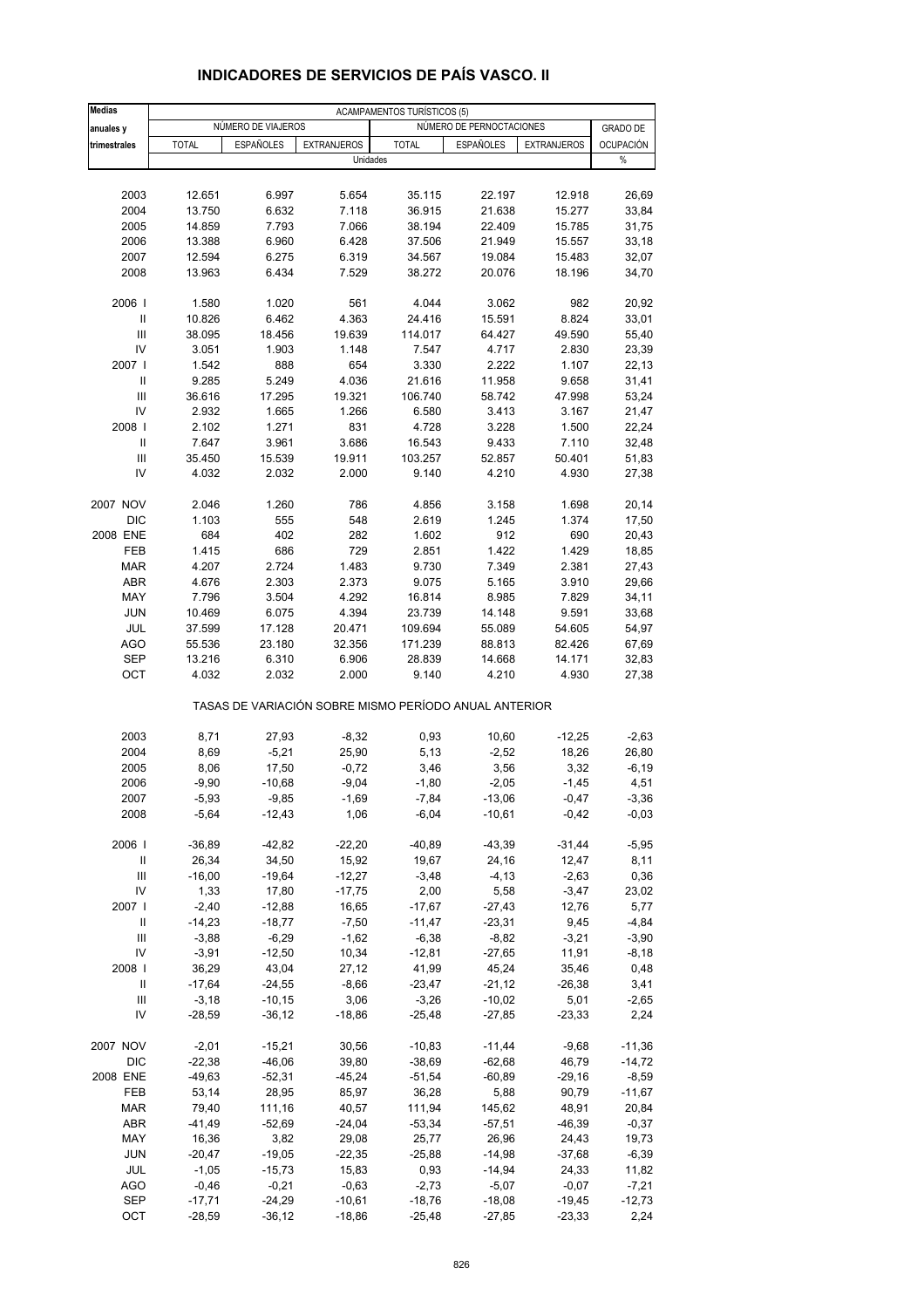| NÚMERO DE VIAJEROS<br>NÚMERO DE PERNOCTACIONES<br><b>GRADO DE</b><br>anuales y<br><b>TOTAL</b><br><b>ESPAÑOLES</b><br><b>EXTRANJEROS</b><br><b>TOTAL</b><br><b>ESPAÑOLES</b><br><b>EXTRANJEROS</b><br>trimestrales<br>$\%$<br>Unidades<br>2.290<br>2003<br>443<br>388<br>56<br>2.938<br>648<br>2004<br>547<br>463<br>84<br>2.852<br>2.019<br>834<br>2005<br>543<br>466<br>77<br>2.304<br>1.128<br>3.433<br>2006<br>626<br>551<br>74<br>3.298<br>2.358<br>941<br>27,14<br>2007<br>826<br>705<br>122<br>4.157<br>2.785<br>1.372<br>24,18<br>2008<br>1.259<br>1.053<br>206<br>3.919<br>1.980<br>5.899<br>24,50<br>2006  <br>489<br>447<br>42<br>2.800<br>1.975<br>826<br>907<br>Ш<br>740<br>652<br>87<br>3.241<br>2.334<br>Ш<br>850<br>723<br>127<br>4.404<br>3.350<br>1.054<br>IV<br>425<br>383<br>42<br>1.773<br>975<br>2.748<br>2007 l<br>399<br>448<br>48<br>2.656<br>1.493<br>1.163<br>Ш<br>938<br>802<br>136<br>4.063<br>2.734<br>1.329<br>Ш<br>990<br>788<br>201<br>3.978<br>1.585<br>5.563<br>IV<br>929<br>829<br>101<br>4.347<br>2.936<br>1.411<br>2008  <br>901<br>781<br>120<br>4.777<br>3.004<br>1.773<br>25,61<br>Ш<br>1.284<br>1.057<br>227<br>5.256<br>3.490<br>1.766<br>20,59<br>Ш<br>1.620<br>1.337<br>283<br>7.531<br>5.210<br>2.322<br>27,60<br>IV<br>1.175<br>1.005<br>170<br>6.302<br>2.222<br>4.080<br>23,60<br>2007 NOV<br>986<br>868<br>118<br>4.476<br>2.820<br>24,12<br>1.656<br><b>DIC</b><br>1.013<br>951<br>62<br>3.984<br>3.047<br>937<br>21,02<br>2008 ENE<br>706<br>596<br>110<br>3.785<br>2.109<br>1.676<br>20,09<br>FEB<br>809<br>698<br>111<br>4.943<br>3.124<br>1.819<br>28,80<br><b>MAR</b><br>1.189<br>1.049<br>140<br>5.603<br>3.779<br>1.824<br>ABR<br>1.254<br>1.068<br>186<br>2.962<br>1.770<br>4.732<br>MAY<br>1.442<br>1.182<br>260<br>5.207<br>3.766<br>1.441<br>922<br><b>JUN</b><br>1.156<br>234<br>5.828<br>3.742<br>2.086<br>JUL<br>1.580<br>1.168<br>412<br>7.615<br>4.822<br>2.793<br><b>AGO</b><br>1.565<br>1.347<br>218<br>8.592<br>6.502<br>2.090<br><b>SEP</b><br>1.715<br>1.496<br>219<br>6.387<br>4.305<br>2.082<br>OCT<br>1.175<br>1.005<br>170<br>6.302<br>4.080<br>2.222<br>TASAS DE VARIACIÓN SOBRE MISMO PERÍODO ANUAL ANTERIOR<br>2003<br>20,25<br>$-7,96$<br>30,73<br>$-22,72$<br>11,22<br>42,39<br>$-37,30$<br>2004<br>23,33<br>19,35<br>50,90<br>$-2,92$<br>$-11,86$<br>28,70<br>$-17,26$<br>2005<br>$-0,73$<br>35,34<br>1,86<br>0,67<br>$-8,41$<br>20,35<br>14,15<br>2006<br>15,29<br>$-7,88$<br>18,44<br>$-3,67$<br>$-3,92$<br>2,32<br>$-16,65$<br>2007<br>32,01<br>27,76<br>63,57<br>26,04<br>18,13<br>45,85<br>$-10,92$<br>2008<br>59,10<br>58,72<br>61,06<br>42,41<br>42,21<br>42,80<br>2006  <br>7,32<br>13,44<br>$-32,07$<br>$-6, 16$<br>$-0,60$<br>$-8,30$<br>$\sf II$<br>35,30<br>47,25<br>$-15,76$<br>$-13,87$<br>13,12<br>$-46,63$<br>$\ensuremath{\mathsf{III}}\xspace$<br>38,76<br>38,24<br>41,79<br>4,08<br>11,64<br>$-14,36$<br>IV<br>$-23,67$<br>$-23,71$<br>$-23,31$<br>$-0,18$<br>$-11,36$<br>29,53<br>2007 l<br>$-8,45$<br>$-10,73$<br>$-5,17$<br>40,82<br>$-5,16$<br>16,00<br>$-24,39$<br>Ш<br>26,77<br>22,89<br>55,73<br>25,38<br>17,17<br>46,49<br>$-15,20$<br>Ш<br>16,48<br>9,04<br>58,95<br>26,32<br>18,76<br>50,38<br>$-20,02$<br>IV<br>118,84<br>116,36<br>141,60<br>58,16<br>65,60<br>44,63<br>3,05<br>2008  <br>101,34<br>95,58<br>148,97<br>79,88<br>101,21<br>52,49<br>16,11<br>Ш<br>36,94<br>31,89<br>29,35<br>27,64<br>$-9,19$<br>66,67<br>32,89<br>$\ensuremath{\mathsf{III}}\xspace$<br>63,69<br>$-4,95$<br>69,60<br>40,56<br>35,37<br>30,95<br>46,48<br>IV<br>48,92<br>39,34<br>37,60<br>35,57<br>$-0,34$<br>50,67<br>38,73<br>2007 NOV<br>191,72<br>189,33<br>210,53<br>62,17<br>77,81<br>41,06<br><b>DIC</b><br>119,74<br>128,06<br>40,91<br>37,14<br>61,47<br>$-7,96$<br>2008 ENE<br>67,70<br>61,08<br>115,69<br>28,79<br>38,48<br>18,36<br>FEB<br>77,41<br>128,70<br>37,01<br>63,85<br>270,00<br>109,98<br>84,11<br><b>MAR</b><br>155,15<br>160,95<br>109,54<br>137,67<br>68,27<br>28,99<br>118,75<br>ABR<br>25,27<br>22,48<br>44,19<br>9,36<br>$-5,34$<br>47,75<br>$-19,86$<br>MAY<br>94,86<br>115,30<br>36,13<br>46,26<br>64,45<br>13,46<br><b>JUN</b><br>7,84<br>$-6,30$<br>165,91<br>35,47<br>34,41<br>37,42<br>$-6,86$<br>JUL<br>78,33<br>63,36<br>47,60<br>140,94<br>60,42<br>88,72<br>14,05<br><b>AGO</b><br>23,33<br>40,02<br>$-14,72$<br>$-28,99$<br>20,35<br>16,19<br>35,45<br>SEP<br>110,69<br>117,44<br>32,95<br>$-8,96$<br>73,81<br>40,14<br>20,21 | <b>Medias</b> |       |       |       | APARTAMENTOS TURÍSTICOS (5) |       |       |                  |
|-----------------------------------------------------------------------------------------------------------------------------------------------------------------------------------------------------------------------------------------------------------------------------------------------------------------------------------------------------------------------------------------------------------------------------------------------------------------------------------------------------------------------------------------------------------------------------------------------------------------------------------------------------------------------------------------------------------------------------------------------------------------------------------------------------------------------------------------------------------------------------------------------------------------------------------------------------------------------------------------------------------------------------------------------------------------------------------------------------------------------------------------------------------------------------------------------------------------------------------------------------------------------------------------------------------------------------------------------------------------------------------------------------------------------------------------------------------------------------------------------------------------------------------------------------------------------------------------------------------------------------------------------------------------------------------------------------------------------------------------------------------------------------------------------------------------------------------------------------------------------------------------------------------------------------------------------------------------------------------------------------------------------------------------------------------------------------------------------------------------------------------------------------------------------------------------------------------------------------------------------------------------------------------------------------------------------------------------------------------------------------------------------------------------------------------------------------------------------------------------------------------------------------------------------------------------------------------------------------------------------------------------------------------------------------------------------------------------------------------------------------------------------------------------------------------------------------------------------------------------------------------------------------------------------------------------------------------------------------------------------------------------------------------------------------------------------------------------------------------------------------------------------------------------------------------------------------------------------------------------------------------------------------------------------------------------------------------------------------------------------------------------------------------------------------------------------------------------------------------------------------------------------------------------------------------------------------------------------------------------------------------------------------------------------------------------------------------------------------------------------------------------------------------------------------------------------------------------------------------------------------------------------------------------------------------------------------------------------------------------------------------------------------------------------------------------------------------------------------------------------------------------------------------------------------------------------------------------------------------------------------------------------------------------------------------------------------------------------------------------------------------------------------------------------------------------------------------------------|---------------|-------|-------|-------|-----------------------------|-------|-------|------------------|
|                                                                                                                                                                                                                                                                                                                                                                                                                                                                                                                                                                                                                                                                                                                                                                                                                                                                                                                                                                                                                                                                                                                                                                                                                                                                                                                                                                                                                                                                                                                                                                                                                                                                                                                                                                                                                                                                                                                                                                                                                                                                                                                                                                                                                                                                                                                                                                                                                                                                                                                                                                                                                                                                                                                                                                                                                                                                                                                                                                                                                                                                                                                                                                                                                                                                                                                                                                                                                                                                                                                                                                                                                                                                                                                                                                                                                                                                                                                                                                                                                                                                                                                                                                                                                                                                                                                                                                                                                                                                       |               |       |       |       |                             |       |       |                  |
|                                                                                                                                                                                                                                                                                                                                                                                                                                                                                                                                                                                                                                                                                                                                                                                                                                                                                                                                                                                                                                                                                                                                                                                                                                                                                                                                                                                                                                                                                                                                                                                                                                                                                                                                                                                                                                                                                                                                                                                                                                                                                                                                                                                                                                                                                                                                                                                                                                                                                                                                                                                                                                                                                                                                                                                                                                                                                                                                                                                                                                                                                                                                                                                                                                                                                                                                                                                                                                                                                                                                                                                                                                                                                                                                                                                                                                                                                                                                                                                                                                                                                                                                                                                                                                                                                                                                                                                                                                                                       |               |       |       |       |                             |       |       | <b>OCUPACIÓN</b> |
|                                                                                                                                                                                                                                                                                                                                                                                                                                                                                                                                                                                                                                                                                                                                                                                                                                                                                                                                                                                                                                                                                                                                                                                                                                                                                                                                                                                                                                                                                                                                                                                                                                                                                                                                                                                                                                                                                                                                                                                                                                                                                                                                                                                                                                                                                                                                                                                                                                                                                                                                                                                                                                                                                                                                                                                                                                                                                                                                                                                                                                                                                                                                                                                                                                                                                                                                                                                                                                                                                                                                                                                                                                                                                                                                                                                                                                                                                                                                                                                                                                                                                                                                                                                                                                                                                                                                                                                                                                                                       |               |       |       |       |                             |       |       |                  |
|                                                                                                                                                                                                                                                                                                                                                                                                                                                                                                                                                                                                                                                                                                                                                                                                                                                                                                                                                                                                                                                                                                                                                                                                                                                                                                                                                                                                                                                                                                                                                                                                                                                                                                                                                                                                                                                                                                                                                                                                                                                                                                                                                                                                                                                                                                                                                                                                                                                                                                                                                                                                                                                                                                                                                                                                                                                                                                                                                                                                                                                                                                                                                                                                                                                                                                                                                                                                                                                                                                                                                                                                                                                                                                                                                                                                                                                                                                                                                                                                                                                                                                                                                                                                                                                                                                                                                                                                                                                                       |               |       |       |       |                             |       |       |                  |
|                                                                                                                                                                                                                                                                                                                                                                                                                                                                                                                                                                                                                                                                                                                                                                                                                                                                                                                                                                                                                                                                                                                                                                                                                                                                                                                                                                                                                                                                                                                                                                                                                                                                                                                                                                                                                                                                                                                                                                                                                                                                                                                                                                                                                                                                                                                                                                                                                                                                                                                                                                                                                                                                                                                                                                                                                                                                                                                                                                                                                                                                                                                                                                                                                                                                                                                                                                                                                                                                                                                                                                                                                                                                                                                                                                                                                                                                                                                                                                                                                                                                                                                                                                                                                                                                                                                                                                                                                                                                       |               |       |       |       |                             |       |       | 34,96            |
|                                                                                                                                                                                                                                                                                                                                                                                                                                                                                                                                                                                                                                                                                                                                                                                                                                                                                                                                                                                                                                                                                                                                                                                                                                                                                                                                                                                                                                                                                                                                                                                                                                                                                                                                                                                                                                                                                                                                                                                                                                                                                                                                                                                                                                                                                                                                                                                                                                                                                                                                                                                                                                                                                                                                                                                                                                                                                                                                                                                                                                                                                                                                                                                                                                                                                                                                                                                                                                                                                                                                                                                                                                                                                                                                                                                                                                                                                                                                                                                                                                                                                                                                                                                                                                                                                                                                                                                                                                                                       |               |       |       |       |                             |       |       | 28,92            |
|                                                                                                                                                                                                                                                                                                                                                                                                                                                                                                                                                                                                                                                                                                                                                                                                                                                                                                                                                                                                                                                                                                                                                                                                                                                                                                                                                                                                                                                                                                                                                                                                                                                                                                                                                                                                                                                                                                                                                                                                                                                                                                                                                                                                                                                                                                                                                                                                                                                                                                                                                                                                                                                                                                                                                                                                                                                                                                                                                                                                                                                                                                                                                                                                                                                                                                                                                                                                                                                                                                                                                                                                                                                                                                                                                                                                                                                                                                                                                                                                                                                                                                                                                                                                                                                                                                                                                                                                                                                                       |               |       |       |       |                             |       |       | 29,46            |
|                                                                                                                                                                                                                                                                                                                                                                                                                                                                                                                                                                                                                                                                                                                                                                                                                                                                                                                                                                                                                                                                                                                                                                                                                                                                                                                                                                                                                                                                                                                                                                                                                                                                                                                                                                                                                                                                                                                                                                                                                                                                                                                                                                                                                                                                                                                                                                                                                                                                                                                                                                                                                                                                                                                                                                                                                                                                                                                                                                                                                                                                                                                                                                                                                                                                                                                                                                                                                                                                                                                                                                                                                                                                                                                                                                                                                                                                                                                                                                                                                                                                                                                                                                                                                                                                                                                                                                                                                                                                       |               |       |       |       |                             |       |       |                  |
|                                                                                                                                                                                                                                                                                                                                                                                                                                                                                                                                                                                                                                                                                                                                                                                                                                                                                                                                                                                                                                                                                                                                                                                                                                                                                                                                                                                                                                                                                                                                                                                                                                                                                                                                                                                                                                                                                                                                                                                                                                                                                                                                                                                                                                                                                                                                                                                                                                                                                                                                                                                                                                                                                                                                                                                                                                                                                                                                                                                                                                                                                                                                                                                                                                                                                                                                                                                                                                                                                                                                                                                                                                                                                                                                                                                                                                                                                                                                                                                                                                                                                                                                                                                                                                                                                                                                                                                                                                                                       |               |       |       |       |                             |       |       |                  |
|                                                                                                                                                                                                                                                                                                                                                                                                                                                                                                                                                                                                                                                                                                                                                                                                                                                                                                                                                                                                                                                                                                                                                                                                                                                                                                                                                                                                                                                                                                                                                                                                                                                                                                                                                                                                                                                                                                                                                                                                                                                                                                                                                                                                                                                                                                                                                                                                                                                                                                                                                                                                                                                                                                                                                                                                                                                                                                                                                                                                                                                                                                                                                                                                                                                                                                                                                                                                                                                                                                                                                                                                                                                                                                                                                                                                                                                                                                                                                                                                                                                                                                                                                                                                                                                                                                                                                                                                                                                                       |               |       |       |       |                             |       |       |                  |
|                                                                                                                                                                                                                                                                                                                                                                                                                                                                                                                                                                                                                                                                                                                                                                                                                                                                                                                                                                                                                                                                                                                                                                                                                                                                                                                                                                                                                                                                                                                                                                                                                                                                                                                                                                                                                                                                                                                                                                                                                                                                                                                                                                                                                                                                                                                                                                                                                                                                                                                                                                                                                                                                                                                                                                                                                                                                                                                                                                                                                                                                                                                                                                                                                                                                                                                                                                                                                                                                                                                                                                                                                                                                                                                                                                                                                                                                                                                                                                                                                                                                                                                                                                                                                                                                                                                                                                                                                                                                       |               |       |       |       |                             |       |       | 23,26            |
|                                                                                                                                                                                                                                                                                                                                                                                                                                                                                                                                                                                                                                                                                                                                                                                                                                                                                                                                                                                                                                                                                                                                                                                                                                                                                                                                                                                                                                                                                                                                                                                                                                                                                                                                                                                                                                                                                                                                                                                                                                                                                                                                                                                                                                                                                                                                                                                                                                                                                                                                                                                                                                                                                                                                                                                                                                                                                                                                                                                                                                                                                                                                                                                                                                                                                                                                                                                                                                                                                                                                                                                                                                                                                                                                                                                                                                                                                                                                                                                                                                                                                                                                                                                                                                                                                                                                                                                                                                                                       |               |       |       |       |                             |       |       | 26,74            |
|                                                                                                                                                                                                                                                                                                                                                                                                                                                                                                                                                                                                                                                                                                                                                                                                                                                                                                                                                                                                                                                                                                                                                                                                                                                                                                                                                                                                                                                                                                                                                                                                                                                                                                                                                                                                                                                                                                                                                                                                                                                                                                                                                                                                                                                                                                                                                                                                                                                                                                                                                                                                                                                                                                                                                                                                                                                                                                                                                                                                                                                                                                                                                                                                                                                                                                                                                                                                                                                                                                                                                                                                                                                                                                                                                                                                                                                                                                                                                                                                                                                                                                                                                                                                                                                                                                                                                                                                                                                                       |               |       |       |       |                             |       |       | 36,30            |
|                                                                                                                                                                                                                                                                                                                                                                                                                                                                                                                                                                                                                                                                                                                                                                                                                                                                                                                                                                                                                                                                                                                                                                                                                                                                                                                                                                                                                                                                                                                                                                                                                                                                                                                                                                                                                                                                                                                                                                                                                                                                                                                                                                                                                                                                                                                                                                                                                                                                                                                                                                                                                                                                                                                                                                                                                                                                                                                                                                                                                                                                                                                                                                                                                                                                                                                                                                                                                                                                                                                                                                                                                                                                                                                                                                                                                                                                                                                                                                                                                                                                                                                                                                                                                                                                                                                                                                                                                                                                       |               |       |       |       |                             |       |       | 22,26            |
|                                                                                                                                                                                                                                                                                                                                                                                                                                                                                                                                                                                                                                                                                                                                                                                                                                                                                                                                                                                                                                                                                                                                                                                                                                                                                                                                                                                                                                                                                                                                                                                                                                                                                                                                                                                                                                                                                                                                                                                                                                                                                                                                                                                                                                                                                                                                                                                                                                                                                                                                                                                                                                                                                                                                                                                                                                                                                                                                                                                                                                                                                                                                                                                                                                                                                                                                                                                                                                                                                                                                                                                                                                                                                                                                                                                                                                                                                                                                                                                                                                                                                                                                                                                                                                                                                                                                                                                                                                                                       |               |       |       |       |                             |       |       | 22,06            |
|                                                                                                                                                                                                                                                                                                                                                                                                                                                                                                                                                                                                                                                                                                                                                                                                                                                                                                                                                                                                                                                                                                                                                                                                                                                                                                                                                                                                                                                                                                                                                                                                                                                                                                                                                                                                                                                                                                                                                                                                                                                                                                                                                                                                                                                                                                                                                                                                                                                                                                                                                                                                                                                                                                                                                                                                                                                                                                                                                                                                                                                                                                                                                                                                                                                                                                                                                                                                                                                                                                                                                                                                                                                                                                                                                                                                                                                                                                                                                                                                                                                                                                                                                                                                                                                                                                                                                                                                                                                                       |               |       |       |       |                             |       |       | 22,68            |
|                                                                                                                                                                                                                                                                                                                                                                                                                                                                                                                                                                                                                                                                                                                                                                                                                                                                                                                                                                                                                                                                                                                                                                                                                                                                                                                                                                                                                                                                                                                                                                                                                                                                                                                                                                                                                                                                                                                                                                                                                                                                                                                                                                                                                                                                                                                                                                                                                                                                                                                                                                                                                                                                                                                                                                                                                                                                                                                                                                                                                                                                                                                                                                                                                                                                                                                                                                                                                                                                                                                                                                                                                                                                                                                                                                                                                                                                                                                                                                                                                                                                                                                                                                                                                                                                                                                                                                                                                                                                       |               |       |       |       |                             |       |       | 29,04            |
|                                                                                                                                                                                                                                                                                                                                                                                                                                                                                                                                                                                                                                                                                                                                                                                                                                                                                                                                                                                                                                                                                                                                                                                                                                                                                                                                                                                                                                                                                                                                                                                                                                                                                                                                                                                                                                                                                                                                                                                                                                                                                                                                                                                                                                                                                                                                                                                                                                                                                                                                                                                                                                                                                                                                                                                                                                                                                                                                                                                                                                                                                                                                                                                                                                                                                                                                                                                                                                                                                                                                                                                                                                                                                                                                                                                                                                                                                                                                                                                                                                                                                                                                                                                                                                                                                                                                                                                                                                                                       |               |       |       |       |                             |       |       | 22,94            |
|                                                                                                                                                                                                                                                                                                                                                                                                                                                                                                                                                                                                                                                                                                                                                                                                                                                                                                                                                                                                                                                                                                                                                                                                                                                                                                                                                                                                                                                                                                                                                                                                                                                                                                                                                                                                                                                                                                                                                                                                                                                                                                                                                                                                                                                                                                                                                                                                                                                                                                                                                                                                                                                                                                                                                                                                                                                                                                                                                                                                                                                                                                                                                                                                                                                                                                                                                                                                                                                                                                                                                                                                                                                                                                                                                                                                                                                                                                                                                                                                                                                                                                                                                                                                                                                                                                                                                                                                                                                                       |               |       |       |       |                             |       |       |                  |
|                                                                                                                                                                                                                                                                                                                                                                                                                                                                                                                                                                                                                                                                                                                                                                                                                                                                                                                                                                                                                                                                                                                                                                                                                                                                                                                                                                                                                                                                                                                                                                                                                                                                                                                                                                                                                                                                                                                                                                                                                                                                                                                                                                                                                                                                                                                                                                                                                                                                                                                                                                                                                                                                                                                                                                                                                                                                                                                                                                                                                                                                                                                                                                                                                                                                                                                                                                                                                                                                                                                                                                                                                                                                                                                                                                                                                                                                                                                                                                                                                                                                                                                                                                                                                                                                                                                                                                                                                                                                       |               |       |       |       |                             |       |       |                  |
|                                                                                                                                                                                                                                                                                                                                                                                                                                                                                                                                                                                                                                                                                                                                                                                                                                                                                                                                                                                                                                                                                                                                                                                                                                                                                                                                                                                                                                                                                                                                                                                                                                                                                                                                                                                                                                                                                                                                                                                                                                                                                                                                                                                                                                                                                                                                                                                                                                                                                                                                                                                                                                                                                                                                                                                                                                                                                                                                                                                                                                                                                                                                                                                                                                                                                                                                                                                                                                                                                                                                                                                                                                                                                                                                                                                                                                                                                                                                                                                                                                                                                                                                                                                                                                                                                                                                                                                                                                                                       |               |       |       |       |                             |       |       |                  |
|                                                                                                                                                                                                                                                                                                                                                                                                                                                                                                                                                                                                                                                                                                                                                                                                                                                                                                                                                                                                                                                                                                                                                                                                                                                                                                                                                                                                                                                                                                                                                                                                                                                                                                                                                                                                                                                                                                                                                                                                                                                                                                                                                                                                                                                                                                                                                                                                                                                                                                                                                                                                                                                                                                                                                                                                                                                                                                                                                                                                                                                                                                                                                                                                                                                                                                                                                                                                                                                                                                                                                                                                                                                                                                                                                                                                                                                                                                                                                                                                                                                                                                                                                                                                                                                                                                                                                                                                                                                                       |               |       |       |       |                             |       |       |                  |
|                                                                                                                                                                                                                                                                                                                                                                                                                                                                                                                                                                                                                                                                                                                                                                                                                                                                                                                                                                                                                                                                                                                                                                                                                                                                                                                                                                                                                                                                                                                                                                                                                                                                                                                                                                                                                                                                                                                                                                                                                                                                                                                                                                                                                                                                                                                                                                                                                                                                                                                                                                                                                                                                                                                                                                                                                                                                                                                                                                                                                                                                                                                                                                                                                                                                                                                                                                                                                                                                                                                                                                                                                                                                                                                                                                                                                                                                                                                                                                                                                                                                                                                                                                                                                                                                                                                                                                                                                                                                       |               |       |       |       |                             |       |       |                  |
|                                                                                                                                                                                                                                                                                                                                                                                                                                                                                                                                                                                                                                                                                                                                                                                                                                                                                                                                                                                                                                                                                                                                                                                                                                                                                                                                                                                                                                                                                                                                                                                                                                                                                                                                                                                                                                                                                                                                                                                                                                                                                                                                                                                                                                                                                                                                                                                                                                                                                                                                                                                                                                                                                                                                                                                                                                                                                                                                                                                                                                                                                                                                                                                                                                                                                                                                                                                                                                                                                                                                                                                                                                                                                                                                                                                                                                                                                                                                                                                                                                                                                                                                                                                                                                                                                                                                                                                                                                                                       |               |       |       |       |                             |       |       |                  |
|                                                                                                                                                                                                                                                                                                                                                                                                                                                                                                                                                                                                                                                                                                                                                                                                                                                                                                                                                                                                                                                                                                                                                                                                                                                                                                                                                                                                                                                                                                                                                                                                                                                                                                                                                                                                                                                                                                                                                                                                                                                                                                                                                                                                                                                                                                                                                                                                                                                                                                                                                                                                                                                                                                                                                                                                                                                                                                                                                                                                                                                                                                                                                                                                                                                                                                                                                                                                                                                                                                                                                                                                                                                                                                                                                                                                                                                                                                                                                                                                                                                                                                                                                                                                                                                                                                                                                                                                                                                                       |               |       |       |       |                             |       |       |                  |
|                                                                                                                                                                                                                                                                                                                                                                                                                                                                                                                                                                                                                                                                                                                                                                                                                                                                                                                                                                                                                                                                                                                                                                                                                                                                                                                                                                                                                                                                                                                                                                                                                                                                                                                                                                                                                                                                                                                                                                                                                                                                                                                                                                                                                                                                                                                                                                                                                                                                                                                                                                                                                                                                                                                                                                                                                                                                                                                                                                                                                                                                                                                                                                                                                                                                                                                                                                                                                                                                                                                                                                                                                                                                                                                                                                                                                                                                                                                                                                                                                                                                                                                                                                                                                                                                                                                                                                                                                                                                       |               |       |       |       |                             |       |       |                  |
|                                                                                                                                                                                                                                                                                                                                                                                                                                                                                                                                                                                                                                                                                                                                                                                                                                                                                                                                                                                                                                                                                                                                                                                                                                                                                                                                                                                                                                                                                                                                                                                                                                                                                                                                                                                                                                                                                                                                                                                                                                                                                                                                                                                                                                                                                                                                                                                                                                                                                                                                                                                                                                                                                                                                                                                                                                                                                                                                                                                                                                                                                                                                                                                                                                                                                                                                                                                                                                                                                                                                                                                                                                                                                                                                                                                                                                                                                                                                                                                                                                                                                                                                                                                                                                                                                                                                                                                                                                                                       |               |       |       |       |                             |       |       | 27,94            |
|                                                                                                                                                                                                                                                                                                                                                                                                                                                                                                                                                                                                                                                                                                                                                                                                                                                                                                                                                                                                                                                                                                                                                                                                                                                                                                                                                                                                                                                                                                                                                                                                                                                                                                                                                                                                                                                                                                                                                                                                                                                                                                                                                                                                                                                                                                                                                                                                                                                                                                                                                                                                                                                                                                                                                                                                                                                                                                                                                                                                                                                                                                                                                                                                                                                                                                                                                                                                                                                                                                                                                                                                                                                                                                                                                                                                                                                                                                                                                                                                                                                                                                                                                                                                                                                                                                                                                                                                                                                                       |               |       |       |       |                             |       |       | 22,11            |
|                                                                                                                                                                                                                                                                                                                                                                                                                                                                                                                                                                                                                                                                                                                                                                                                                                                                                                                                                                                                                                                                                                                                                                                                                                                                                                                                                                                                                                                                                                                                                                                                                                                                                                                                                                                                                                                                                                                                                                                                                                                                                                                                                                                                                                                                                                                                                                                                                                                                                                                                                                                                                                                                                                                                                                                                                                                                                                                                                                                                                                                                                                                                                                                                                                                                                                                                                                                                                                                                                                                                                                                                                                                                                                                                                                                                                                                                                                                                                                                                                                                                                                                                                                                                                                                                                                                                                                                                                                                                       |               |       |       |       |                             |       |       | 18,36            |
|                                                                                                                                                                                                                                                                                                                                                                                                                                                                                                                                                                                                                                                                                                                                                                                                                                                                                                                                                                                                                                                                                                                                                                                                                                                                                                                                                                                                                                                                                                                                                                                                                                                                                                                                                                                                                                                                                                                                                                                                                                                                                                                                                                                                                                                                                                                                                                                                                                                                                                                                                                                                                                                                                                                                                                                                                                                                                                                                                                                                                                                                                                                                                                                                                                                                                                                                                                                                                                                                                                                                                                                                                                                                                                                                                                                                                                                                                                                                                                                                                                                                                                                                                                                                                                                                                                                                                                                                                                                                       |               |       |       |       |                             |       |       | 21,31            |
|                                                                                                                                                                                                                                                                                                                                                                                                                                                                                                                                                                                                                                                                                                                                                                                                                                                                                                                                                                                                                                                                                                                                                                                                                                                                                                                                                                                                                                                                                                                                                                                                                                                                                                                                                                                                                                                                                                                                                                                                                                                                                                                                                                                                                                                                                                                                                                                                                                                                                                                                                                                                                                                                                                                                                                                                                                                                                                                                                                                                                                                                                                                                                                                                                                                                                                                                                                                                                                                                                                                                                                                                                                                                                                                                                                                                                                                                                                                                                                                                                                                                                                                                                                                                                                                                                                                                                                                                                                                                       |               |       |       |       |                             |       |       | 27,84            |
|                                                                                                                                                                                                                                                                                                                                                                                                                                                                                                                                                                                                                                                                                                                                                                                                                                                                                                                                                                                                                                                                                                                                                                                                                                                                                                                                                                                                                                                                                                                                                                                                                                                                                                                                                                                                                                                                                                                                                                                                                                                                                                                                                                                                                                                                                                                                                                                                                                                                                                                                                                                                                                                                                                                                                                                                                                                                                                                                                                                                                                                                                                                                                                                                                                                                                                                                                                                                                                                                                                                                                                                                                                                                                                                                                                                                                                                                                                                                                                                                                                                                                                                                                                                                                                                                                                                                                                                                                                                                       |               |       |       |       |                             |       |       | 31,40            |
|                                                                                                                                                                                                                                                                                                                                                                                                                                                                                                                                                                                                                                                                                                                                                                                                                                                                                                                                                                                                                                                                                                                                                                                                                                                                                                                                                                                                                                                                                                                                                                                                                                                                                                                                                                                                                                                                                                                                                                                                                                                                                                                                                                                                                                                                                                                                                                                                                                                                                                                                                                                                                                                                                                                                                                                                                                                                                                                                                                                                                                                                                                                                                                                                                                                                                                                                                                                                                                                                                                                                                                                                                                                                                                                                                                                                                                                                                                                                                                                                                                                                                                                                                                                                                                                                                                                                                                                                                                                                       |               |       |       |       |                             |       |       | 23,56            |
|                                                                                                                                                                                                                                                                                                                                                                                                                                                                                                                                                                                                                                                                                                                                                                                                                                                                                                                                                                                                                                                                                                                                                                                                                                                                                                                                                                                                                                                                                                                                                                                                                                                                                                                                                                                                                                                                                                                                                                                                                                                                                                                                                                                                                                                                                                                                                                                                                                                                                                                                                                                                                                                                                                                                                                                                                                                                                                                                                                                                                                                                                                                                                                                                                                                                                                                                                                                                                                                                                                                                                                                                                                                                                                                                                                                                                                                                                                                                                                                                                                                                                                                                                                                                                                                                                                                                                                                                                                                                       |               |       |       |       |                             |       |       | 23,60            |
|                                                                                                                                                                                                                                                                                                                                                                                                                                                                                                                                                                                                                                                                                                                                                                                                                                                                                                                                                                                                                                                                                                                                                                                                                                                                                                                                                                                                                                                                                                                                                                                                                                                                                                                                                                                                                                                                                                                                                                                                                                                                                                                                                                                                                                                                                                                                                                                                                                                                                                                                                                                                                                                                                                                                                                                                                                                                                                                                                                                                                                                                                                                                                                                                                                                                                                                                                                                                                                                                                                                                                                                                                                                                                                                                                                                                                                                                                                                                                                                                                                                                                                                                                                                                                                                                                                                                                                                                                                                                       |               |       |       |       |                             |       |       |                  |
|                                                                                                                                                                                                                                                                                                                                                                                                                                                                                                                                                                                                                                                                                                                                                                                                                                                                                                                                                                                                                                                                                                                                                                                                                                                                                                                                                                                                                                                                                                                                                                                                                                                                                                                                                                                                                                                                                                                                                                                                                                                                                                                                                                                                                                                                                                                                                                                                                                                                                                                                                                                                                                                                                                                                                                                                                                                                                                                                                                                                                                                                                                                                                                                                                                                                                                                                                                                                                                                                                                                                                                                                                                                                                                                                                                                                                                                                                                                                                                                                                                                                                                                                                                                                                                                                                                                                                                                                                                                                       |               |       |       |       |                             |       |       |                  |
|                                                                                                                                                                                                                                                                                                                                                                                                                                                                                                                                                                                                                                                                                                                                                                                                                                                                                                                                                                                                                                                                                                                                                                                                                                                                                                                                                                                                                                                                                                                                                                                                                                                                                                                                                                                                                                                                                                                                                                                                                                                                                                                                                                                                                                                                                                                                                                                                                                                                                                                                                                                                                                                                                                                                                                                                                                                                                                                                                                                                                                                                                                                                                                                                                                                                                                                                                                                                                                                                                                                                                                                                                                                                                                                                                                                                                                                                                                                                                                                                                                                                                                                                                                                                                                                                                                                                                                                                                                                                       |               |       |       |       |                             |       |       |                  |
|                                                                                                                                                                                                                                                                                                                                                                                                                                                                                                                                                                                                                                                                                                                                                                                                                                                                                                                                                                                                                                                                                                                                                                                                                                                                                                                                                                                                                                                                                                                                                                                                                                                                                                                                                                                                                                                                                                                                                                                                                                                                                                                                                                                                                                                                                                                                                                                                                                                                                                                                                                                                                                                                                                                                                                                                                                                                                                                                                                                                                                                                                                                                                                                                                                                                                                                                                                                                                                                                                                                                                                                                                                                                                                                                                                                                                                                                                                                                                                                                                                                                                                                                                                                                                                                                                                                                                                                                                                                                       |               |       |       |       |                             |       |       |                  |
|                                                                                                                                                                                                                                                                                                                                                                                                                                                                                                                                                                                                                                                                                                                                                                                                                                                                                                                                                                                                                                                                                                                                                                                                                                                                                                                                                                                                                                                                                                                                                                                                                                                                                                                                                                                                                                                                                                                                                                                                                                                                                                                                                                                                                                                                                                                                                                                                                                                                                                                                                                                                                                                                                                                                                                                                                                                                                                                                                                                                                                                                                                                                                                                                                                                                                                                                                                                                                                                                                                                                                                                                                                                                                                                                                                                                                                                                                                                                                                                                                                                                                                                                                                                                                                                                                                                                                                                                                                                                       |               |       |       |       |                             |       |       |                  |
|                                                                                                                                                                                                                                                                                                                                                                                                                                                                                                                                                                                                                                                                                                                                                                                                                                                                                                                                                                                                                                                                                                                                                                                                                                                                                                                                                                                                                                                                                                                                                                                                                                                                                                                                                                                                                                                                                                                                                                                                                                                                                                                                                                                                                                                                                                                                                                                                                                                                                                                                                                                                                                                                                                                                                                                                                                                                                                                                                                                                                                                                                                                                                                                                                                                                                                                                                                                                                                                                                                                                                                                                                                                                                                                                                                                                                                                                                                                                                                                                                                                                                                                                                                                                                                                                                                                                                                                                                                                                       |               |       |       |       |                             |       |       |                  |
|                                                                                                                                                                                                                                                                                                                                                                                                                                                                                                                                                                                                                                                                                                                                                                                                                                                                                                                                                                                                                                                                                                                                                                                                                                                                                                                                                                                                                                                                                                                                                                                                                                                                                                                                                                                                                                                                                                                                                                                                                                                                                                                                                                                                                                                                                                                                                                                                                                                                                                                                                                                                                                                                                                                                                                                                                                                                                                                                                                                                                                                                                                                                                                                                                                                                                                                                                                                                                                                                                                                                                                                                                                                                                                                                                                                                                                                                                                                                                                                                                                                                                                                                                                                                                                                                                                                                                                                                                                                                       |               |       |       |       |                             |       |       | 0,01             |
|                                                                                                                                                                                                                                                                                                                                                                                                                                                                                                                                                                                                                                                                                                                                                                                                                                                                                                                                                                                                                                                                                                                                                                                                                                                                                                                                                                                                                                                                                                                                                                                                                                                                                                                                                                                                                                                                                                                                                                                                                                                                                                                                                                                                                                                                                                                                                                                                                                                                                                                                                                                                                                                                                                                                                                                                                                                                                                                                                                                                                                                                                                                                                                                                                                                                                                                                                                                                                                                                                                                                                                                                                                                                                                                                                                                                                                                                                                                                                                                                                                                                                                                                                                                                                                                                                                                                                                                                                                                                       |               |       |       |       |                             |       |       |                  |
|                                                                                                                                                                                                                                                                                                                                                                                                                                                                                                                                                                                                                                                                                                                                                                                                                                                                                                                                                                                                                                                                                                                                                                                                                                                                                                                                                                                                                                                                                                                                                                                                                                                                                                                                                                                                                                                                                                                                                                                                                                                                                                                                                                                                                                                                                                                                                                                                                                                                                                                                                                                                                                                                                                                                                                                                                                                                                                                                                                                                                                                                                                                                                                                                                                                                                                                                                                                                                                                                                                                                                                                                                                                                                                                                                                                                                                                                                                                                                                                                                                                                                                                                                                                                                                                                                                                                                                                                                                                                       |               |       |       |       |                             |       |       | $-19,78$         |
|                                                                                                                                                                                                                                                                                                                                                                                                                                                                                                                                                                                                                                                                                                                                                                                                                                                                                                                                                                                                                                                                                                                                                                                                                                                                                                                                                                                                                                                                                                                                                                                                                                                                                                                                                                                                                                                                                                                                                                                                                                                                                                                                                                                                                                                                                                                                                                                                                                                                                                                                                                                                                                                                                                                                                                                                                                                                                                                                                                                                                                                                                                                                                                                                                                                                                                                                                                                                                                                                                                                                                                                                                                                                                                                                                                                                                                                                                                                                                                                                                                                                                                                                                                                                                                                                                                                                                                                                                                                                       |               |       |       |       |                             |       |       | $-13,47$         |
|                                                                                                                                                                                                                                                                                                                                                                                                                                                                                                                                                                                                                                                                                                                                                                                                                                                                                                                                                                                                                                                                                                                                                                                                                                                                                                                                                                                                                                                                                                                                                                                                                                                                                                                                                                                                                                                                                                                                                                                                                                                                                                                                                                                                                                                                                                                                                                                                                                                                                                                                                                                                                                                                                                                                                                                                                                                                                                                                                                                                                                                                                                                                                                                                                                                                                                                                                                                                                                                                                                                                                                                                                                                                                                                                                                                                                                                                                                                                                                                                                                                                                                                                                                                                                                                                                                                                                                                                                                                                       |               |       |       |       |                             |       |       | 1,99             |
|                                                                                                                                                                                                                                                                                                                                                                                                                                                                                                                                                                                                                                                                                                                                                                                                                                                                                                                                                                                                                                                                                                                                                                                                                                                                                                                                                                                                                                                                                                                                                                                                                                                                                                                                                                                                                                                                                                                                                                                                                                                                                                                                                                                                                                                                                                                                                                                                                                                                                                                                                                                                                                                                                                                                                                                                                                                                                                                                                                                                                                                                                                                                                                                                                                                                                                                                                                                                                                                                                                                                                                                                                                                                                                                                                                                                                                                                                                                                                                                                                                                                                                                                                                                                                                                                                                                                                                                                                                                                       |               |       |       |       |                             |       |       | $-0,46$          |
|                                                                                                                                                                                                                                                                                                                                                                                                                                                                                                                                                                                                                                                                                                                                                                                                                                                                                                                                                                                                                                                                                                                                                                                                                                                                                                                                                                                                                                                                                                                                                                                                                                                                                                                                                                                                                                                                                                                                                                                                                                                                                                                                                                                                                                                                                                                                                                                                                                                                                                                                                                                                                                                                                                                                                                                                                                                                                                                                                                                                                                                                                                                                                                                                                                                                                                                                                                                                                                                                                                                                                                                                                                                                                                                                                                                                                                                                                                                                                                                                                                                                                                                                                                                                                                                                                                                                                                                                                                                                       |               |       |       |       |                             |       |       |                  |
|                                                                                                                                                                                                                                                                                                                                                                                                                                                                                                                                                                                                                                                                                                                                                                                                                                                                                                                                                                                                                                                                                                                                                                                                                                                                                                                                                                                                                                                                                                                                                                                                                                                                                                                                                                                                                                                                                                                                                                                                                                                                                                                                                                                                                                                                                                                                                                                                                                                                                                                                                                                                                                                                                                                                                                                                                                                                                                                                                                                                                                                                                                                                                                                                                                                                                                                                                                                                                                                                                                                                                                                                                                                                                                                                                                                                                                                                                                                                                                                                                                                                                                                                                                                                                                                                                                                                                                                                                                                                       |               |       |       |       |                             |       |       |                  |
|                                                                                                                                                                                                                                                                                                                                                                                                                                                                                                                                                                                                                                                                                                                                                                                                                                                                                                                                                                                                                                                                                                                                                                                                                                                                                                                                                                                                                                                                                                                                                                                                                                                                                                                                                                                                                                                                                                                                                                                                                                                                                                                                                                                                                                                                                                                                                                                                                                                                                                                                                                                                                                                                                                                                                                                                                                                                                                                                                                                                                                                                                                                                                                                                                                                                                                                                                                                                                                                                                                                                                                                                                                                                                                                                                                                                                                                                                                                                                                                                                                                                                                                                                                                                                                                                                                                                                                                                                                                                       |               |       |       |       |                             |       |       |                  |
|                                                                                                                                                                                                                                                                                                                                                                                                                                                                                                                                                                                                                                                                                                                                                                                                                                                                                                                                                                                                                                                                                                                                                                                                                                                                                                                                                                                                                                                                                                                                                                                                                                                                                                                                                                                                                                                                                                                                                                                                                                                                                                                                                                                                                                                                                                                                                                                                                                                                                                                                                                                                                                                                                                                                                                                                                                                                                                                                                                                                                                                                                                                                                                                                                                                                                                                                                                                                                                                                                                                                                                                                                                                                                                                                                                                                                                                                                                                                                                                                                                                                                                                                                                                                                                                                                                                                                                                                                                                                       |               |       |       |       |                             |       |       |                  |
|                                                                                                                                                                                                                                                                                                                                                                                                                                                                                                                                                                                                                                                                                                                                                                                                                                                                                                                                                                                                                                                                                                                                                                                                                                                                                                                                                                                                                                                                                                                                                                                                                                                                                                                                                                                                                                                                                                                                                                                                                                                                                                                                                                                                                                                                                                                                                                                                                                                                                                                                                                                                                                                                                                                                                                                                                                                                                                                                                                                                                                                                                                                                                                                                                                                                                                                                                                                                                                                                                                                                                                                                                                                                                                                                                                                                                                                                                                                                                                                                                                                                                                                                                                                                                                                                                                                                                                                                                                                                       |               |       |       |       |                             |       |       |                  |
|                                                                                                                                                                                                                                                                                                                                                                                                                                                                                                                                                                                                                                                                                                                                                                                                                                                                                                                                                                                                                                                                                                                                                                                                                                                                                                                                                                                                                                                                                                                                                                                                                                                                                                                                                                                                                                                                                                                                                                                                                                                                                                                                                                                                                                                                                                                                                                                                                                                                                                                                                                                                                                                                                                                                                                                                                                                                                                                                                                                                                                                                                                                                                                                                                                                                                                                                                                                                                                                                                                                                                                                                                                                                                                                                                                                                                                                                                                                                                                                                                                                                                                                                                                                                                                                                                                                                                                                                                                                                       |               |       |       |       |                             |       |       |                  |
|                                                                                                                                                                                                                                                                                                                                                                                                                                                                                                                                                                                                                                                                                                                                                                                                                                                                                                                                                                                                                                                                                                                                                                                                                                                                                                                                                                                                                                                                                                                                                                                                                                                                                                                                                                                                                                                                                                                                                                                                                                                                                                                                                                                                                                                                                                                                                                                                                                                                                                                                                                                                                                                                                                                                                                                                                                                                                                                                                                                                                                                                                                                                                                                                                                                                                                                                                                                                                                                                                                                                                                                                                                                                                                                                                                                                                                                                                                                                                                                                                                                                                                                                                                                                                                                                                                                                                                                                                                                                       |               |       |       |       |                             |       |       |                  |
|                                                                                                                                                                                                                                                                                                                                                                                                                                                                                                                                                                                                                                                                                                                                                                                                                                                                                                                                                                                                                                                                                                                                                                                                                                                                                                                                                                                                                                                                                                                                                                                                                                                                                                                                                                                                                                                                                                                                                                                                                                                                                                                                                                                                                                                                                                                                                                                                                                                                                                                                                                                                                                                                                                                                                                                                                                                                                                                                                                                                                                                                                                                                                                                                                                                                                                                                                                                                                                                                                                                                                                                                                                                                                                                                                                                                                                                                                                                                                                                                                                                                                                                                                                                                                                                                                                                                                                                                                                                                       |               |       |       |       |                             |       |       |                  |
|                                                                                                                                                                                                                                                                                                                                                                                                                                                                                                                                                                                                                                                                                                                                                                                                                                                                                                                                                                                                                                                                                                                                                                                                                                                                                                                                                                                                                                                                                                                                                                                                                                                                                                                                                                                                                                                                                                                                                                                                                                                                                                                                                                                                                                                                                                                                                                                                                                                                                                                                                                                                                                                                                                                                                                                                                                                                                                                                                                                                                                                                                                                                                                                                                                                                                                                                                                                                                                                                                                                                                                                                                                                                                                                                                                                                                                                                                                                                                                                                                                                                                                                                                                                                                                                                                                                                                                                                                                                                       |               |       |       |       |                             |       |       | 4,87             |
|                                                                                                                                                                                                                                                                                                                                                                                                                                                                                                                                                                                                                                                                                                                                                                                                                                                                                                                                                                                                                                                                                                                                                                                                                                                                                                                                                                                                                                                                                                                                                                                                                                                                                                                                                                                                                                                                                                                                                                                                                                                                                                                                                                                                                                                                                                                                                                                                                                                                                                                                                                                                                                                                                                                                                                                                                                                                                                                                                                                                                                                                                                                                                                                                                                                                                                                                                                                                                                                                                                                                                                                                                                                                                                                                                                                                                                                                                                                                                                                                                                                                                                                                                                                                                                                                                                                                                                                                                                                                       |               |       |       |       |                             |       |       | $-9,24$          |
|                                                                                                                                                                                                                                                                                                                                                                                                                                                                                                                                                                                                                                                                                                                                                                                                                                                                                                                                                                                                                                                                                                                                                                                                                                                                                                                                                                                                                                                                                                                                                                                                                                                                                                                                                                                                                                                                                                                                                                                                                                                                                                                                                                                                                                                                                                                                                                                                                                                                                                                                                                                                                                                                                                                                                                                                                                                                                                                                                                                                                                                                                                                                                                                                                                                                                                                                                                                                                                                                                                                                                                                                                                                                                                                                                                                                                                                                                                                                                                                                                                                                                                                                                                                                                                                                                                                                                                                                                                                                       |               |       |       |       |                             |       |       | $-14,47$         |
|                                                                                                                                                                                                                                                                                                                                                                                                                                                                                                                                                                                                                                                                                                                                                                                                                                                                                                                                                                                                                                                                                                                                                                                                                                                                                                                                                                                                                                                                                                                                                                                                                                                                                                                                                                                                                                                                                                                                                                                                                                                                                                                                                                                                                                                                                                                                                                                                                                                                                                                                                                                                                                                                                                                                                                                                                                                                                                                                                                                                                                                                                                                                                                                                                                                                                                                                                                                                                                                                                                                                                                                                                                                                                                                                                                                                                                                                                                                                                                                                                                                                                                                                                                                                                                                                                                                                                                                                                                                                       |               |       |       |       |                             |       |       |                  |
|                                                                                                                                                                                                                                                                                                                                                                                                                                                                                                                                                                                                                                                                                                                                                                                                                                                                                                                                                                                                                                                                                                                                                                                                                                                                                                                                                                                                                                                                                                                                                                                                                                                                                                                                                                                                                                                                                                                                                                                                                                                                                                                                                                                                                                                                                                                                                                                                                                                                                                                                                                                                                                                                                                                                                                                                                                                                                                                                                                                                                                                                                                                                                                                                                                                                                                                                                                                                                                                                                                                                                                                                                                                                                                                                                                                                                                                                                                                                                                                                                                                                                                                                                                                                                                                                                                                                                                                                                                                                       |               |       |       |       |                             |       |       |                  |
|                                                                                                                                                                                                                                                                                                                                                                                                                                                                                                                                                                                                                                                                                                                                                                                                                                                                                                                                                                                                                                                                                                                                                                                                                                                                                                                                                                                                                                                                                                                                                                                                                                                                                                                                                                                                                                                                                                                                                                                                                                                                                                                                                                                                                                                                                                                                                                                                                                                                                                                                                                                                                                                                                                                                                                                                                                                                                                                                                                                                                                                                                                                                                                                                                                                                                                                                                                                                                                                                                                                                                                                                                                                                                                                                                                                                                                                                                                                                                                                                                                                                                                                                                                                                                                                                                                                                                                                                                                                                       |               |       |       |       |                             |       |       |                  |
|                                                                                                                                                                                                                                                                                                                                                                                                                                                                                                                                                                                                                                                                                                                                                                                                                                                                                                                                                                                                                                                                                                                                                                                                                                                                                                                                                                                                                                                                                                                                                                                                                                                                                                                                                                                                                                                                                                                                                                                                                                                                                                                                                                                                                                                                                                                                                                                                                                                                                                                                                                                                                                                                                                                                                                                                                                                                                                                                                                                                                                                                                                                                                                                                                                                                                                                                                                                                                                                                                                                                                                                                                                                                                                                                                                                                                                                                                                                                                                                                                                                                                                                                                                                                                                                                                                                                                                                                                                                                       |               |       |       |       |                             |       |       | 4,56             |
|                                                                                                                                                                                                                                                                                                                                                                                                                                                                                                                                                                                                                                                                                                                                                                                                                                                                                                                                                                                                                                                                                                                                                                                                                                                                                                                                                                                                                                                                                                                                                                                                                                                                                                                                                                                                                                                                                                                                                                                                                                                                                                                                                                                                                                                                                                                                                                                                                                                                                                                                                                                                                                                                                                                                                                                                                                                                                                                                                                                                                                                                                                                                                                                                                                                                                                                                                                                                                                                                                                                                                                                                                                                                                                                                                                                                                                                                                                                                                                                                                                                                                                                                                                                                                                                                                                                                                                                                                                                                       |               |       |       |       |                             |       |       |                  |
|                                                                                                                                                                                                                                                                                                                                                                                                                                                                                                                                                                                                                                                                                                                                                                                                                                                                                                                                                                                                                                                                                                                                                                                                                                                                                                                                                                                                                                                                                                                                                                                                                                                                                                                                                                                                                                                                                                                                                                                                                                                                                                                                                                                                                                                                                                                                                                                                                                                                                                                                                                                                                                                                                                                                                                                                                                                                                                                                                                                                                                                                                                                                                                                                                                                                                                                                                                                                                                                                                                                                                                                                                                                                                                                                                                                                                                                                                                                                                                                                                                                                                                                                                                                                                                                                                                                                                                                                                                                                       |               |       |       |       |                             |       |       |                  |
|                                                                                                                                                                                                                                                                                                                                                                                                                                                                                                                                                                                                                                                                                                                                                                                                                                                                                                                                                                                                                                                                                                                                                                                                                                                                                                                                                                                                                                                                                                                                                                                                                                                                                                                                                                                                                                                                                                                                                                                                                                                                                                                                                                                                                                                                                                                                                                                                                                                                                                                                                                                                                                                                                                                                                                                                                                                                                                                                                                                                                                                                                                                                                                                                                                                                                                                                                                                                                                                                                                                                                                                                                                                                                                                                                                                                                                                                                                                                                                                                                                                                                                                                                                                                                                                                                                                                                                                                                                                                       |               |       |       |       |                             |       |       |                  |
|                                                                                                                                                                                                                                                                                                                                                                                                                                                                                                                                                                                                                                                                                                                                                                                                                                                                                                                                                                                                                                                                                                                                                                                                                                                                                                                                                                                                                                                                                                                                                                                                                                                                                                                                                                                                                                                                                                                                                                                                                                                                                                                                                                                                                                                                                                                                                                                                                                                                                                                                                                                                                                                                                                                                                                                                                                                                                                                                                                                                                                                                                                                                                                                                                                                                                                                                                                                                                                                                                                                                                                                                                                                                                                                                                                                                                                                                                                                                                                                                                                                                                                                                                                                                                                                                                                                                                                                                                                                                       | OCT           | 48,92 | 50,67 | 39,34 | 37,60                       | 38,73 | 35,57 | $-0,34$          |

### **INDICADORES DE SERVICIOS DE PAÍS VASCO. III**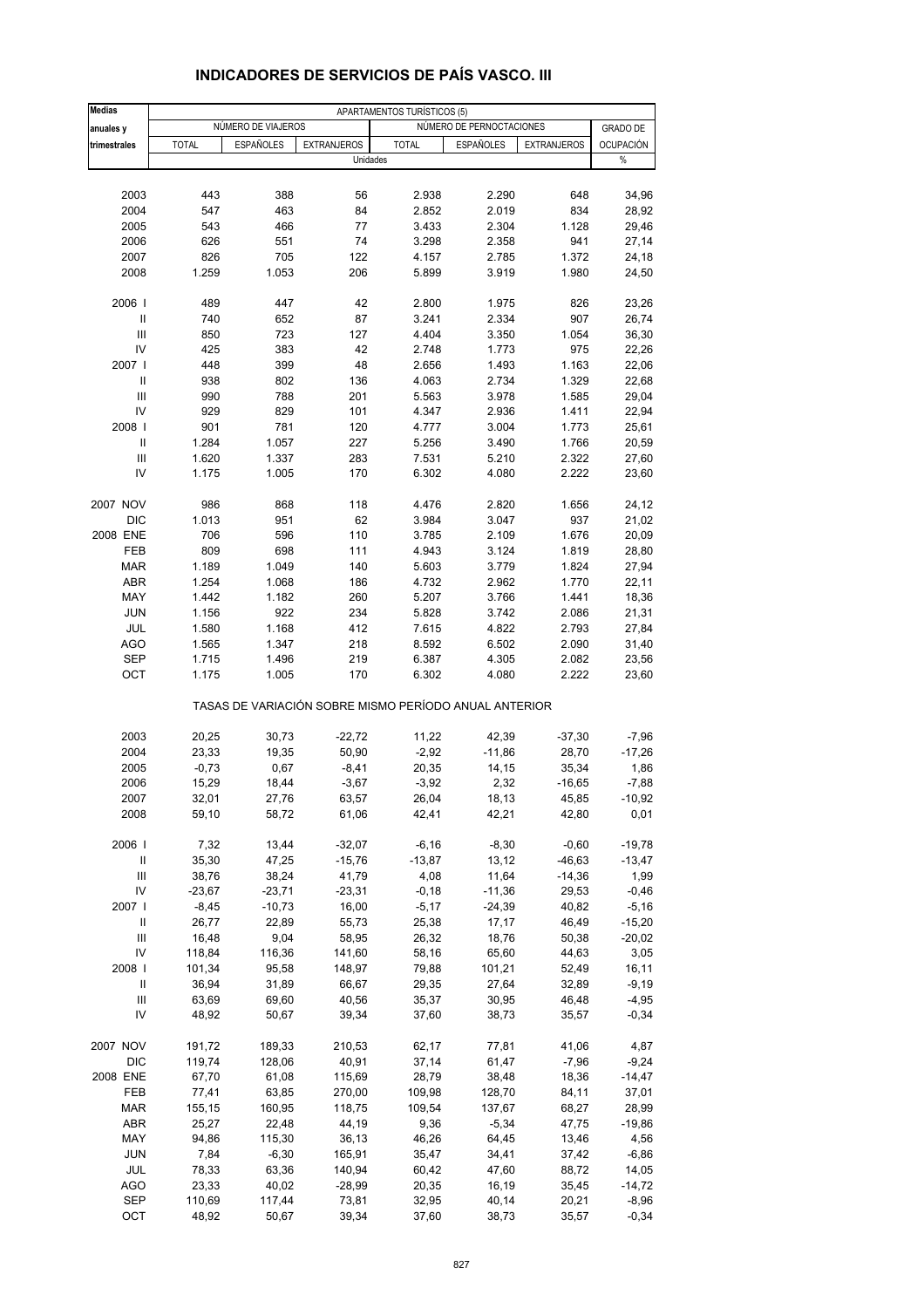| <b>Medias</b>                      | TRANSPORTE AÉREO DE PASAJEROS |                                                       |                    |                      |                    |                    |                     |  |  |
|------------------------------------|-------------------------------|-------------------------------------------------------|--------------------|----------------------|--------------------|--------------------|---------------------|--|--|
| anuales y                          | <b>TOTAL</b>                  |                                                       | <b>INTERIOR</b>    |                      |                    | INTERNACIONAL      |                     |  |  |
| trimestrales                       |                               | <b>TOTAL</b>                                          | <b>REGULAR</b>     | NO REGULAR           | <b>TOTAL</b>       | <b>REGULAR</b>     | NO REGULAR          |  |  |
|                                    |                               |                                                       |                    | Unidades             |                    |                    |                     |  |  |
|                                    |                               |                                                       |                    |                      |                    |                    |                     |  |  |
| 2003                               | 267.989                       | 193.833                                               | 178.656            | 15.177               | 74.157             | 68.376             | 5.780               |  |  |
| 2004                               | 313.939                       | 216.355                                               | 200.392            | 15.963               | 97.584             | 90.531             | 7.053               |  |  |
| 2005                               | 351.553                       | 269.024                                               | 255.081            | 13.943               | 82.529             | 74.829             | 7.700               |  |  |
| 2006                               | 365.769                       | 274.634                                               | 262.311            | 12.323               | 91.135             | 83.569             | 7.565               |  |  |
| 2007                               | 407.118                       | 308.515                                               | 295.875            | 12.640               | 98.603             | 90.182             | 8.421               |  |  |
| 2008                               | 401.008                       | 303.761                                               | 292.394            | 11.367               | 97.247             | 89.601             | 7.647               |  |  |
|                                    |                               |                                                       |                    |                      |                    |                    |                     |  |  |
| 2006  <br>$\mathbf{I}$             | 299.402<br>388.553            | 240.663<br>290.173                                    | 232.725<br>280.338 | 7.938<br>9.835       | 58.739<br>98.380   | 57.043<br>90.764   | 1.696<br>7.616      |  |  |
| Ш                                  | 421.429                       | 294.359                                               | 271.532            | 22.827               | 127.070            | 112.754            | 14.316              |  |  |
| IV                                 | 353.691                       | 273.342                                               | 264.649            | 8.693                | 80.349             | 73.717             | 6.633               |  |  |
| 2007 l                             | 327.925                       | 260.888                                               | 254.074            | 6.814                | 67.037             | 65.194             | 1.843               |  |  |
| $\mathbf{I}$                       | 435.425                       | 327.740                                               | 316.564            | 11.177               | 107.685            | 98.909             | 8.776               |  |  |
| Ш                                  | 477.348                       | 341.658                                               | 318.047            | 23.611               | 135.690            | 117.979            | 17.711              |  |  |
| IV                                 | 387.775                       | 303.774                                               | 294.817            | 8.957                | 84.001             | 78.646             | 5.355               |  |  |
| 2008                               | 366.876                       | 290.736                                               | 274.771            | 15.965               | 76.140             | 70.481             | 5.659               |  |  |
| $\mathbf{I}$                       | 418.954                       | 323.897                                               | 316.113            | 7.784                | 95.057             | 91.274             | 3.783               |  |  |
| $\mathsf{III}$                     | 425.948                       | 303.576                                               | 291.332            | 12.244               | 122.371            | 108.216            | 14.155              |  |  |
| IV                                 | 374.750                       | 282.981                                               | 277.291            | 5.690                | 91.769             | 86.095             | 5.674               |  |  |
| 2007 NOV                           | 376.792                       | 305.555                                               | 295.915            | 9.640                | 71.237             | 68.213             | 3.024               |  |  |
| <b>DIC</b>                         | 347.093                       | 271.966                                               | 261.515            | 10.451               | 75.127             | 68.798             | 6.329               |  |  |
| 2008 ENE                           | 315.453                       | 251.887                                               | 241.619            | 10.268               | 63.566             | 62.033             | 1.533               |  |  |
| FEB                                | 357.479                       | 290.896                                               | 276.236            | 14.660               | 66.583             | 65.177             | 1.406               |  |  |
| <b>MAR</b>                         | 427.695                       | 329.425                                               | 306.458            | 22.967               | 98.270             | 84.232             | 14.038              |  |  |
| ABR                                | 399.385                       | 314.218                                               | 301.554            | 12.664               | 85.167             | 82.618             | 2.549               |  |  |
| MAY                                | 415.838                       | 317.854                                               | 313.629            | 4.225                | 97.984             | 93.956             | 4.028               |  |  |
| <b>JUN</b>                         | 441.638                       | 339.618                                               | 333.155            | 6.463                | 102.020            | 97.247             | 4.773               |  |  |
| JUL                                | 460.448                       | 336.630                                               | 324.810            | 11.820               | 123.818            | 111.872            | 11.946              |  |  |
| <b>AGO</b>                         | 415.458                       | 285.653                                               | 269.448            | 16.205               | 129.805            | 111.817            | 17.988              |  |  |
| <b>SEP</b>                         | 401.937                       | 288.446                                               | 279.738            | 8.708                | 113.491            | 100.960            | 12.531              |  |  |
| OCT                                | 374.750                       | 282.981                                               | 277.291            | 5.690                | 91.769             | 86.095             | 5.674               |  |  |
|                                    |                               | TASAS DE VARIACIÓN SOBRE MISMO PERÍODO ANUAL ANTERIOR |                    |                      |                    |                    |                     |  |  |
| 2003                               | 14,45                         | 14,69                                                 | 14,83              | 13,12                | 13,83              | 13,29              | 20,53               |  |  |
| 2004                               | 17,15                         | 11,62                                                 | 12,17              | 5,18                 | 31,59              | 32,40              | 22,02               |  |  |
| 2005                               | 11,98                         | 24,34                                                 | 27,29              | $-12,66$             | -15,43             | $-17,34$           | 9,17                |  |  |
| 2006                               | 4,04                          | 2,09                                                  | 2,83               | $-11,62$             | 10,43              | 11,68              | $-1,75$             |  |  |
| 2007                               | 11,30                         | 12,34                                                 | 12,80              | 2,57                 | 8,20               | 7,91               | 11,31               |  |  |
| 2008                               | $-3,64$                       | $-2,79$                                               | $-2,31$            | $-13,61$             | $-6,21$            | $-5,20$            | $-16,61$            |  |  |
|                                    |                               |                                                       |                    |                      |                    |                    |                     |  |  |
| 2006                               | 5,80                          | 10,20                                                 | 12,13              | $-26,76$             | $-9,08$            | 0,17               | $-77,85$            |  |  |
| $\ensuremath{\mathsf{II}}$         | 6,72                          | 3,55                                                  | 3,60               | 2,09                 | 17,29              | 14,29              | 70,49               |  |  |
| $\ensuremath{\mathsf{III}}\xspace$ | $-0,90$                       | $-5,60$                                               | $-4,47$            | $-17,23$             | 12,03              | 13,66              | 0,65                |  |  |
| IV<br>2007 l                       | 5,93<br>9,53                  | 2,89<br>8,40                                          | 2,60<br>9,17       | 12,59<br>$-14,16$    | 17,80<br>14,13     | 15,62<br>14,29     | 49,05<br>8,65       |  |  |
| Ш                                  | 12,06                         | 12,95                                                 | 12,92              | 13,64                | 9,46               | 8,97               | 15,23               |  |  |
| Ш                                  | 13,27                         | 16,07                                                 | 17,13              | 3,43                 | 6,78               | 4,63               | 23,71               |  |  |
| IV                                 | 9,64                          | 11,13                                                 | 11,40              | 3,04                 | 4,54               | 6,69               | $-19,27$            |  |  |
| 2008                               | 11,88                         | 11,44                                                 | 8,15               | 134,31               | 13,58              | 8,11               | 207,05              |  |  |
| Ш                                  | $-3,78$                       | $-1,17$                                               | $-0,14$            | $-30,35$             | $-11,73$           | $-7,72$            | $-56,89$            |  |  |
| Ш                                  | $-10,77$                      | $-11,15$                                              | $-8,40$            | $-48,14$             | $-9,82$            | $-8,28$            | $-20,08$            |  |  |
| IV                                 | $-14,72$                      | $-15,22$                                              | $-15,21$           | $-16,09$             | $-13,13$           | $-12,97$           | $-15,45$            |  |  |
| 2007 NOV                           | 11,40                         | 12,92                                                 | 12,00              | 51,10                | 5,34               | 4,99               | 13,68               |  |  |
| DIC                                | 6,90                          | 7,20                                                  | 8,17               | $-12,37$             | 5,83               | 11,51              | $-31,87$            |  |  |
| 2008 ENE                           | 8,40                          | 8,46                                                  | 6,76               | 73,21                | 8,19               | 7,40               | 53,92               |  |  |
| FEB                                | 16,13                         | 17,77                                                 | 14,67              | 139,31               | 9,49               | 9,32               | 17,85               |  |  |
| <b>MAR</b>                         | 11,10                         | 8,58                                                  | 3,88               | 173,84               | 20,51              | 7,70               | 320,30              |  |  |
| ABR                                | $-5,40$                       | 1,19                                                  | 3,37               | $-32,64$             | $-23,74$           | $-13,69$           | $-84,02$            |  |  |
| MAY<br><b>JUN</b>                  | $-3,23$<br>$-2,80$            | $-2,98$<br>$-1,58$                                    | $-2,45$<br>$-0,98$ | $-30,93$<br>$-24,96$ | $-4,04$<br>$-6,64$ | $-2,67$<br>$-6,91$ | $-27,70$<br>$-0,65$ |  |  |
| JUL                                | $-8,85$                       | $-7,41$                                               | $-4,46$            | $-49,93$             | $-12,54$           | $-9,94$            | $-31,13$            |  |  |
| AGO                                | $-9,91$                       | $-10,90$                                              | $-7,82$            | $-42,67$             | $-7,67$            | $-8,19$            | $-4,30$             |  |  |
| <b>SEP</b>                         | $-13,69$                      | $-15,36$                                              | $-13,08$           | $-54,07$             | $-9,14$            | $-6,45$            | $-26,24$            |  |  |
| OCT                                | $-14,72$                      | $-15,22$                                              | $-15,21$           | $-16,09$             | $-13,13$           | $-12,97$           | $-15,45$            |  |  |

### **INDICADORES DE SERVICIOS DEL PAÍS VASCO. IV**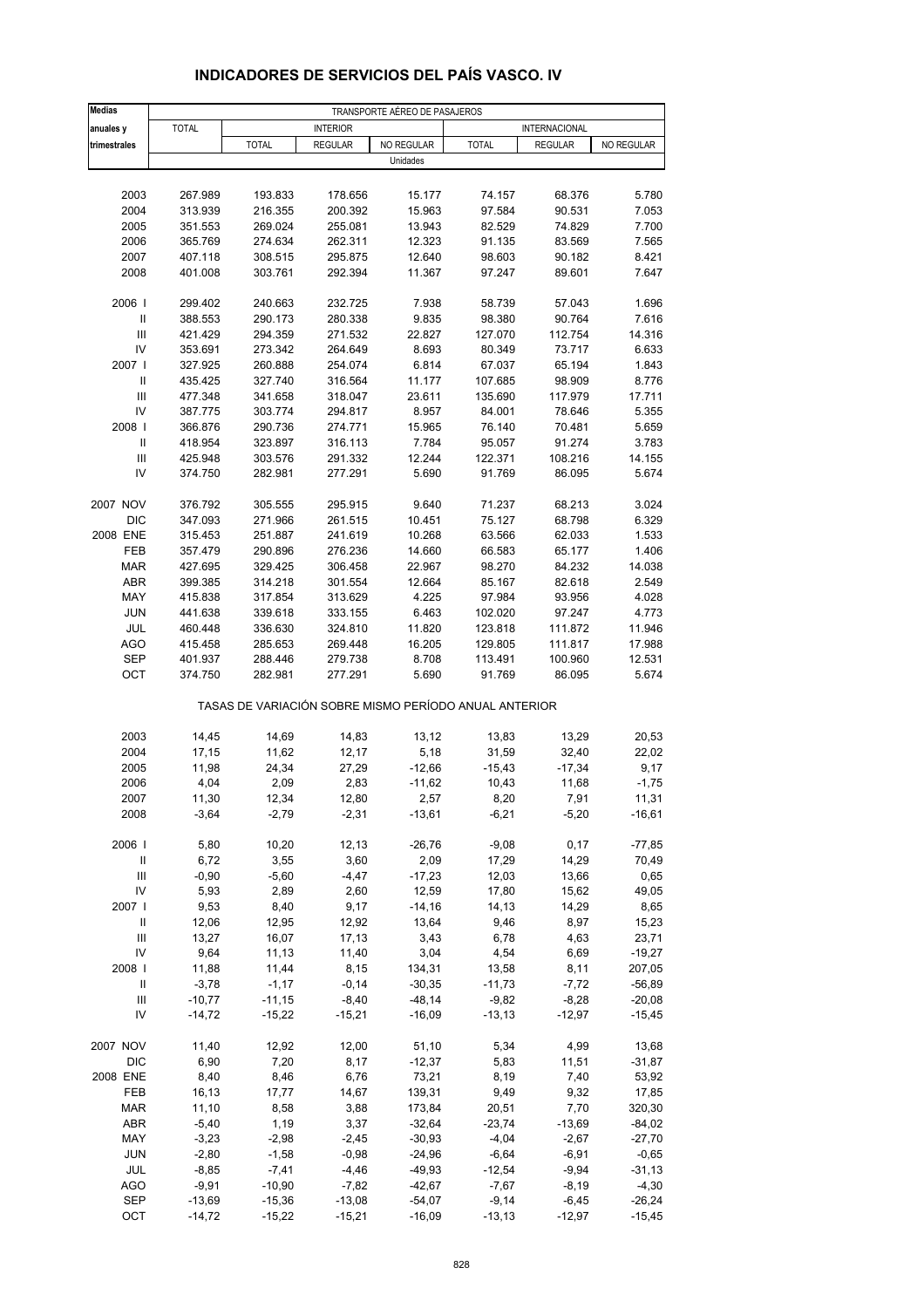| <b>Medias</b>                            |                      |                     |                      |                  | CONSUMO              |                                                       |                  |                    |
|------------------------------------------|----------------------|---------------------|----------------------|------------------|----------------------|-------------------------------------------------------|------------------|--------------------|
| anuales y                                | IPI. INE             | IPI.CCAA            | IPI.CCAA             | I.A.I.           | <b>GASOLINA</b>      | MATRICULACIÓN                                         | <b>ÍNDICE</b>    | I.VENTAS G.S.      |
| trimestrales                             | <b>B.CONSUMO</b>     | <b>B.CONSUMO</b>    | <b>B.INTERMEDIOS</b> | <b>B.CONSUMO</b> | <b>AUTO</b>          | <b>TURISMOS</b>                                       | COMERC. MENOR    | DEFLACTADA         |
|                                          | <b>Base 2000</b>     | <b>Base 2000</b>    | <b>Base 2000</b>     | <b>Base 1990</b> | Unidades             | Unidades                                              | <b>Base 2006</b> | <b>Base 2005</b>   |
|                                          |                      |                     |                      |                  |                      |                                                       |                  |                    |
| 2003                                     | 109,9                | 102,9               | 102,2                | 144,7            | 27.487,4             | 4.932,8                                               | 88,5             | 87,9               |
| 2004                                     | 116,5                | 101,3               | 103,0                | 147,5            | 25.969,3             | 5.127,2                                               | 94,6             | 91,4               |
| 2005                                     | 117,0                | 101,6               | 104,2                | 152,3            | 24.670,9             | 4.899,3                                               | 100,0            | 100,0              |
| 2006                                     | 124,8                | 100,1               | 106,8                | 156,4            | 23.084,9             | 4.763,1                                               | 104,1            | 101,3              |
| 2007                                     | 124,4                | 99,8                | 111,4                | 159,6            | 22.208,5             | 4.758,3                                               | 109,4            | 101,0              |
| 2008                                     | 118,2                | 96,0                | 109,9                | 166,2            | 20.156,0             | 3.673,5                                               | 107,4            | 93,1               |
| 2006                                     | 128,6                | 107,7               | 113,7                | 153,8            | 21.932,5             | 4.878,0                                               | 100,7            | 97,7               |
| Ш                                        | 125,5                | 98,8                | 111,5                | 157,2            | 24.106,3             | 5.139,0                                               | 102,7            | 93,5               |
| Ш                                        | 117,0                | 92,3                | 94,0                 | 152,5            | 24.009,7             | 4.215,0                                               | 99,0             | 102,4              |
| IV                                       | 128,0                | 101,7               | 108,1                | 162,3            | 22.291,2             | 4.820,3                                               | 114,2            | 111,4              |
| 2007 l                                   | 133,8                | 106,1               | 119,6                | 154,0            | 20.990,8             | 4.795,7                                               | 108,6            | 101,0              |
| Ш                                        | 133,5                | 102,3               | 118,5                | 160,7            | 22.322,7             | 4.780,0                                               | 107,5            | 92,9               |
| $\ensuremath{\mathsf{III}}\xspace$       | 111,3                | 89,4                | 96,5                 | 155,3            | 23.874,8             | 4.388,3                                               | 101,9            | 100,9              |
| IV                                       | 118,9                | 101,4               | 111,0                | 168,4            | 21.646,0             | 5.069,3                                               | 119,8            | 109,3              |
| 2008                                     | 115,1                | 98,1                | 113,3                | 161,4            | 19.015,7             | 3.790,7                                               | 108,1            | 95,1               |
| $\ensuremath{\mathsf{II}}$               | 123,1                | 101,2               | 120,4                | 172,4            | 19.785,5             | 4.262,3                                               | 109,4            | 88,8               |
| $\ensuremath{\mathsf{III}}\xspace$<br>IV | 109,6                | 86,7<br>102,6       | 95,1<br>112,7        | 164,2            | 21.666,7             | 3.277,0<br>3.209,0                                    | 103,1<br>112,1   | 95,9<br>91,6       |
|                                          | 138,8                |                     |                      |                  |                      |                                                       |                  |                    |
| 2007 DIC                                 | 100,0                | 92,7                | 90,8                 | 162,3            | 20.398,9             | 5.767,0                                               | 135,7            | 136,3              |
| 2008 ENE                                 | 111,8                | 97,9                | 117,6                | 153,3            | 18.668,7             | 3.567,0                                               | 119,2            | 108,8              |
| FEB                                      | 120,2                | 102,4               | 118,1                | 164,9            | 19.265,4             | 4.060,0                                               | 103,0            | 87,3               |
| <b>MAR</b>                               | 113,4                | 94,0                | 104,1                | 166,1            | 19.113,1             | 3.745,0                                               | 102,1            | 89,1               |
| ABR                                      | 127,2                | 108,8               | 124,7                | 166,7            | 20.037,7             | 4.458,0                                               | 109,7            | 87,8               |
| MAY                                      | 123,3                | 101,5               | 120,2                | 175,0            | 19.140,2             | 4.175,0                                               | 112,4            | 93,6               |
| <b>JUN</b>                               | 118,8                | 93,2                | 116,4                | 175,4            | 20.178,4             | 4.154,0                                               | 106,0            | 85,1               |
| JUL                                      | 134,9                | 107,1               | 117,5                | 167,3            | 24.271,5             | 4.623,0                                               | 115,1            | 103,2              |
| <b>AGO</b>                               | 71,4                 | 54,4                | 54,3                 | 161,1            | 20.728,5             | 2.236,0                                               | 88,5             | 92,7               |
| <b>SEP</b>                               | 122,4                | 98,5                | 113,6                | $\blacksquare$   | 20.000,0             | 2.972,0                                               | 105,8            | 91,7               |
| OCT<br><b>NOV</b>                        | 138,8                | 102,6               | 112,7                |                  |                      | 3.445,0<br>2.973,0                                    | 112,1            | 91,6               |
|                                          |                      |                     |                      |                  |                      |                                                       |                  |                    |
|                                          |                      |                     |                      |                  |                      | TASAS DE VARIACIÓN SOBRE MISMO PERÍODO ANUAL ANTERIOR |                  |                    |
|                                          |                      |                     |                      |                  |                      |                                                       |                  |                    |
| 2003                                     | 4,99                 | $-0,23$             | 0,82                 | $-0,19$          | $-1,07$              | 0,87                                                  | 5,05             | 3,42               |
| 2004                                     | 5,98                 | $-1,55$             | 0,74                 | 1,95             | $-5,52$              | 3,94                                                  | 6,91             | 3,97               |
| 2005                                     | 0,49                 | 0,25                | 1,25                 | 3,27             | $-5,00$              | $-4,44$                                               | 5,75             | 9,38               |
| 2006                                     | 6,61                 | $-1,47$             | 2,47                 | 2,69             | $-6,43$              | $-2,78$                                               | 4,12             | 1,27               |
| 2007<br>2008                             | -0,32<br>$-6,95$     | $-0,28$<br>$-4,21$  | 4,31<br>$-2,64$      | 2,01<br>3,95     | $-3,80$<br>$-10,00$  | $-0,10$<br>$-21,28$                                   | 5,10<br>0,65     | -0,25<br>$-4,90$   |
|                                          |                      |                     |                      |                  |                      |                                                       |                  |                    |
| 2006                                     | 17,63                | 9,23                | 6,46                 | 7,93             | $-6,35$              | 5,22                                                  | 6,59             | 3,68               |
| Ш                                        | $-2,28$              | $-10,83$            | $-3,02$              | $-1,13$          | $-3,28$              | $-3,81$                                               | 2,05             | 0,72               |
| $\ensuremath{\mathsf{III}}\xspace$       | 1,09                 | $-4,68$             | 1,81                 | 2,30             | $-10,69$             | $-8,46$                                               | 6,22             | 2,30               |
| IV                                       | 11,63                | 1,46                | 5,06                 | 2,18             | $-4,98$              | $-3,86$                                               | 2,16             | $-1,18$            |
| 2007                                     | 4,07                 | $-1,42$             | 5,22                 | 0, 13            | $-4,29$              | $-1,69$                                               | 7,82             | 3,34               |
| Ш                                        | 6,37                 | 3,58                | 6,31                 | 2,25             | $-7,40$              | $-6,99$                                               | 4,64             | $-0,61$            |
| Ш                                        | $-4,90$              | $-3,11$             | 2,70                 | 1,84             | $-0,56$<br>$-2,89$   | 4,11                                                  | 3,01             | $-1,50$            |
| IV<br>2008                               | $-7,11$<br>$-13,95$  | $-0,26$<br>$-7,57$  | 2,71<br>$-5,32$      | 3,72<br>4,85     | $-9,41$              | 5,17<br>$-20,96$                                      | 4,92<br>$-0,46$  | $-1,94$<br>$-5,87$ |
| Ш                                        | $-7,79$              | $-1,11$             | 1,60                 | 7,26             | $-11,37$             | $-10,83$                                              | 1,79             | $-4,41$            |
| Ш                                        | $-1,56$              | $-3,09$             | $-1,45$              | $-2,06$          | $-9,25$              | $-25,32$                                              | 1,18             | $-4,99$            |
| IV                                       | 3,04                 | $-5,87$             | $-9,77$              |                  |                      | $-32,02$                                              | $-0,85$          | $-2,97$            |
|                                          |                      |                     |                      |                  |                      |                                                       |                  |                    |
| 2007 DIC                                 | $-6,45$              | $-1,49$             | 1,79                 | 1,95             | $-9,91$              | 10,52                                                 | 2,39             | $-5,67$            |
| 2008 ENE                                 | $-5,41$              | $-2,78$             | 1,73                 | 8,88             | $-11,55$             | $-23,93$                                              | 1,79             | $-4,81$            |
| FEB                                      | $-5,35$              | $-3,76$             | 1,20                 | 6,94             | 0,48                 | $-7,79$                                               | 4,91             | $-1,80$            |
| <b>MAR</b>                               | $-27,40$             | $-15,54$            | $-17,77$             | $-0,48$          | $-15,78$             | $-29,27$                                              | $-7,61$          | $-10,72$           |
| ABR                                      | 9,84                 | 25,20               | 21,78                | 2,14             | $-7,61$              | 13,90                                                 | 7,72             | $-1,01$            |
| MAY<br><b>JUN</b>                        | $-12,55$<br>$-17,33$ | $-7,89$<br>$-15,12$ | $-5,65$<br>$-7,47$   | 22,81<br>$-0,57$ | $-14,36$<br>$-12,00$ | $-15,93$<br>$-23,92$                                  | 1,90<br>$-3,80$  | 0,54<br>$-12,27$   |
| JUL                                      | 5,39                 | $-2,64$             | $-0,59$              | $-6,01$          | 0,01                 | $-21,42$                                              | 2,13             | $-4,18$            |
| AGO                                      | $-17,65$             | $-3,72$             | $-4,74$              | 2,42             | $-16,90$             | $-33,67$                                              | $-1,08$          | $-8,85$            |
| SEP                                      | 2,68                 | $-3,24$             | $-0,70$              | $\overline{a}$   | $-10,75$             | $-24,01$                                              | 2,10             | $-1,71$            |
| OCT                                      | 3,04                 | $-5,87$             | $-9,77$              |                  |                      | $-29,26$                                              | $-0,85$          | $-2,97$            |
| <b>NOV</b>                               |                      |                     |                      |                  |                      | $-34,96$                                              |                  |                    |

### **INDICADORES DE DEMANDA DEL PAÍS VASCO. I**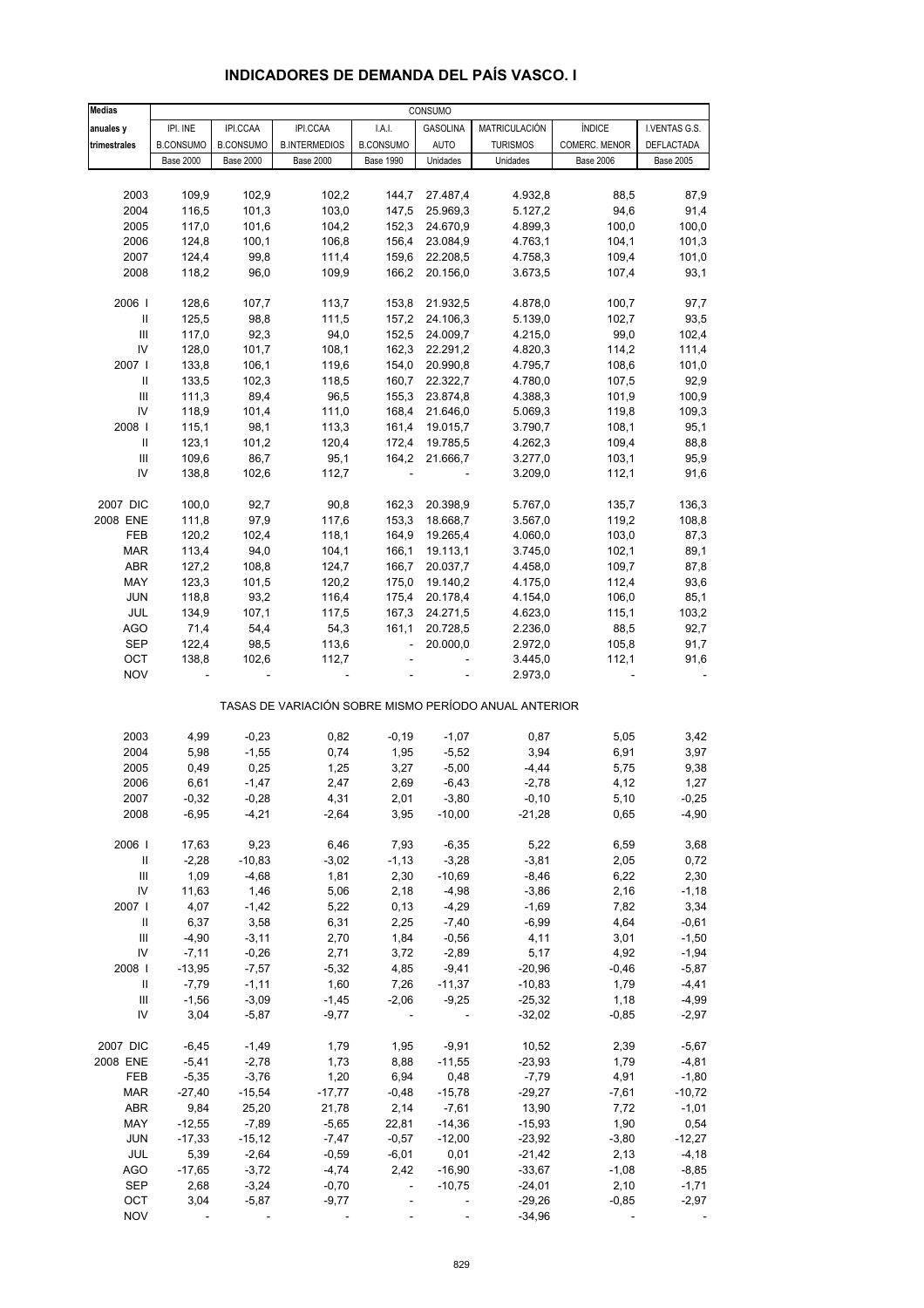| <b>Medias</b>                            |                  |                       |                    |                   | <b>INVERSIÓN</b>                                      |                                   |                        |                     |
|------------------------------------------|------------------|-----------------------|--------------------|-------------------|-------------------------------------------------------|-----------------------------------|------------------------|---------------------|
| anuales y                                |                  | IPI. INE              |                    | IPI.CCAA          | IPI.CCAA                                              | I.A.I                             | MATRICULACIÓN          | <b>INSCRIPCIÓN</b>  |
| trimestrales                             | <b>B. EQUIPO</b> | <b>B. INTERMEDIOS</b> | <b>ENERGÍA</b>     | <b>B.EQUIPO</b>   | <b>B.INTERMEDIOS</b>                                  | <b>B.EQUIPO</b>                   | <b>VEHÍCULOS CARGA</b> | MAQUINARIA AGRÍCOLA |
|                                          |                  | <b>Base 2000</b>      |                    | <b>Base 2000</b>  | <b>Base 2000</b>                                      | <b>Base 1990</b>                  |                        | Unidades            |
|                                          |                  |                       |                    |                   |                                                       |                                   |                        |                     |
| 2003                                     | 95,7             | 99,4                  | 98,2               | 100,6             | 102,2                                                 | 147,1                             | 1.052,8                | 27                  |
| 2004                                     | 107,7            | 102,0                 | 112,9              | 104,3             | 103,0                                                 | 149,5                             | 1.214,5                | 24                  |
| 2005                                     | 111,1            | 101,8                 | 115,2              | 110,3             | 104,2                                                 | 152,4                             | 1.373,3                | 23                  |
| 2006                                     | 123,1            | 105,9                 | 108,0              | 117,9             | 106,8                                                 | 158,4                             | 1.306,4                | 21                  |
| 2007                                     | 133,5            | 110,8                 | 101,4              | 130,1             | 111,4                                                 | 166,1                             | 1.386,7                | 26                  |
| 2008                                     | 142,0            | 109,0                 | 107,9              | 118,3             | 109,9                                                 | 171,0                             | 824,5                  | 24                  |
|                                          |                  |                       |                    |                   |                                                       |                                   |                        |                     |
| 2006                                     | 122,5            | 110,9                 | 124,5              | 123,7             | 113,7                                                 | 159,7                             | 1.313,0                | 23                  |
| Ш                                        | 132,2            | 112,2                 | 95,0               | 117,7             | 111,5                                                 | 165,5                             | 1.359,0                | 22                  |
| $\ensuremath{\mathsf{III}}\xspace$       | 105,1            | 92,9                  | 115,4              | 103,3             | 94,0                                                  | 134,5                             | 1.163,7                | 19                  |
| IV                                       | 132,7            | 107,8                 | 97,1               | 127,0             | 108,1                                                 | 174,1                             | 1.390,0                | 19                  |
| 2007 l                                   | 137,9            | 118,8                 | 105,3              | 141,5             | 119,6                                                 | 166,0                             | 1.352,3                | 28                  |
| Ш                                        | 140,7            | 115,8                 | 107,8              | 135,2             | 118,5                                                 | 173,6                             | 1.392,0                | 25                  |
| Ш                                        | 120,1            | 97,8                  | 104,6              | 110,4             | 96,5                                                  | 144,8                             | 1.161,3                | 19                  |
| IV                                       | 135,4            | 110,6                 | 87,8               | 133,1             | 111,0                                                 | 180,1                             | 1.641,0                | 32                  |
| 2008                                     | 137,8            | 111,5                 | 114,4              | 120,0             | 113,3                                                 | 171,3                             | 912,7                  | 18                  |
| $\, \parallel$                           | 151,9            | 120,4                 | 101,9              | 128,7             | 120,4                                                 | 173,2                             | 988,7                  | 32                  |
| $\ensuremath{\mathsf{III}}\xspace$<br>IV | 132,1<br>154,4   | 95,1<br>109,1         | 112,7<br>92,7      | 102,0<br>130,4    | 95,1<br>112,7                                         | 167,3<br>$\overline{\phantom{a}}$ | 693,3<br>642,5         | 22<br>27            |
|                                          |                  |                       |                    |                   |                                                       |                                   |                        |                     |
| 2007 DIC                                 | 125,7            | 90,0                  | 94,2               | 115,0             | 90,8                                                  | 175,6                             | 2.073,0                | 48                  |
| 2008 ENE                                 | 137,0            | 116,2                 | 126,5              | 121,6             | 117,6                                                 | 147,0                             | 873,0                  | 16                  |
| FEB                                      | 144,3            | 115,3                 | 114,2              | 127,8             | 118,1                                                 | 186,7                             | 1.033,0                | 18                  |
| <b>MAR</b>                               | 132,2            | 103,0                 | 102,4              | 110,7             | 104,1                                                 | 180,2                             | 832,0                  | 21                  |
| ABR                                      | 158,6            | 124,7                 | 103,0              | 129,5             | 124,7                                                 | 160,1                             | 1.077,0                | 39                  |
| MAY                                      | 153,6            | 120,7                 | 102,0              | 128,9             | 120,2                                                 | 178,1                             | 959,0                  | 32                  |
| <b>JUN</b>                               | 143,4            | 115,9                 | 100,6              | 127,7             | 116,4                                                 | 181,4                             | 930,0                  | 25                  |
| JUL                                      | 171,0            | 115,8                 | 114,5              | 135,7             | 117,5                                                 | 177,0                             | 1.028,0                | 20                  |
| AGO                                      | 66,8             | 57,7                  | 110,6              | 48,9              | 54,3                                                  | 157,6                             | 429,0                  | 18                  |
| <b>SEP</b>                               | 158,6            | 111,8                 | 112,9              | 121,3             | 113,6                                                 | $\overline{\phantom{a}}$          | 623,0                  | 28                  |
| OCT                                      | 154,4            | 109,1                 | 92,7               | 130,4             | 112,7                                                 |                                   | 730,0                  | 27                  |
| <b>NOV</b>                               |                  |                       |                    |                   |                                                       |                                   | 555,0                  |                     |
|                                          |                  |                       |                    |                   |                                                       |                                   |                        |                     |
|                                          |                  |                       |                    |                   | TASAS DE VARIACIÓN SOBRE MISMO PERÍODO ANUAL ANTERIOR |                                   |                        |                     |
|                                          |                  |                       |                    |                   |                                                       |                                   |                        |                     |
| 2003                                     | 6,33             | 2,33                  | 7,71               | 0,78              | 0,82                                                  | 2,68                              | 7,03                   | 11,15               |
| 2004<br>2005                             | 12,49<br>3,20    | 2,59<br>$-0,20$       | 14,89<br>2,05      | 3,67<br>5,75      | 0,74<br>1,25                                          | 1,63<br>1,92                      | 15,36<br>13,07         | $-12,46$<br>$-3,47$ |
| 2006                                     | 10,82            | 4,04                  | $-6,23$            | 6,92              | 2,47                                                  | 3,99                              | $-4,87$                | $-10,43$            |
| 2007                                     | 8,45             | 4,57                  | $-6, 13$           | 10,30             | 4,31                                                  | 4,86                              | 6,14                   | 24,50               |
| 2008                                     | 5,79             | $-2,85$               | 3,52               | $-9,40$           | $-2,64$                                               | 0,86                              | $-37,74$               | 1,24                |
|                                          |                  |                       |                    |                   |                                                       |                                   |                        |                     |
| 2006                                     | 16,11            | 7,46                  | 28,84              | 15,18             | 6,46                                                  | 7,45                              | $-0, 10$               | 32,08               |
| $\, \parallel$                           | 6,59             | 0, 15                 | $-19,75$           | $-3,10$           | $-3,02$                                               | 0,51                              | $-11,18$               | $-18,75$            |
| Ш                                        | 7,21             | 2,50                  | $-5,05$            | 5,91              | 1,81                                                  | 3,41                              | $-4,28$                | $-16, 18$           |
| IV                                       | 13,58            | 6,24                  | $-21,80$           | 10,66             | 5,06                                                  | 4,82                              | $-3,00$                | $-25,97$            |
| 2007 l                                   | 12,57            | 7,15                  | $-15,39$           | 14,39             | 5,22                                                  | 3,99                              | 3,00                   | 20,00               |
| Ш                                        | 6,48             | 3,24                  | 13,48              | 14,90             | 6,31                                                  | 4,92                              | 2,43                   | 13,85               |
| $\ensuremath{\mathsf{III}}\xspace$       | 14,24            | 5,35                  | $-9,38$            | 6,94              | 2,70                                                  | 7,63                              | $-0,20$                | 0,00                |
| IV                                       | 2,04             | 2,63                  | $-9,58$            | 4,78              | 2,71                                                  | 3,47                              | 18,06                  | 66,67               |
| 2008                                     | $-0,07$          | $-6,17$               | 8,58               | $-15,15$          | $-5,32$                                               | 3,17                              | $-32,51$               | $-34,52$            |
| Ш                                        | 7,91             | 3,97                  | $-5,47$            | $-4,83$           | 1,60                                                  | $-0,23$                           | $-28,98$               | 29,73               |
| $\ensuremath{\mathsf{III}}\xspace$       | 10,02            | $-2,79$               | 7,71               | $-7,67$           | $-1,45$                                               | $-0,89$                           | $-40,30$               | 15,79               |
| IV                                       | 5,83             | $-12,51$              | 3,46               | $-9,32$           | $-9,77$                                               |                                   | $-54,91$               | 3,85                |
|                                          |                  |                       |                    |                   |                                                       |                                   |                        |                     |
| 2007 DIC                                 | 0,00             | $-2,91$               | $-1,87$            | 3,23              | 1,79                                                  | $-0,96$                           | 52,09                  | 152,63              |
| 2008 ENE                                 | 3,95             | 1,04                  | 8,12               | $-8,71$           | 1,73                                                  | 11,36                             | $-33,66$               | $-30,43$            |
| FEB                                      | 7,29             | 0,79                  | 21,10              | $-10,32$          | 1,20                                                  | 1,30                              | $-16,02$               | $-18,18$            |
| <b>MAR</b>                               | $-10,37$         | $-18,96$              | $-2,20$            | $-25,55$          | $-17,77$                                              | $-0,88$                           | $-44,94$               | $-46, 15$           |
| ABR<br>MAY                               | 29,05<br>2,13    | 19,56<br>$-2,03$      | $-0,58$<br>$-7,36$ | 12,02<br>$-11,77$ | 21,78<br>$-5,65$                                      | $-14,39$<br>18,89                 | $-12,15$<br>$-33,54$   | 69,57<br>10,34      |
| <b>JUN</b>                               | $-3,69$          | $-3,42$               | $-8,21$            | $-11,32$          | $-7,47$                                               | $-1,41$                           | $-38,29$               | 13,64               |
| JUL                                      | 9,76             | 0,52                  | 4,66               | $-4,44$           | $-0,59$                                               | $-0,73$                           | $-33,16$               | 11,11               |
| <b>AGO</b>                               | $-0,30$          | $-11,91$              | 7,90               | $-8,94$           | $-4,74$                                               | $-1,07$                           | $-52,65$               | $-5,26$             |
|                                          |                  |                       |                    |                   |                                                       |                                   |                        |                     |

#### **INDICADORES DE DEMANDA DEL PAÍS VASCO. II**

SEP 15,35 -0,89 10,79 -10,55 -0,70 - -40,10 -40,00 OCT 5,83 -12,51 3,46 -9,32 -9,77 - - -47,75 - 3,85 NOV - - - - - - -61,80 -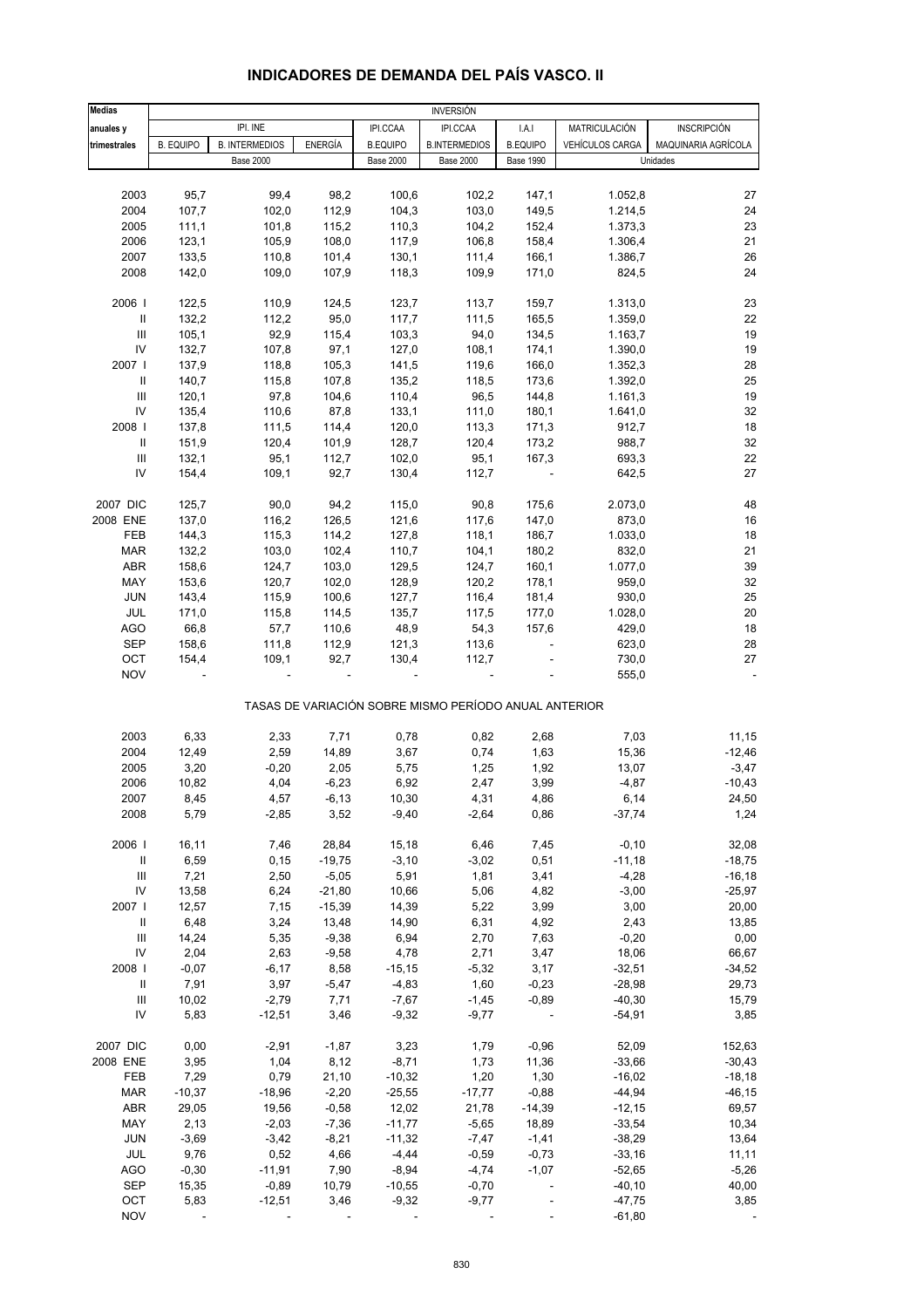# **INDICADORES DEL MERCADO DE TRABAJO DEL PAÍS VASCO. I**

| <b>Medias</b>                      |                        | POBLACIÓN ACTIVA (9) |                    |                    |                  | POBLACIÓN OCUPADA (9)                                 |                  |                    |
|------------------------------------|------------------------|----------------------|--------------------|--------------------|------------------|-------------------------------------------------------|------------------|--------------------|
| anuales y                          |                        |                      |                    |                    |                  |                                                       |                  |                    |
| trimestrales                       | <b>TOTAL</b>           | <b>VARONES</b>       | <b>MUJERES</b>     | <b>TOTAL</b>       | AGRICULT.        | <b>INDUSTRIA</b>                                      | CONSTRUC.        | <b>SERVICIOS</b>   |
|                                    |                        |                      |                    | Miles de personas  |                  |                                                       |                  |                    |
| 2003                               | 1.007.805              | 589.313              | 418.495            | 912.545            | 13.270           | 255.388                                               | 89.498           | 554.395            |
| 2004                               | 1.021.073              | 595.015              | 426.058            | 921.988            | 12.193           | 254.315                                               | 77.815           | 577.668            |
| 2005                               | 1.034.075              | 595.200              | 438.850            | 958.225            | 15.275           | 245.375                                               | 77.575           | 620.025            |
| 2006                               | 1.058.700              | 600.625              | 458.100            | 984.900            | 15.025           | 241.575                                               | 83.325           | 645.000            |
| 2007                               | 1.055.125              | 595.150              | 459.975            | 990.575            | 14.875           | 239.550                                               | 92.975           | 643.125            |
| 2008                               | 1.063.933              | 597.933              | 466.000            | 1.001.967          | 16.033           | 239.500                                               | 90.133           | 656.267            |
| 2005 IV                            | 1.048.400              | 601.000              | 447.300            | 981.300            | 13.600           | 242.000                                               | 79.900           | 645.800            |
| 2006                               | 1.048.200              | 598.500              | 449.700            | 968.400            | 12.400           | 243.000                                               | 75.500           | 637.600            |
| Ш                                  | 1.058.000              | 600.100              | 457.900            | 982.800            | 16.500           | 242.900                                               | 83.900           | 639.600            |
| Ш<br>IV                            | 1.063.200<br>1.065.400 | 605.600<br>598.300   | 457.600<br>467.200 | 994.100<br>994.300 | 15.900<br>15.300 | 241.400<br>239.000                                    | 84.900<br>89.000 | 651.900<br>650.900 |
| 2007 l                             | 1.050.200              | 593.400              | 456.800            | 980.300            | 14.600           | 239.700                                               | 90.200           | 635.800            |
| Ш                                  | 1.058.300              | 597.700              | 460.600            | 994.400            | 11.800           | 242.900                                               | 93.900           | 645.800            |
| III                                | 1.052.700              | 595.300              | 457.400            | 989.000            | 14.200           | 239.600                                               | 92.700           | 642.400            |
| IV                                 | 1.059.300              | 594.200              | 465.100            | 998.600            | 18.900           | 236.000                                               | 95.100           | 648.500            |
| 2008                               | 1.052.800              | 595.600              | 457.200            | 993.600            | 17.800           | 244.400                                               | 94.900           | 636.500            |
| $\mathbf{II}$                      | 1.064.800              | 599.100              | 465.700            | 1.005.500          | 14.300           | 237.300                                               | 89.500           | 664.300            |
| Ш                                  | 1.074.200              | 599.100              | 475.100            | 1.006.800          | 16.000           | 236.800                                               | 86.000           | 668.000            |
| 2007 OCT                           |                        |                      |                    |                    |                  |                                                       |                  |                    |
| <b>NOV</b>                         |                        |                      |                    |                    |                  |                                                       |                  |                    |
| <b>DIC</b>                         |                        |                      |                    |                    |                  |                                                       |                  |                    |
| 2008 ENE<br>FEB                    |                        |                      |                    |                    |                  |                                                       |                  |                    |
| <b>MAR</b>                         |                        |                      |                    |                    |                  |                                                       |                  |                    |
| <b>ABR</b>                         |                        |                      |                    |                    |                  |                                                       |                  |                    |
| MAY                                |                        |                      |                    |                    |                  |                                                       |                  |                    |
| <b>JUN</b>                         |                        |                      |                    |                    |                  |                                                       |                  |                    |
| JUL                                |                        |                      |                    |                    |                  |                                                       |                  |                    |
| <b>AGO</b>                         |                        |                      |                    |                    |                  |                                                       |                  |                    |
| <b>SEP</b>                         |                        |                      |                    |                    |                  |                                                       |                  |                    |
|                                    |                        |                      |                    |                    |                  | TASAS DE VARIACIÓN SOBRE MISMO PERÍODO ANUAL ANTERIOR |                  |                    |
| 2003                               | 2.19                   | 1.63                 | 2.98               | 2.33               | $-24.19$         | 1.03                                                  | 4.55             | 3.47               |
| 2004                               | 1.32                   | 0.97                 | 1.81               | 1.03               | $-8.12$          | $-0.42$                                               | $-13.05$         | 4.20               |
| 2005                               | 1.27                   | 0.03                 | 3.00               | 3.93               | 25.28            | $-3.52$                                               | $-0.31$          | 7.33               |
| 2006                               | 2.38                   | 0.91                 | 4.39               | 2.78               | $-1.64$          | $-1.55$                                               | 7.41             | 4.03               |
| 2007                               | $-0.34$                | $-0.91$              | 0.41               | 0.58               | $-1.00$          | $-0.84$                                               | 11.58            | $-0.29$            |
| 2008                               | 0.97                   | 0.41                 | 1.69               | 1.42               | 18.47            | $-0.51$                                               | $-2.31$          | 2.33               |
| 2005 IV                            | 1.89                   | 0.29                 | 4.09               | 4.99               | $-4.29$          | $-5.47$                                               | 0.54             | 10.40              |
| 2006                               | 1.97                   | 1.58                 | 2.51               | 2.32               | $-29.14$         | $-2.76$                                               | $-0.40$          | 5.70               |
| $\ensuremath{\mathsf{II}}$         | 2.43                   | 0.89                 | 4.52               | 2.94               | 14.58            | $-3.46$                                               | 10.25            | 4.39               |
| Ш                                  | 3.51                   | 1.64                 | 6.10               | 4.59               | 1.92             | 1.43                                                  | 8.15             | 5.42               |
| IV<br>2007 l                       | 1.62<br>0.19           | $-0.45$<br>$-0.85$   | 4.45<br>1.58       | 1.32<br>1.23       | 12.50<br>17.74   | $-1.24$<br>$-1.36$                                    | 11.39<br>19.47   | 0.79<br>$-0.28$    |
| $\, \parallel$                     | 0.03                   | $-0.40$              | 0.59               | 1.18               | $-28.48$         | 0.00                                                  | 11.92            | 0.97               |
| $\ensuremath{\mathsf{III}}\xspace$ | $-0.99$                | $-1.70$              | $-0.04$            | $-0.51$            | $-10.69$         | $-0.75$                                               | 9.19             | $-1.46$            |
| IV                                 | $-0.57$                | $-0.69$              | $-0.45$            | 0.43               | 23.53            | $-1.26$                                               | 6.85             | $-0.37$            |
| 2008                               | 0.25                   | 0.37                 | 0.09               | 1.36               | 21.92            | 1.96                                                  | 5.21             | 0.11               |
| $\mathbf{II}$                      | 0.61                   | 0.23                 | 1.11               | 1.12               | 21.19            | $-2.31$                                               | $-4.69$          | 2.86               |
| $\ensuremath{\mathsf{III}}\xspace$ | 2.04                   | 0.64                 | 3.87               | 1.80               | 12.68            | $-1.17$                                               | $-7.23$          | 3.99               |
| 2007 OCT                           |                        |                      |                    |                    |                  |                                                       |                  |                    |
| <b>NOV</b>                         |                        |                      |                    |                    |                  |                                                       |                  |                    |
| <b>DIC</b>                         |                        |                      |                    |                    |                  |                                                       |                  |                    |
| 2008 ENE                           |                        |                      |                    |                    |                  |                                                       |                  |                    |
| FEB<br>MAR                         |                        |                      |                    |                    |                  |                                                       |                  |                    |
| ABR                                |                        |                      |                    |                    |                  |                                                       |                  |                    |
| MAY                                |                        |                      |                    |                    |                  |                                                       |                  |                    |
| <b>JUN</b>                         |                        |                      |                    |                    |                  |                                                       |                  |                    |
| JUL                                |                        |                      |                    |                    |                  |                                                       |                  |                    |
| AGO                                |                        |                      |                    |                    |                  |                                                       |                  |                    |
| <b>SEP</b>                         |                        |                      |                    |                    |                  |                                                       |                  |                    |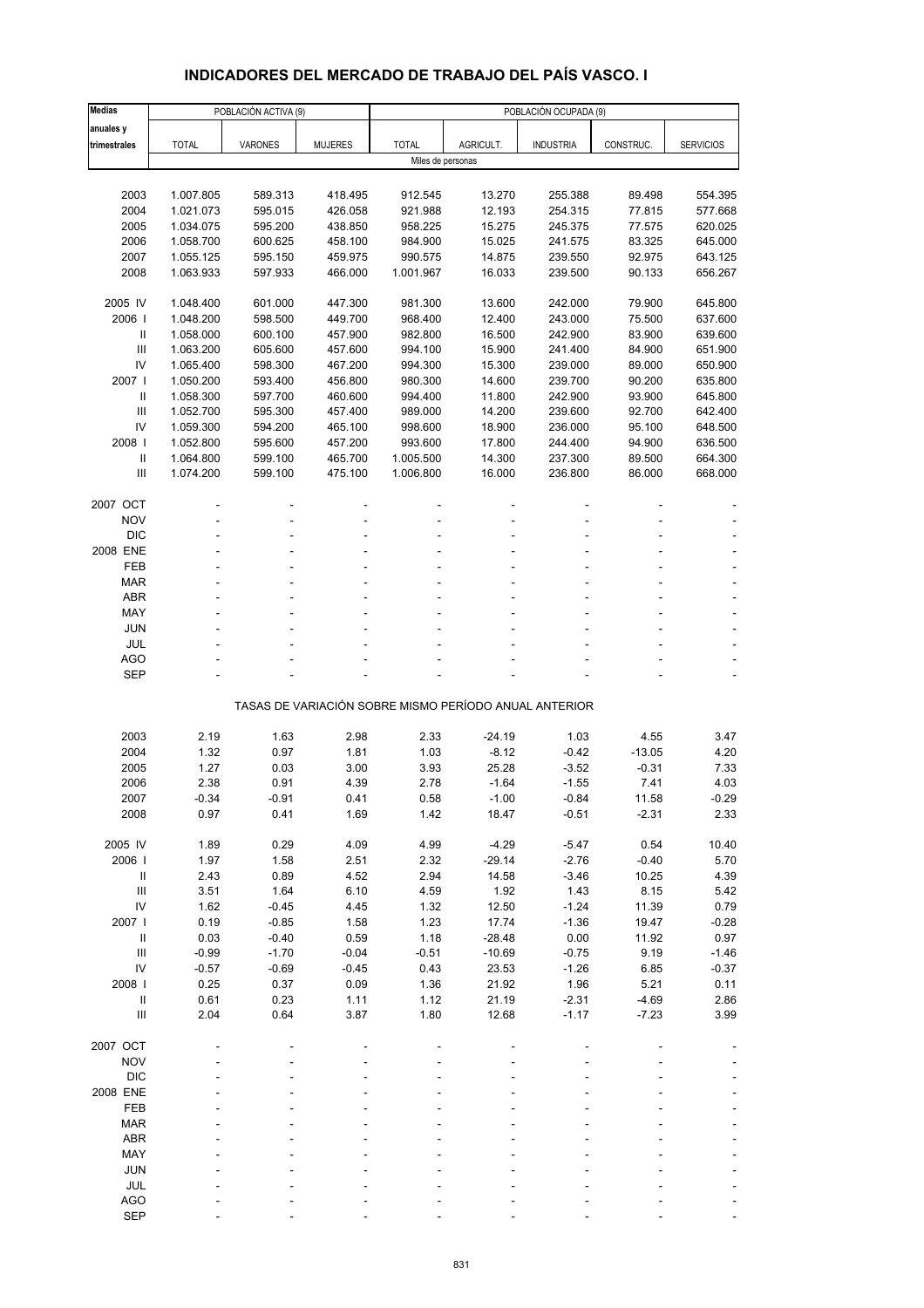# **INDICADORES DEL MERCADO DE TRABAJO DEL PAÍS VASCO. II**

| <b>Medias</b>     |              | POBLACIÓN ASALARIADA (9) |                                                       |           |                  |
|-------------------|--------------|--------------------------|-------------------------------------------------------|-----------|------------------|
| anuales y         |              |                          |                                                       |           |                  |
| trimestrales      | <b>TOTAL</b> | AGRICULT.                | <b>INDUSTRIA</b>                                      | CONSTRUC. | <b>SERVICIOS</b> |
|                   |              |                          | Miles de Personas                                     |           |                  |
|                   |              |                          |                                                       |           |                  |
| 2003              | 742.920      | 4.380                    | 226.055                                               | 64.610    | 447.875          |
| 2004              | 771.383      | 4.313                    | 229.678                                               | 57.150    | 480.243          |
| 2005              | 778.750      | 5.800                    | 212.225                                               | 55.300    | 505.425          |
| 2006              | 783.125      | 5.000                    | 205.325                                               | 58.650    | 514.150          |
| 2007              | 793.350      | 5.475                    | 205.650                                               | 61.400    | 520.750          |
| 2008              | 808.967      | 5.300                    | 207.267                                               | 62.433    | 533.967          |
| 2005 IV           | 791.600      | 5.300                    | 208.900                                               | 57.200    | 520.200          |
| 2006              | 776.000      | 5.000                    | 206.600                                               | 50.900    | 513.500          |
| Ш                 | 780.400      | 5.100                    | 207.800                                               | 57.200    | 510.300          |
| Ш                 | 784.100      | 5.800                    | 203.000                                               | 61.900    | 513.400          |
| IV                | 792.000      | 4.100                    | 203.900                                               | 64.600    | 519.400          |
| 2007 l            | 783.700      | 5.300                    | 204.000                                               | 63.100    | 511.200          |
| Ш                 | 803.100      | 4.900                    | 210.600                                               | 59.900    | 527.700          |
| Ш                 | 786.000      | 5.200                    | 207.300                                               | 59.000    | 514.400          |
| IV                | 800.600      | 6.500                    | 200.700                                               | 63.600    | 529.700          |
| 2008              | 804.200      | 6.900                    | 210.000                                               | 64.400    | 522.900          |
| Ш                 | 809.900      | 3.800                    | 207.100                                               | 61.700    | 537.300          |
| Ш                 | 812.800      | 5.200                    | 204.700                                               | 61.200    | 541.700          |
| 2007 OCT          |              |                          |                                                       |           |                  |
| <b>NOV</b>        |              |                          | Ĭ.                                                    |           |                  |
| <b>DIC</b>        |              |                          |                                                       |           |                  |
| 2008 ENE          | ٠            | Ĭ.                       | ٠                                                     |           |                  |
| FEB               |              |                          | ٠                                                     |           |                  |
| <b>MAR</b>        |              |                          |                                                       |           |                  |
| <b>ABR</b>        | ä,           | Ĭ.                       | ٠                                                     | ÷         |                  |
|                   |              |                          |                                                       |           |                  |
| MAY               |              |                          | ٠                                                     |           |                  |
| <b>JUN</b>        |              |                          |                                                       |           |                  |
| JUL               |              | ÷                        | ٠                                                     |           |                  |
| AGO<br><b>SEP</b> |              |                          |                                                       |           |                  |
|                   |              |                          |                                                       |           |                  |
|                   |              |                          | TASAS DE VARIACIÓN SOBRE MISMO PERÍODO ANUAL ANTERIOR |           |                  |
| 2003              | 4.15         | $-24.45$                 | 1.32                                                  | 13.76     | 4.74             |
| 2004              | 3.83         | $-1.54$                  | 1.60                                                  | $-11.55$  | 7.23             |
| 2005              | 0.96         | 34.49                    | $-7.60$                                               | $-3.24$   | 5.24             |
|                   |              |                          |                                                       | 6.06      | 1.73             |
| 2006              | 0.56         | $-13.79$                 | $-3.25$                                               |           |                  |
| 2007              | 1.31         | 9.50                     | 0.16                                                  | 4.69      | 1.28             |
| 2008              | 2.28         | 3.25                     | $-0.02$                                               | 2.91      | 3.13             |
| 2005 IV           | 0.52         | $-2.03$                  | $-10.53$                                              | $-4.04$   | 6.37             |
| 2006              | $-0.08$      | $-3.85$                  | $-6.09$                                               | $-9.11$   | 3.65             |
| Ш                 | 0.09         | $-10.53$                 | $-3.44$                                               | 4.19      | 1.27             |
| Ш                 | 2.22         | $-17.14$                 | $-0.88$                                               | 16.57     | 2.23             |
| IV                | 0.05         | $-22.64$                 | $-2.39$                                               | 12.94     | $-0.15$          |
| 2007 l            | 0.99         | 6.00                     | $-1.26$                                               | 23.97     | $-0.45$          |
| $\sf II$          | 2.91         | $-3.92$                  | 1.35                                                  | 4.72      | 3.41             |
| Ш                 | 0.24         | $-10.34$                 | 2.12                                                  | $-4.68$   | 0.19             |
| IV                | 1.09         | 58.54                    | $-1.57$                                               | $-1.55$   | 1.98             |
| 2008              | 2.62         | 30.19                    | 2.94                                                  | 2.06      | 2.29             |
| $\sf II$          | 0.85         | $-22.45$                 | $-1.66$                                               | 3.01      | 1.82             |
| Ш                 | 3.41         | 0.00                     | $-1.25$                                               | 3.73      | 5.31             |
|                   |              |                          |                                                       |           |                  |
| 2007 OCT          |              |                          |                                                       |           |                  |
| <b>NOV</b>        |              |                          |                                                       |           |                  |
| <b>DIC</b>        |              |                          |                                                       |           |                  |
| 2008 ENE          |              |                          |                                                       |           |                  |
| FEB               |              |                          |                                                       |           |                  |
| <b>MAR</b>        |              |                          |                                                       |           |                  |
| <b>ABR</b>        |              |                          |                                                       |           |                  |
| MAY               |              |                          |                                                       |           |                  |
| <b>JUN</b>        |              |                          |                                                       |           |                  |
| JUL               |              |                          |                                                       |           |                  |
| <b>AGO</b>        |              |                          |                                                       |           |                  |
| <b>SEP</b>        |              |                          |                                                       |           |                  |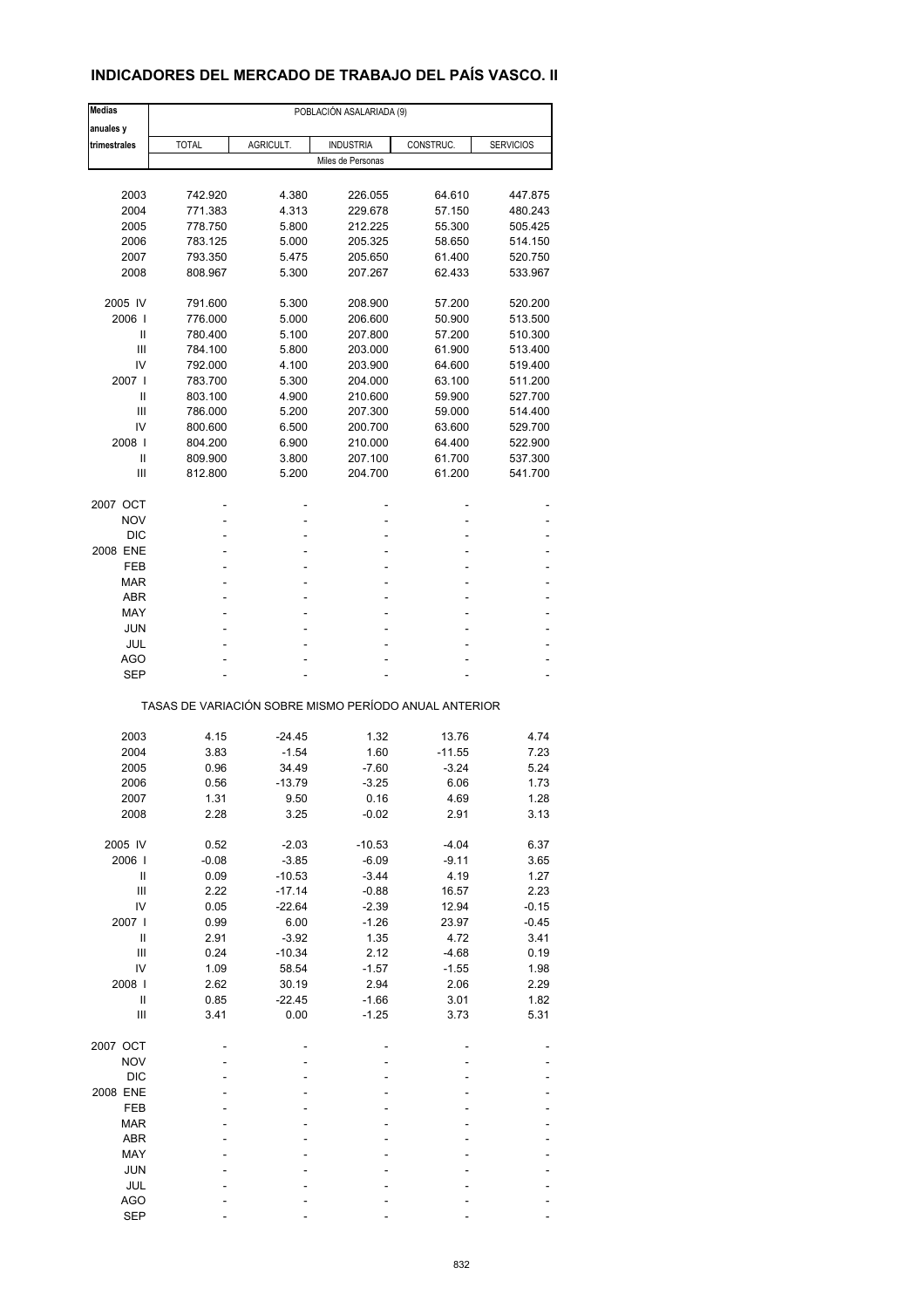# **INDICADORES DEL MERCADO DE TRABAJO DEL PAÍS VASCO. III**

| <b>Medias</b>                      |              | PARADOS (9)       |                |                                                       | TASA DE ACTIVIDAD (9) |                |              | TASA DE PARO (9) |                              |
|------------------------------------|--------------|-------------------|----------------|-------------------------------------------------------|-----------------------|----------------|--------------|------------------|------------------------------|
| anuales y                          |              |                   |                |                                                       | <b>MENORES</b>        |                |              | <b>MENORES</b>   |                              |
| trimestrales                       | <b>TOTAL</b> | VARONES           | <b>MUJERES</b> | <b>TOTAL</b>                                          | 20 AÑOS               | <b>MUJERES</b> | <b>TOTAL</b> | 20 AÑOS          | <b>MUJERES</b>               |
|                                    |              | Miles de personas |                |                                                       |                       | Porcentaje     |              |                  |                              |
|                                    |              |                   |                |                                                       |                       |                |              |                  |                              |
| 2003                               | 95.263       | 42.090            | 53.175         | 55.81                                                 | 12.24                 | 45.13          | 9.45         | 36.12            | 12.71                        |
| 2004                               | 99.085       | 47.265            | 51.820         | 56.38                                                 | 14.64                 | 45.81          | 9.71         | 36.97            | 12.16                        |
| 2005                               | 75.850       | 33.700            | 42.150         | 56.92                                                 | 18.25                 | 47.01          | 7.34         | 29.89            | 9.61                         |
|                                    |              |                   |                |                                                       |                       |                |              |                  |                              |
| 2006                               | 73.775       | 32.825            | 40.925         | 58.07                                                 | 19.47                 | 48.89          | 6.97         | 41.09            | 8.94                         |
| 2007                               | 64.550       | 28.550            | 35.975         | 57.63                                                 | 15.84                 | 48.86          | 6.12         | 32.58            | 7.83                         |
| 2008                               | 61.933       | 28.567            | 33.367         | 58.04                                                 | 16.97                 | 49.38          | 5.82         | 37.29            | 7.17                         |
|                                    |              |                   |                |                                                       |                       |                |              |                  |                              |
| 2005 IV                            | 67.100       | 31.500            | 35.600         | 57.63                                                 | 17.31                 | 47.85          | 6.40         | 32.24            | 7.95                         |
| 2006                               | 79.800       | 34.900            | 44.800         | 57.57                                                 | 12.99                 | 48.06          | 7.61         | 39.59            | 9.97                         |
| Ш                                  | 75.100       | 35.000            | 40.100         | 58.05                                                 | 19.14                 | 48.89          | 7.10         | 47.44            | 8.75                         |
| $\ensuremath{\mathsf{III}}\xspace$ | 69.100       | 33.100            | 36.000         | 58.30                                                 | 25.99                 | 48.82          | 6.50         | 29.48            | 7.87                         |
| ${\sf IV}$                         | 71.100       | 28.300            | 42.800         | 58.36                                                 | 19.75                 | 49.79          | 6.68         | 47.85            | 9.17                         |
| 2007                               | 69.900       | 30.900            | 39.000         | 57.45                                                 | 13.20                 | 48.61          | 6.65         | 42.96            | 8.54                         |
| Ш                                  | 63.900       | 29.900            | 33.900         | 57.83                                                 | 17.27                 | 48.96          | 6.04         | 39.28            | 7.37                         |
| $\mathbf{III}$                     | 63.700       | 27.800            | 35.900         | 57.48                                                 | 18.85                 | 48.57          | 6.05         | 20.01            | 7.85                         |
|                                    |              |                   |                |                                                       |                       |                |              |                  |                              |
| IV                                 | 60.700       | 25.600            | 35.100         | 57.76                                                 | 14.02                 | 49.31          | 5.73         | 28.08            | 7.55                         |
| 2008                               | 59.200       | 26.000            | 33.200         | 57.39                                                 | 13.48                 | 48.44          | 5.62         | 43.96            | 7.27                         |
| $\ensuremath{\mathsf{II}}$         | 59.300       | 25.800            | 33.500         | 58.08                                                 | 15.42                 | 49.34          | 5.57         | 32.23            | 7.19                         |
| $\ensuremath{\mathsf{III}}\xspace$ | 67.300       | 33.900            | 33.400         | 58.64                                                 | 22.02                 | 50.35          | 6.27         | 35.67            | 7.04                         |
|                                    |              |                   |                |                                                       |                       |                |              |                  |                              |
| 2007 OCT                           |              |                   |                |                                                       |                       |                |              |                  |                              |
| <b>NOV</b>                         |              |                   |                |                                                       |                       |                |              |                  |                              |
| <b>DIC</b>                         |              |                   |                |                                                       |                       |                |              |                  |                              |
| 2008 ENE                           |              |                   |                |                                                       |                       |                |              |                  |                              |
| FEB                                |              |                   |                |                                                       |                       |                |              |                  |                              |
| <b>MAR</b>                         |              |                   |                |                                                       |                       |                |              |                  |                              |
| ABR                                |              |                   |                |                                                       |                       |                |              |                  |                              |
|                                    |              |                   |                |                                                       |                       |                |              |                  |                              |
| MAY                                |              |                   |                |                                                       |                       |                |              |                  |                              |
| JUN                                |              |                   |                |                                                       |                       |                |              |                  |                              |
| JUL                                |              |                   |                |                                                       |                       |                |              |                  | ÷,                           |
| AGO                                |              |                   |                |                                                       |                       |                |              |                  |                              |
| <b>SEP</b>                         |              |                   |                |                                                       |                       |                |              |                  | ÷,                           |
|                                    |              |                   |                |                                                       |                       |                |              |                  |                              |
|                                    |              |                   |                | TASAS DE VARIACIÓN SOBRE MISMO PERÍODO ANUAL ANTERIOR |                       |                |              |                  |                              |
|                                    |              |                   |                |                                                       |                       |                |              |                  |                              |
| 2003                               | 0.77         | 15.25             | $-8.33$        |                                                       |                       |                |              |                  |                              |
| 2004                               | 4.01         | 12.30             | $-2.55$        |                                                       |                       |                |              |                  |                              |
| 2005                               | $-23.45$     | $-28.70$          | $-18.66$       |                                                       |                       |                |              |                  |                              |
| 2006                               | $-2.74$      | $-2.60$           | $-2.91$        |                                                       |                       |                |              |                  | $\qquad \qquad \blacksquare$ |
| 2007                               | $-12.50$     | $-13.02$          | $-12.10$       |                                                       |                       |                |              |                  |                              |
| 2008                               | $-5.92$      | $-3.27$           | $-8.00$        |                                                       |                       |                |              |                  |                              |
|                                    |              |                   |                |                                                       |                       |                |              |                  |                              |
|                                    |              |                   |                |                                                       |                       |                |              |                  |                              |
| 2005 IV                            | $-28.88$     | $-27.18$          | $-30.32$       |                                                       |                       |                |              |                  |                              |
| 2006                               | $-2.09$      | $-0.85$           | $-3.24$        |                                                       |                       |                |              |                  |                              |
| Ш                                  | $-3.96$      | 7.69              | $-12.25$       |                                                       |                       |                |              |                  |                              |
| $\ensuremath{\mathsf{III}}\xspace$ | $-9.79$      | $-7.02$           | $-12.20$       |                                                       |                       |                |              |                  |                              |
| ${\sf IV}$                         | 5.96         | $-10.16$          | 20.22          |                                                       |                       |                |              |                  |                              |
| 2007                               | $-12.41$     | $-11.46$          | $-12.95$       |                                                       |                       |                |              |                  |                              |
| $\ensuremath{\mathsf{II}}$         | $-14.91$     | $-14.57$          | $-15.46$       |                                                       |                       |                |              |                  |                              |
| $\ensuremath{\mathsf{III}}\xspace$ | $-7.81$      | $-16.01$          | $-0.28$        |                                                       |                       |                |              |                  |                              |
| IV                                 | $-14.63$     | $-9.54$           | $-17.99$       |                                                       |                       |                |              |                  |                              |
| 2008                               | $-15.31$     | $-15.86$          | $-14.87$       |                                                       |                       |                |              |                  |                              |
| $\rm H$                            | $-7.20$      | $-13.71$          | $-1.18$        |                                                       |                       |                |              |                  |                              |
| Ш                                  | 5.65         | 21.94             | $-6.96$        |                                                       |                       |                |              |                  |                              |
|                                    |              |                   |                |                                                       |                       |                |              |                  |                              |
|                                    |              |                   |                |                                                       |                       |                |              |                  |                              |
| 2007 OCT                           |              |                   |                |                                                       |                       |                |              |                  |                              |
| <b>NOV</b>                         |              |                   |                |                                                       |                       |                |              |                  |                              |
| <b>DIC</b>                         |              |                   |                |                                                       |                       |                |              |                  |                              |
| 2008 ENE                           |              |                   |                |                                                       |                       |                |              |                  |                              |
| FEB                                |              |                   |                |                                                       |                       |                |              |                  |                              |
| <b>MAR</b>                         |              |                   |                |                                                       |                       |                |              |                  |                              |
| <b>ABR</b>                         |              |                   |                |                                                       |                       |                |              |                  |                              |
| MAY                                |              |                   |                |                                                       |                       |                |              |                  |                              |
| JUN                                |              |                   |                |                                                       |                       |                |              |                  |                              |
| JUL                                |              |                   |                |                                                       |                       |                |              |                  |                              |
| <b>AGO</b>                         |              |                   |                |                                                       |                       |                |              |                  |                              |
| SEP                                |              |                   |                |                                                       |                       |                |              |                  |                              |
|                                    |              |                   |                |                                                       |                       |                |              |                  |                              |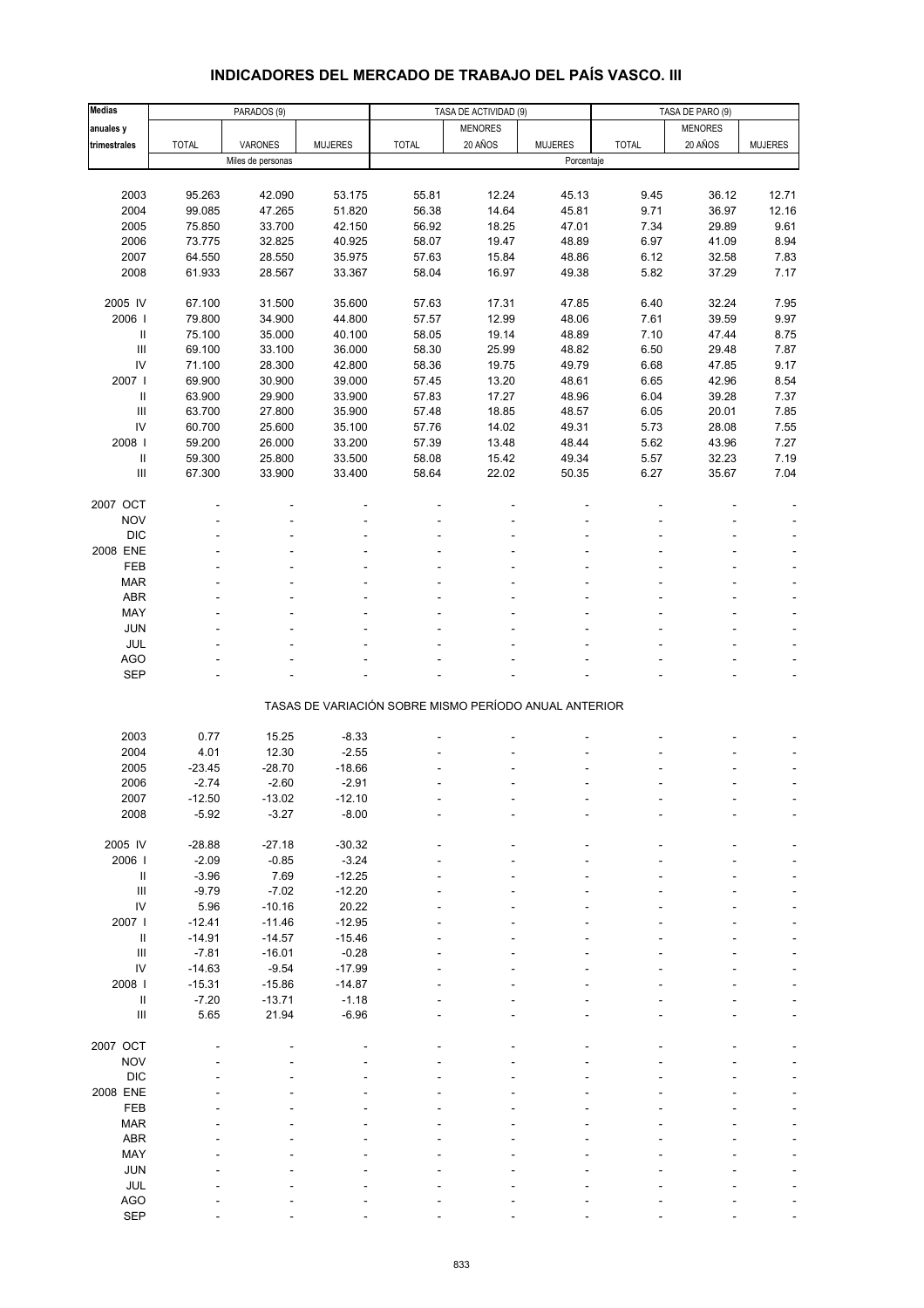| <b>Medias</b>                      |                  |                                                       | PARO REGISTRADO  |                 |                  |                |
|------------------------------------|------------------|-------------------------------------------------------|------------------|-----------------|------------------|----------------|
| anuales y                          |                  |                                                       |                  |                 |                  | SIN EMPLEO     |
| trimestrales                       | <b>TOTAL</b>     | <b>AGRICULTURA</b>                                    | <b>INDUSTRIA</b> | CONSTRUCCIÓN    | <b>SERVICIOS</b> | ANTERIOR       |
|                                    |                  |                                                       | Personas         |                 |                  |                |
|                                    |                  |                                                       |                  |                 |                  |                |
| 2003                               | 89.655           | 884                                                   | 17.822           | 7.161           | 53.705           | 10.083         |
| 2004                               | 89.749           | 932                                                   | 17.436           | 7.671           | 54.284           | 9.426          |
| 2005                               | 84.808           | 775                                                   | 16.993           | 7.356           | 52.816           | 6.868          |
| 2006                               | 80.793           | 754                                                   | 15.320           | 6.889           | 52.058           | 5.772          |
| 2007                               | 75.629           | 739                                                   | 13.542           | 6.312           | 49.961           | 5.076          |
| 2008                               | 83.122           | 847                                                   | 14.290           | 8.209           | 54.520           | 5.255          |
| 2006                               | 89.252           | 886                                                   | 17.090           | 7.726           | 56.889           | 6.660          |
| $\ensuremath{\mathsf{II}}$         | 80.518           | 781                                                   | 15.445           | 6.843           | 51.450           | 5.999          |
| Ш                                  | 77.195           | 670                                                   | 14.646           | 6.679           | 50.086           | 5.114          |
| IV                                 | 76.207           | 679                                                   | 14.097           | 6.308           | 49.808           | 5.314          |
| 2007 l                             | 80.601           | 790                                                   | 14.556           | 6.485           | 53.188           | 5.582          |
| Ш                                  | 73.934           | 739                                                   | 13.272           | 5.989           | 48.733           | 5.200          |
| $\mathsf{III}$                     | 73.729           | 681                                                   | 13.208           | 6.274           | 48.902           | 4.664          |
| IV                                 | 74.252           | 746                                                   | 13.131           | 6.499           | 49.020           | 4.856          |
| 2008                               | 82.433           | 903                                                   | 14.119           | 7.455           | 54.647           | 5.309          |
| $\ensuremath{\mathsf{II}}$         | 80.239           | 835                                                   | 13.752           | 7.679           | 52.589           | 5.384          |
| Ш                                  | 81.251           | 760                                                   | 13.888           | 8.398           | 53.372           | 4.833          |
| IV                                 | 91.288           | 915                                                   | 15.957           | 9.852           | 58.949           | 5.616          |
|                                    |                  |                                                       |                  |                 |                  |                |
| 2007 DIC                           | 74.582           | 802                                                   | 13.391           | 7.073           | 48.603           | 4.713          |
| 2008 ENE                           | 81.393           | 873                                                   | 14.172           | 7.260           | 54.039           | 5.049          |
| FEB                                | 83.319           | 937                                                   | 14.133           | 7.360           | 55.471           | 5.418          |
| <b>MAR</b>                         | 82.588           | 898                                                   | 14.053           | 7.745           | 54.431           | 5.461          |
| <b>ABR</b>                         | 81.705           | 891                                                   | 13.910           | 7.700           | 53.661           | 5.543          |
| MAY                                | 80.011           | 832                                                   | 13.757           | 7.591           | 52.514           | 5.317          |
| <b>JUN</b>                         | 79.001           | 781                                                   | 13.589           | 7.745           | 51.593           | 5.293          |
| JUL                                | 78.845           | 738                                                   | 13.413           | 7.843           | 51.939           | 4.912          |
| <b>AGO</b>                         | 81.910           | 728                                                   | 14.109           | 8.678           | 53.786           | 4.609          |
| <b>SEP</b>                         | 82.997           | 813                                                   | 14.141           | 8.674           | 54.392           | 4.977          |
| OCT<br><b>NOV</b>                  | 87.837<br>94.738 | 853<br>977                                            | 15.079<br>16.834 | 9.271<br>10.432 | 57.166<br>60.732 | 5.468<br>5.763 |
|                                    |                  | TASAS DE VARIACIÓN SOBRE MISMO PERÍODO ANUAL ANTERIOR |                  |                 |                  |                |
|                                    |                  |                                                       |                  |                 |                  |                |
| 2003                               | 0.88             | 3.28                                                  | $-2.35$          | 10.70           | 1.97             | $-5.15$        |
| 2004                               | 0.10             | 5.37                                                  | $-2.16$          | 7.13            | 1.08             | $-6.51$        |
| 2005                               | $-5.51$          | $-16.81$                                              | $-2.54$          | $-4.11$         | $-2.70$          | $-27.14$       |
| 2006                               | $-4.73$          | $-2.71$                                               | $-9.85$          | $-6.35$         | $-1.43$          | $-15.96$       |
| 2007                               | -6.39            | -2.01                                                 | -11.61           | -8.38           | -4.03            | -12.06         |
| 2008                               | 9.77             | 15.57                                                 | 5.42             | 31.50           | 8.86             | 2.87           |
| 2006                               | $-3.12$          | 6.02                                                  | $-6.65$          | $-3.69$         | $-0.20$          | $-16.27$       |
| $\ensuremath{\mathsf{II}}$         | $-1.67$          | 8.22                                                  | $-6.43$          | $-3.28$         | 1.75             | $-14.53$       |
| Ш                                  | $-6.31$          | $-10.11$                                              | $-11.90$         | $-6.21$         | $-2.84$          | $-19.46$       |
| IV                                 | $-7.99$          | $-14.84$                                              | $-14.73$         | $-12.45$        | $-4.48$          | $-13.59$       |
| 2007                               | $-9.69$          | $-10.91$                                              | $-14.83$         | $-16.06$        | $-6.51$          | -16.18         |
| $\ensuremath{\mathsf{II}}$         | $-8.18$          | $-5.34$                                               | $-14.07$         | $-12.48$        | $-5.28$          | $-13.31$       |
| $\ensuremath{\mathsf{III}}\xspace$ | $-4.49$          | 1.59                                                  | $-9.82$          | $-6.05$         | $-2.36$          | $-8.80$        |
| IV                                 | $-2.57$          | 9.87                                                  | $-6.85$          | 3.02            | $-1.58$          | $-8.62$        |
| 2008                               | 2.27             | 14.31                                                 | $-3.00$          | 14.96           | 2.74             | $-4.89$        |
| Ш                                  | 8.53             | 12.89                                                 | 3.62             | 28.21           | 7.91             | 3.54           |
| $\ensuremath{\mathsf{III}}\xspace$ | 10.20            | 11.61                                                 | 5.15             | 33.85           | 9.14             | 3.61           |
| IV                                 | 23.22            | 27.44                                                 | 22.73            | 58.59           | 19.75            | 13.96          |
| 2007 DIC                           | $-2.13$          | 16.40                                                 | $-6.00$          | 6.27            | -1.69            | $-8.96$        |
| 2008 ENE                           | 0.88             | 11.64                                                 | $-4.07$          | 10.15           | 1.72             | $-6.76$        |
| FEB                                | 2.91             | 19.06                                                 | $-3.32$          | 14.27           | 3.69             | $-3.53$        |
| <b>MAR</b>                         | 3.03             | 12.25                                                 | $-1.55$          | 20.58           | 2.81             | $-4.46$        |
| ABR                                | 4.82             | 11.65                                                 | 0.17             | 22.89           | 4.27             | 0.20           |
| MAY                                | 9.75             | 10.49                                                 | 5.13             | 27.90           | 9.29             | 4.73           |
| <b>JUN</b>                         | 11.34            | 17.09                                                 | 5.82             | 34.32           | 10.51            | 6.03           |
| JUL                                | 9.17             | 7.74                                                  | 4.14             | 31.42           | 8.41             | 2.70           |
| AGO                                | 8.47             | 8.49                                                  | 3.48             | 28.07           | 7.76             | 1.92           |
| SEP                                | 13.00            | 18.51                                                 | 7.87             | 42.69           | 11.26            | 6.16           |
| OCT                                | 19.12            | 23.62                                                 | 16.21            | 53.09           | 16.37            | 11.73          |
| <b>NOV</b>                         | 27.28            | 30.97                                                 | 29.23            | 63.82           | 23.11            | 16.17          |

### **INDICADORES DEL MERCADO DE TRABAJO DEL PAÍS VASCO. IV**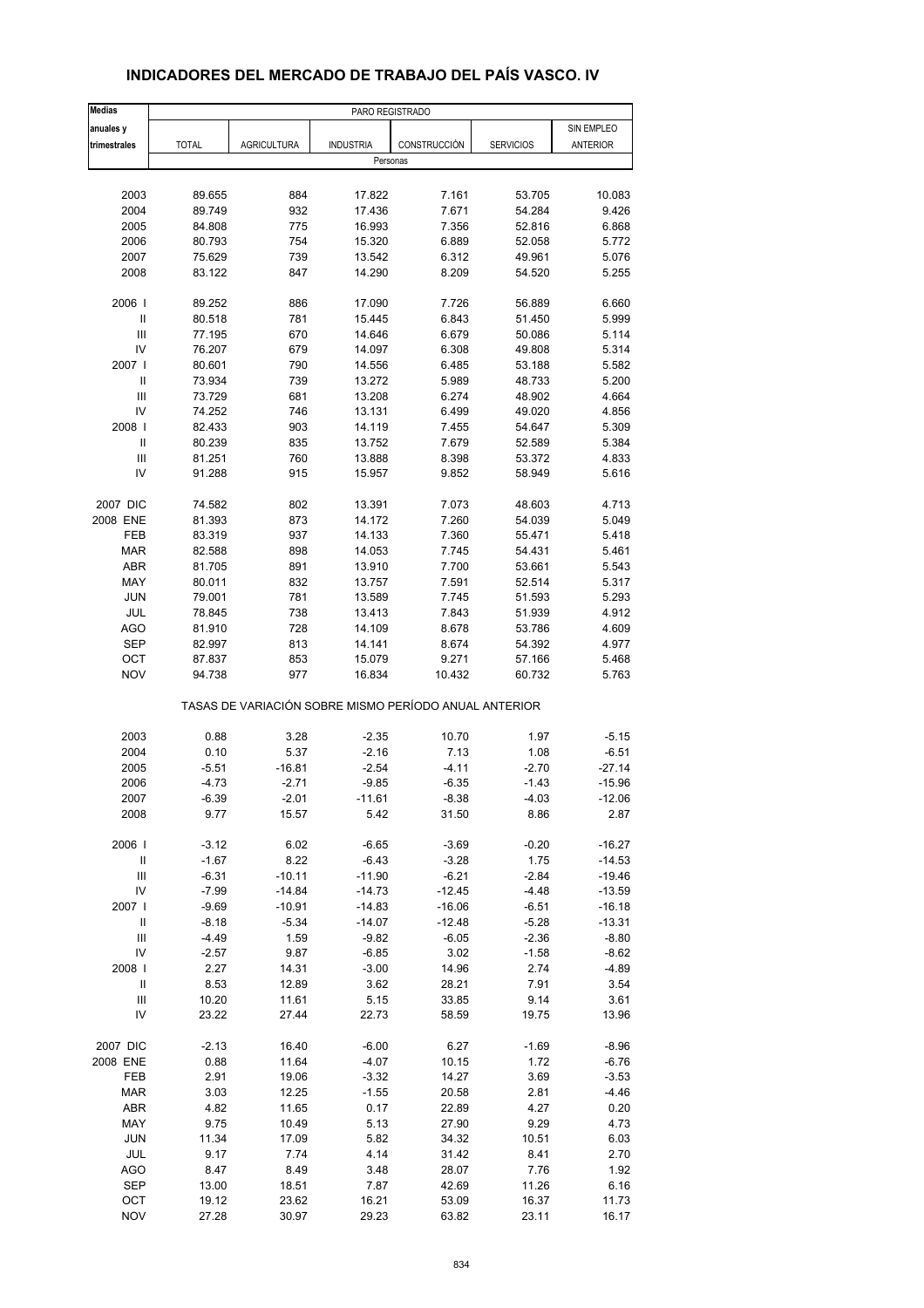# **INDICADORES DEL MERCADO DE TRABAJO DEL PAÍS VASCO. V**

| <b>Medias</b>        | AFILIADOS A LA SEGURIDAD SOCIAL EN ALTA LABORAL       |                    |                    |                    |                    |  |  |  |  |  |
|----------------------|-------------------------------------------------------|--------------------|--------------------|--------------------|--------------------|--|--|--|--|--|
| anuales y            |                                                       |                    | <b>TOTAL</b>       |                    |                    |  |  |  |  |  |
| trimestrales         | <b>TOTAL</b>                                          | <b>AGRICULTURA</b> | <b>INDUSTRIA</b>   | CONSTRUCCIÓN       | <b>SERVICIOS</b>   |  |  |  |  |  |
|                      |                                                       |                    | Personas           |                    |                    |  |  |  |  |  |
|                      |                                                       |                    |                    |                    |                    |  |  |  |  |  |
| 2003                 | 874.204                                               | 15.620             | 227.300            | 83.644             | 547.033            |  |  |  |  |  |
| 2004                 | 889.644                                               | 15.526             | 225.819            | 84.793             | 563.014            |  |  |  |  |  |
| 2005                 | 911.855                                               | 15.060             | 224.008            | 88.072             | 584.388            |  |  |  |  |  |
| 2006                 | 933.195                                               | 14.665             | 222.108            | 91.295             | 605.064            |  |  |  |  |  |
| 2007                 | 957.853                                               | 14.657             | 229.063            | 92.089             | 622.016            |  |  |  |  |  |
| 2008                 | 969.032                                               | 14.573             | 228.458            | 89.849             | 636.127            |  |  |  |  |  |
| 2006                 | 922.440                                               | 14.715             | 220.794            | 89.720             | 597.071            |  |  |  |  |  |
| Ш                    | 932.116                                               | 14.739             | 222.209            | 91.584             | 603.534            |  |  |  |  |  |
| Ш                    | 931.829                                               | 14.697             | 222.457            | 91.517             | 603.126            |  |  |  |  |  |
| IV                   | 946.394                                               | 14.507             | 222.972            | 92.361             | 616.525            |  |  |  |  |  |
| 2007 l               | 948.784                                               | 14.787             | 226.966            | 91.555             | 615.448            |  |  |  |  |  |
| Ш                    | 959.504                                               | 14.760             | 230.035            | 92.960             | 621.722            |  |  |  |  |  |
| Ш                    | 954.365                                               | 14.666             | 229.333            | 92.056             | 618.282            |  |  |  |  |  |
| IV                   | 968.760                                               | 14.417             | 229.919            | 91.785             | 632.611            |  |  |  |  |  |
| 2008                 | 966.826                                               | 14.472             | 229.346            | 91.454             | 631.528            |  |  |  |  |  |
| Ш                    | 974.338                                               | 14.833             | 230.020            | 91.198             | 638.261            |  |  |  |  |  |
| Ш                    | 965.662                                               | 14.369             | 228.485            | 88.819             | 633.962            |  |  |  |  |  |
| IV                   | 969.438                                               | 14.644             | 224.740            | 86.966             | 643.076            |  |  |  |  |  |
|                      |                                                       |                    |                    |                    |                    |  |  |  |  |  |
| 2007 DIC<br>2008 ENE | 968.693<br>965.032                                    | 13.965<br>14.087   | 228.536<br>229.268 | 89.858<br>91.484   | 636.306<br>630.165 |  |  |  |  |  |
| FEB                  | 968.649                                               | 14.714             | 229.729            | 91.799             | 632.379            |  |  |  |  |  |
| <b>MAR</b>           | 966.798                                               | 14.614             | 229.040            | 91.078             | 632.039            |  |  |  |  |  |
| ABR                  | 970.812                                               | 14.604             | 229.453            | 91.046             | 635.682            |  |  |  |  |  |
| MAY                  | 980.304                                               | 14.893             | 230.475            | 91.510             | 643.399            |  |  |  |  |  |
| <b>JUN</b>           | 971.899                                               | 15.001             | 230.132            | 91.038             | 635.701            |  |  |  |  |  |
| JUL                  | 965.957                                               | 14.446             | 229.859            | 89.688             | 631.937            |  |  |  |  |  |
| AGO                  | 964.623                                               | 14.283             | 228.336            | 88.373             | 633.604            |  |  |  |  |  |
| <b>SEP</b>           | 966.405                                               | 14.378             | 227.261            | 88.395             | 636.344            |  |  |  |  |  |
| ОСТ                  | 968.864                                               | 15.051             | 225.465            | 87.822             | 640.499            |  |  |  |  |  |
| <b>NOV</b>           | 970.012                                               | 14.236             | 224.015            | 86.109             | 645.652            |  |  |  |  |  |
|                      | TASAS DE VARIACIÓN SOBRE MISMO PERÍODO ANUAL ANTERIOR |                    |                    |                    |                    |  |  |  |  |  |
| 2003                 | 1.72                                                  | 3.87               | $-0.16$            | 1.11               | 2.57               |  |  |  |  |  |
| 2004                 | 1.77                                                  | $-0.60$            | $-0.65$            | 1.37               | 2.92               |  |  |  |  |  |
| 2005                 | 2.50                                                  | $-3.00$            | $-0.80$            | 3.87               | 3.80               |  |  |  |  |  |
| 2006                 | 2.34                                                  | $-2.63$            | $-0.85$            | 3.66               | 3.54               |  |  |  |  |  |
| 2007                 | 2.64                                                  | $-0.05$            | 3.13               | 0.87               | 2.80               |  |  |  |  |  |
| 2008                 | 1.27                                                  | $-1.00$            | $-0.29$            | $-2.65$            | 2.48               |  |  |  |  |  |
|                      |                                                       |                    |                    |                    |                    |  |  |  |  |  |
| 2006                 | 2.71                                                  | 0.64               | $-1.42$            | 4.11               | 4.21               |  |  |  |  |  |
| $\sf II$             | 2.29                                                  | $-4.52$            | $-1.24$            | 3.85               | 3.65               |  |  |  |  |  |
| $\mathbf{III}$       | 2.13                                                  | $-3.99$            | $-0.75$            | 3.67               | 3.22               |  |  |  |  |  |
| IV                   | 2.24                                                  | $-2.48$            | 0.02               | 3.03               | 3.10               |  |  |  |  |  |
| 2007                 | 2.86                                                  | 0.48               | 2.80               | 2.05               | 3.08               |  |  |  |  |  |
| $\mathsf{I}$<br>Ш    | 2.94<br>2.42                                          | 0.14<br>$-0.21$    | 3.52<br>3.09       | 1.50<br>0.59       | 3.01<br>2.51       |  |  |  |  |  |
| IV                   | 2.36                                                  | $-0.62$            | 3.12               | $-0.62$            | 2.61               |  |  |  |  |  |
| 2008                 | 1.90                                                  | $-2.13$            | 1.05               | $-0.11$            | 2.61               |  |  |  |  |  |
| Ш                    | 1.55                                                  | 0.49               | $-0.01$            | $-1.90$            | 2.66               |  |  |  |  |  |
| Ш                    | 1.18                                                  | $-2.03$            | $-0.37$            | $-3.52$            | 2.54               |  |  |  |  |  |
| IV                   | 0.07                                                  | 0.01               | $-2.55$            | $-6.24$            | 1.95               |  |  |  |  |  |
|                      |                                                       |                    |                    |                    |                    |  |  |  |  |  |
| 2007 DIC             | 2.48                                                  | $-1.76$            | 2.81               | $-0.90$            | 2.96               |  |  |  |  |  |
| 2008 ENE             | 2.32                                                  | $-1.28$            | 2.20               | 0.50               | 2.72               |  |  |  |  |  |
| FEB                  | 2.15                                                  | $-2.15$            | 0.91               | 0.26               | 3.00               |  |  |  |  |  |
| <b>MAR</b>           | 1.24                                                  | $-2.91$            | 0.06               | $-1.08$            | 2.12               |  |  |  |  |  |
| ABR                  | 1.86                                                  | 0.31               | 0.32               | $-1.02$            | 2.90               |  |  |  |  |  |
| MAY                  | 2.10                                                  | 1.01               | 0.35               | $-1.61$            | 3.33               |  |  |  |  |  |
| <b>JUN</b>           | 0.68                                                  | 0.17               | $-0.68$            | $-3.03$            | 1.76               |  |  |  |  |  |
| JUL                  | 1.20                                                  | $-1.19$            | 0.14               | $-3.31$            | 2.33               |  |  |  |  |  |
| AGO                  | 2.37                                                  | $-1.77$            | 0.15               | $-2.61$            | 4.05               |  |  |  |  |  |
| SEP                  | 0.00                                                  | $-3.11$            | $-1.39$            | $-4.62$            | 1.27               |  |  |  |  |  |
| OCT<br><b>NOV</b>    | 0.32<br>$-0.19$                                       | 0.35<br>$-0.36$    | $-2.16$<br>$-2.93$ | $-5.32$<br>$-7.15$ | 2.07<br>1.84       |  |  |  |  |  |
|                      |                                                       |                    |                    |                    |                    |  |  |  |  |  |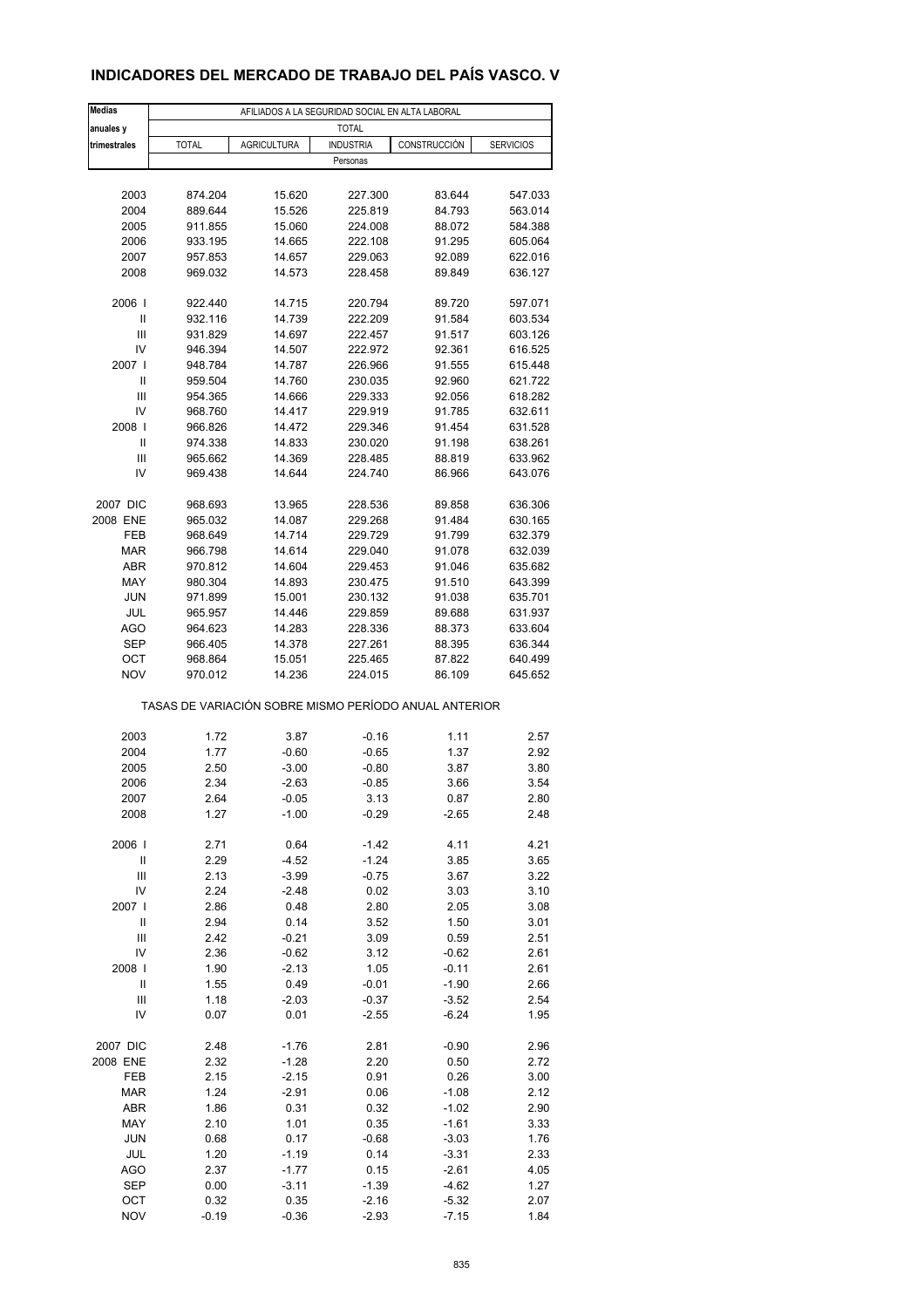### **INDICADORES DEL MERCADO DE TRABAJO DEL PAÍS VASCO. VI**

| <b>Medias</b>     |                                                       |                    | AFILIADOS A LA SEGURIDAD SOCIAL EN ALTA LABORAL |                    |                    |
|-------------------|-------------------------------------------------------|--------------------|-------------------------------------------------|--------------------|--------------------|
| anuales y         |                                                       |                    | <b>CUENTA AJENA</b>                             |                    |                    |
| trimestrales      | <b>TOTAL</b>                                          | <b>AGRICULTURA</b> | <b>INDUSTRIA</b>                                | CONSTRUCCIÓN       | <b>SERVICIOS</b>   |
|                   |                                                       |                    | Personas                                        |                    |                    |
|                   |                                                       |                    |                                                 |                    |                    |
| 2003              | 692.569                                               | 7.227              | 196.159                                         | 58.699             | 430.186            |
| 2004              | 704.732                                               | 7.290              | 194.441                                         | 58.895             | 443.899            |
| 2005              | 723.695                                               | 7.004              | 192.582                                         | 61.273             | 462.770            |
| 2006              | 743.233                                               | 6.811              | 190.746                                         | 63.626             | 482.047            |
| 2007              | 765.820                                               | 6.958              | 197.641                                         | 63.055             | 498.166            |
| 2008              | 777.073                                               | 7.153              | 197.087                                         | 61.072             | 511.761            |
| 2006              | 732.986                                               | 6.820              | 189.411                                         | 62.431             | 474.312            |
| Ш                 | 741.886                                               | 6.851              | 190.845                                         | 63.931             | 480.258            |
| Ш                 | 742.086                                               | 6.856              | 191.131                                         | 63.771             | 480.327            |
| IV                | 755.974                                               | 6.716              | 191.599                                         | 64.370             | 493.289            |
| 2007 l            | 757.748                                               | 7.044              | 195.551                                         | 63.175             | 491.977            |
| Ш                 | 767.466                                               | 7.046              | 198.649                                         | 63.947             | 497.825            |
| Ш                 | 762.340                                               | 6.987              | 197.908                                         | 62.795             | 494.649            |
| IV                | 775.725                                               | 6.755              | 198.457                                         | 62.301             | 508.212            |
| 2008              | 774.211                                               | 6.968              | 197.899                                         | 62.123             | 507.221            |
| Ш                 | 781.758                                               | 7.383              | 198.628                                         | 62.027             | 513.719            |
| Ш                 | 774.320                                               | 7.000              | 197.184                                         | 60.315             | 509.821            |
| IV                | 778.469                                               | 7.315              | 193.410                                         | 59.201             | 518.544            |
|                   |                                                       |                    |                                                 |                    |                    |
| 2007 DIC          | 775.474                                               | 6.315              | 197.082                                         | 60.420             | 511.657            |
| 2008 ENE          | 772.482                                               | 6.579              | 197.821<br>198.289                              | 62.180             | 505.902            |
| FEB<br><b>MAR</b> | 776.038<br>774.113                                    | 7.203<br>7.123     | 197.586                                         | 62.448<br>61.741   | 508.098<br>507.663 |
| ABR               | 778.123                                               | 7.146              | 198.041                                         | 61.763             | 511.173            |
| MAY               | 787.640                                               | 7.443              | 199.079                                         | 62.336             | 518.782            |
| <b>JUN</b>        | 779.510                                               | 7.560              | 198.765                                         | 61.983             | 511.202            |
| JUL               | 774.194                                               | 7.055              | 198.531                                         | 60.938             | 507.670            |
| AGO               | 773.422                                               | 6.921              | 197.054                                         | 59.912             | 509.535            |
| <b>SEP</b>        | 775.344                                               | 7.025              | 195.966                                         | 60.095             | 512.258            |
| OCT               | 777.796                                               | 7.702              | 194.263                                         | 59.780             | 516.051            |
| <b>NOV</b>        | 779.141                                               | 6.927              | 192.557                                         | 58.621             | 521.036            |
|                   | TASAS DE VARIACIÓN SOBRE MISMO PERÍODO ANUAL ANTERIOR |                    |                                                 |                    |                    |
| 2003              | 1.82                                                  | 12.61              | $-0.45$                                         | 0.66               | 2.89               |
| 2004              | 1.76                                                  | 0.86               | $-0.88$                                         | 0.33               | 3.19               |
| 2005              | 2.69                                                  | $-3.92$            | $-0.96$                                         | 4.04               | 4.25               |
| 2006              | 2.70                                                  | $-2.76$            | $-0.95$                                         | 3.84               | 4.17               |
| 2007              | 3.04                                                  | 2.16               | 3.61                                            | $-0.90$            | 3.34               |
| 2008              | 1.59                                                  | 1.95               | $-0.31$                                         | $-3.51$            | 2.98               |
|                   |                                                       |                    |                                                 |                    |                    |
| 2006              | 3.06                                                  | 5.42               | $-1.58$                                         | 4.50               | 4.83               |
| Ш                 | 2.60                                                  | $-6.81$            | $-1.38$                                         | 4.10               | 4.24               |
| $\mathbf{III}$    | 2.49                                                  | $-5.78$            | $-0.87$                                         | 3.80               | 3.86               |
| IV                | 2.65                                                  | $-2.94$            | 0.02                                            | 3.00               | 3.76               |
| 2007              | 3.38                                                  | 3.29               | 3.24                                            | 1.19               | 3.72               |
| $\mathsf{I}$      | 3.45                                                  | 2.84               | 4.09                                            | 0.02               | 3.66               |
| Ш<br>IV           | 2.73<br>2.61                                          | 1.92<br>0.58       | 3.55<br>3.58                                    | $-1.53$<br>$-3.21$ | 2.98<br>3.03       |
| 2008              | 2.17                                                  | $-1.08$            | 1.20                                            | $-1.67$            | 3.10               |
| Ш                 | 1.86                                                  | 4.79               | $-0.01$                                         | $-3.00$            | 3.19               |
| Ш                 | 1.57                                                  | 0.19               | $-0.37$                                         | $-3.95$            | 3.07               |
| IV                | 0.34                                                  | 4.87               | $-2.88$                                         | $-6.39$            | 2.38               |
|                   |                                                       |                    |                                                 |                    |                    |
| 2007 DIC          | 2.76                                                  | $-2.05$            | 3.24                                            | $-3.63$            | 3.45               |
| 2008 ENE          | 2.64                                                  | 0.87               | 2.53                                            | $-1.17$            | 3.19               |
| FEB               | 2.49                                                  | $-1.29$            | 1.05                                            | $-1.13$            | 3.59               |
| <b>MAR</b>        | 1.40                                                  | $-2.61$            | 0.05                                            | $-2.69$            | 2.52               |
| ABR               | 2.21                                                  | 4.55               | 0.36                                            | $-2.26$            | 3.49               |
| MAY               | 2.54                                                  | 5.89               | 0.39                                            | $-2.59$            | 4.01               |
| <b>JUN</b>        | 0.84                                                  | 3.95               | -0.78                                           | $-4.13$            | 2.08               |
| JUL               | 1.56                                                  | 1.70               | 0.22                                            | $-4.02$            | 2.81               |
| AGO               | 3.05                                                  | 0.83               | 0.23                                            | $-2.68$            | 4.96               |
| <b>SEP</b>        | 0.15                                                  | $-1.90$            | -1.54                                           | $-5.11$            | 1.50               |
| OCT               | 0.62                                                  | 5.16               | $-2.37$                                         | $-5.53$            | 2.52               |
| <b>NOV</b>        | 0.05                                                  | 4.56               | $-3.39$                                         | $-7.25$            | 2.24               |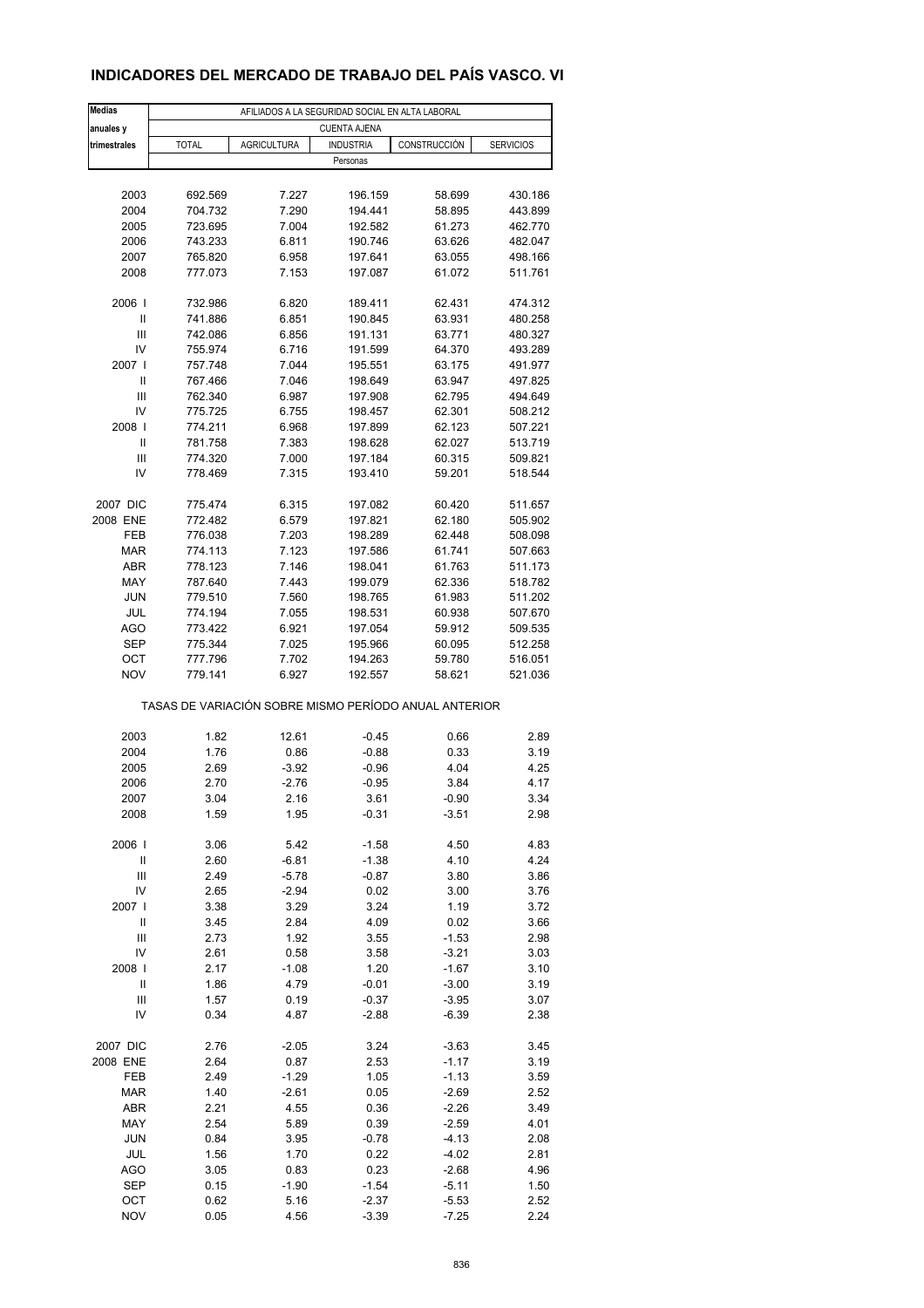### **INDICADORES DEL MERCADO DE TRABAJO DEL PAÍS VASCO. VII**

| <b>Medias</b><br>anuales y |              | AFILIADOS A LA SEGURIDAD SOCIAL EN ALTA LABORAL<br><b>CUENTA PROPIA</b> |                  |              |                  |  |  |  |  |  |
|----------------------------|--------------|-------------------------------------------------------------------------|------------------|--------------|------------------|--|--|--|--|--|
| trimestrales               | <b>TOTAL</b> | <b>AGRICULTURA</b>                                                      | <b>INDUSTRIA</b> | CONSTRUCCIÓN | <b>SERVICIOS</b> |  |  |  |  |  |
|                            |              |                                                                         | Personas         |              |                  |  |  |  |  |  |
|                            |              |                                                                         |                  |              |                  |  |  |  |  |  |
| 2003                       | 181.635      | 8.393                                                                   | 31.141           | 24.945       | 116.847          |  |  |  |  |  |
| 2004                       | 184.912      | 8.236                                                                   | 31.378           | 25.898       | 119.115          |  |  |  |  |  |
| 2005                       | 188.161      | 8.056                                                                   | 31.426           | 26.799       | 121.618          |  |  |  |  |  |
| 2006                       | 189.962      | 7.854                                                                   | 31.362           | 27.670       | 123.017          |  |  |  |  |  |
| 2007                       | 192.034      | 7.699                                                                   | 31.422           | 29.035       | 123.850          |  |  |  |  |  |
| 2008                       | 191.959      | 7.420                                                                   | 31.371           | 28.777       | 124.366          |  |  |  |  |  |
|                            |              |                                                                         |                  |              |                  |  |  |  |  |  |
| 2006                       | 189.454      | 7.896                                                                   | 31.383           | 27.289       | 122.759          |  |  |  |  |  |
| Ш                          | 190.230      | 7.888                                                                   | 31.364           | 27.653       | 123.276          |  |  |  |  |  |
| Ш                          | 189.743      | 7.842                                                                   | 31.327           | 27.746       | 122.799          |  |  |  |  |  |
| IV                         | 190.420      | 7.791                                                                   | 31.373           | 27.991       | 123.235          |  |  |  |  |  |
| 2007 l                     | 191.037      | 7.742                                                                   | 31.414           | 28.380       | 123.471          |  |  |  |  |  |
| Ш                          | 192.038      | 7.714                                                                   | 31.386           | 29.013       | 123.897          |  |  |  |  |  |
| Ш                          | 192.026      | 7.679                                                                   | 31.425           | 29.261       | 123.632          |  |  |  |  |  |
| IV                         | 193.035      | 7.662                                                                   | 31.462           | 29.484       | 124.399          |  |  |  |  |  |
| 2008                       | 192.615      | 7.503                                                                   | 31.447           | 29.331       | 124.307          |  |  |  |  |  |
| Ш                          | 192.581      | 7.450                                                                   | 31.392           | 29.171       | 124.542          |  |  |  |  |  |
|                            |              |                                                                         |                  |              |                  |  |  |  |  |  |
| Ш                          | 191.342      | 7.369                                                                   | 31.302           | 28.504       | 124.141          |  |  |  |  |  |
| IV                         | 190.970      | 7.329                                                                   | 31.330           | 27.765       | 124.532          |  |  |  |  |  |
| 2007 DIC                   | 193.219      | 7.650                                                                   | 31.454           |              | 124.649          |  |  |  |  |  |
| 2008 ENE                   | 192.550      | 7.508                                                                   | 31.447           | 29.438       | 124.263          |  |  |  |  |  |
|                            |              |                                                                         |                  | 29.304       |                  |  |  |  |  |  |
| FEB                        | 192.611      | 7.511                                                                   | 31.440           | 29.351       | 124.281          |  |  |  |  |  |
| <b>MAR</b>                 | 192.685      | 7.491                                                                   | 31.454           | 29.337       | 124.376          |  |  |  |  |  |
| <b>ABR</b>                 | 192.689      | 7.458                                                                   | 31.412           | 29.283       | 124.509          |  |  |  |  |  |
| MAY                        | 192.664      | 7.450                                                                   | 31.396           | 29.174       | 124.617          |  |  |  |  |  |
| <b>JUN</b>                 | 192.389      | 7.441                                                                   | 31.367           | 29.055       | 124.499          |  |  |  |  |  |
| JUL                        | 191.763      | 7.391                                                                   | 31.328           | 28.750       | 124.267          |  |  |  |  |  |
| AGO                        | 191.201      | 7.362                                                                   | 31.282           | 28.461       | 124.069          |  |  |  |  |  |
| <b>SEP</b>                 | 191.061      | 7.353                                                                   | 31.295           | 28.300       | 124.086          |  |  |  |  |  |
| OCT                        | 191.068      | 7.349                                                                   | 31.202           | 28.042       | 124.448          |  |  |  |  |  |
| <b>NOV</b>                 | 190.871      | 7.309                                                                   | 31.458           | 27.488       | 124.616          |  |  |  |  |  |
|                            |              | TASAS DE VARIACIÓN SOBRE MISMO PERÍODO ANUAL ANTERIOR                   |                  |              |                  |  |  |  |  |  |
|                            |              |                                                                         |                  |              |                  |  |  |  |  |  |
| 2003                       | 1.34         | $-2.64$                                                                 | 1.68             | 2.19         | 1.39             |  |  |  |  |  |
| 2004                       | 1.80         | $-1.86$                                                                 | 0.76             | 3.82         | 1.94             |  |  |  |  |  |
| 2005                       | 1.76         | $-2.19$                                                                 | 0.15             | 3.48         | 2.10             |  |  |  |  |  |
| 2006                       | 0.96         | $-2.51$                                                                 | $-0.20$          | 3.25         | 1.15             |  |  |  |  |  |
| 2007                       | 1.09         | $-1.97$                                                                 | 0.19             | 4.93         | 0.68             |  |  |  |  |  |
| 2008                       | 0.02         | $-3.68$                                                                 | $-0.15$          | $-0.76$      | 0.48             |  |  |  |  |  |
|                            |              |                                                                         |                  |              |                  |  |  |  |  |  |
| 2006                       | 1.37         | $-3.14$                                                                 | $-0.46$          | 3.22         | 1.87             |  |  |  |  |  |
| $\sf II$                   | 1.09         | $-2.45$                                                                 | $-0.41$          | 3.28         | 1.41             |  |  |  |  |  |
| Ш                          | 0.76         | $-2.36$                                                                 | $-0.01$          | 3.37         | 0.77             |  |  |  |  |  |
| IV                         | 0.61         | $-2.07$                                                                 | 0.06             | 3.12         | 0.56             |  |  |  |  |  |
| 2007                       | 0.84         | $-1.94$                                                                 | 0.10             | 4.00         | 0.58             |  |  |  |  |  |
| $\mathsf{I}$               | 0.95         | $-2.20$                                                                 | 0.07             | 4.92         | 0.50             |  |  |  |  |  |
| Ш                          | 1.20         | $-2.07$                                                                 | 0.31             | 5.46         | 0.68             |  |  |  |  |  |
| IV                         | 1.37         | $-1.66$                                                                 | 0.28             | 5.34         | 0.94             |  |  |  |  |  |
| 2008                       | 0.83         | $-3.09$                                                                 | 0.10             | 3.35         | 0.68             |  |  |  |  |  |
| $\ensuremath{\mathsf{II}}$ | 0.28         | $-3.43$                                                                 | 0.02             | 0.54         | 0.52             |  |  |  |  |  |
|                            |              |                                                                         |                  |              |                  |  |  |  |  |  |
| Ш                          | $-0.36$      | $-4.04$                                                                 | $-0.39$          | $-2.59$      | 0.41             |  |  |  |  |  |
| IV                         | $-1.02$      | $-4.42$                                                                 | $-0.43$          | $-5.91$      | 0.21             |  |  |  |  |  |
| 2007 DIC                   | 1.39         | $-1.52$                                                                 | 0.19             | 5.23         | 1.01             |  |  |  |  |  |
| 2008 ENE                   | 1.06         | $-3.10$                                                                 | 0.15             | 4.21         | 0.83             |  |  |  |  |  |
| FEB                        | 0.82         | $-2.97$                                                                 | 0.07             | 3.34         | 0.68             |  |  |  |  |  |
| <b>MAR</b>                 | 0.60         | $-3.19$                                                                 | 0.09             | 2.51         | 0.52             |  |  |  |  |  |
|                            |              |                                                                         |                  |              |                  |  |  |  |  |  |
| ABR                        | 0.47         | $-3.44$                                                                 | 0.04             | 1.69         | 0.55             |  |  |  |  |  |
| MAY                        | 0.33         | $-3.43$                                                                 | 0.06             | 0.55         | 0.58             |  |  |  |  |  |
| <b>JUN</b>                 | 0.05         | $-3.40$                                                                 | $-0.04$          | $-0.60$      | 0.44             |  |  |  |  |  |
| JUL                        | $-0.21$      | $-3.80$                                                                 | $-0.40$          | $-1.76$      | 0.43             |  |  |  |  |  |
| AGO                        | -0.28        | $-4.09$                                                                 | $-0.35$          | $-2.45$      | 0.48             |  |  |  |  |  |
| <b>SEP</b>                 | $-0.58$      | $-4.23$                                                                 | $-0.43$          | $-3.55$      | 0.32             |  |  |  |  |  |
| OCT                        | -0.89        | $-4.24$                                                                 | $-0.85$          | $-4.87$      | 0.25             |  |  |  |  |  |
| <b>NOV</b>                 | $-1.15$      | $-4.61$                                                                 | $-0.01$          | $-6.94$      | 0.17             |  |  |  |  |  |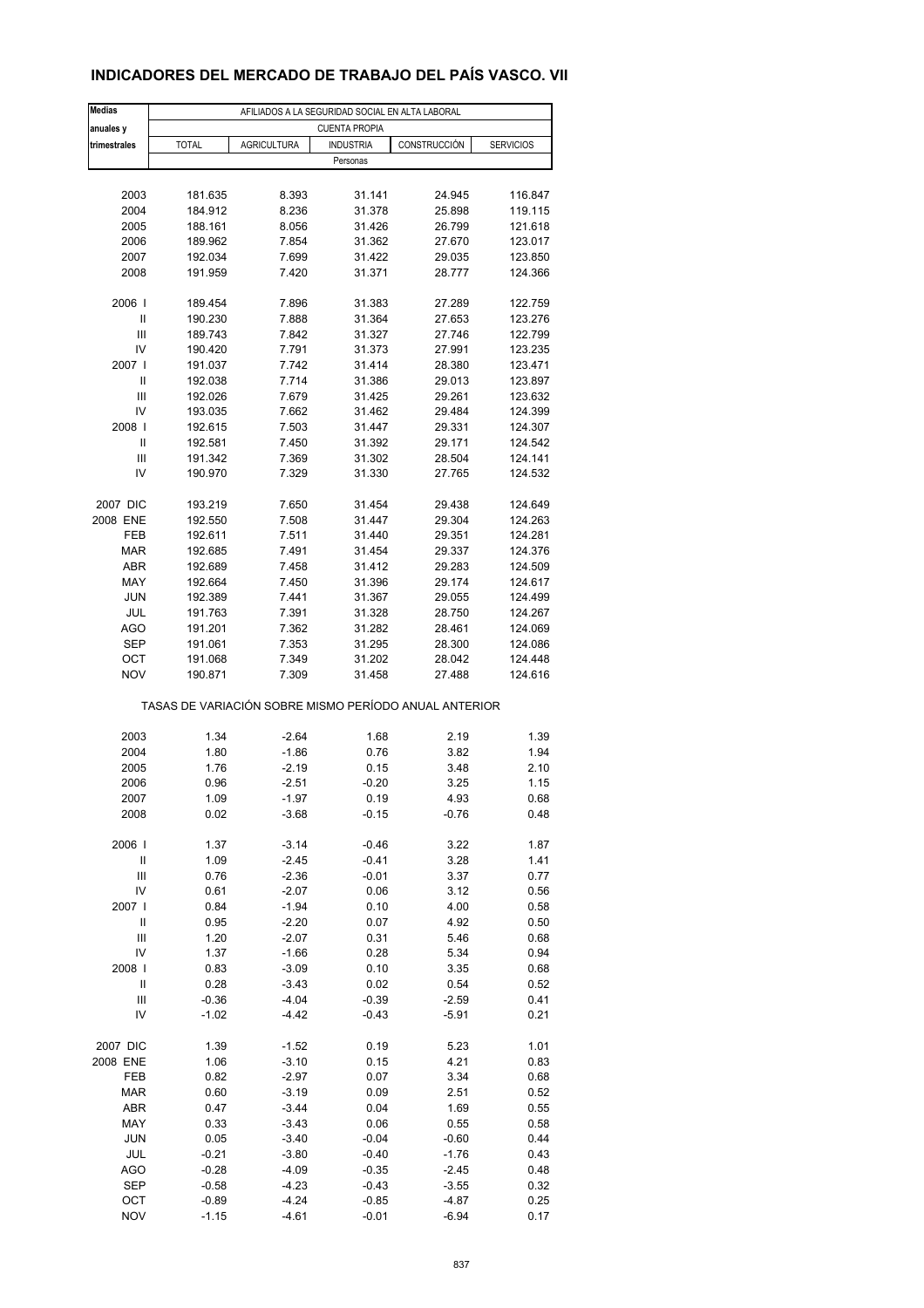| Medias                                 |                | EFECTIVOS LABORALES |                   |                  |                                                       |                 | JORNADA MEDIA POR TRABAJADOR Y TRIM. |                    |                    |  |
|----------------------------------------|----------------|---------------------|-------------------|------------------|-------------------------------------------------------|-----------------|--------------------------------------|--------------------|--------------------|--|
| anuales y                              | <b>TOTAL</b>   |                     | <b>SECTORES</b>   |                  | CONTRATO                                              | CONTRATO        | <b>TOTAL</b>                         | A TIEMPO           | A TIEMPO           |  |
| trimestrales                           |                | <b>INDUSTRIA</b>    | CONSTRUC.         | <b>SERVICIOS</b> | <b>INDEFINIDO</b>                                     | TEMPORAL        |                                      | COMPLETO           | PARCIAL            |  |
|                                        |                |                     | Miles de personas |                  |                                                       |                 |                                      | Horas              |                    |  |
|                                        |                |                     |                   |                  |                                                       |                 |                                      |                    |                    |  |
| 2003                                   | 625.9          | 196.0               | 58.3              | 371.7            | 416.8                                                 | 209.2           | 394.0                                | 418.2              | 247.9              |  |
| 2004<br>2005                           | 637.9<br>655.6 | 194.7<br>191.4      | 58.5<br>61.9      | 384.7<br>402.3   | 422.9<br>442.6                                        | 214.9<br>213.0  | 395.4<br>395.5                       | 418.5<br>418.8     | 251.5<br>249.4     |  |
| 2006                                   | 675.8          | 189.5               | 64.5              | 421.8            | 461.9                                                 | 213.9           | 389.9                                | 415.0              | 243.0              |  |
| 2007                                   | 706.5          | 197.1               | 63.8              | 445.5            | 487.4                                                 | 219.0           | 384.6                                | 413.2              | 239.9              |  |
| 2008                                   | 710.2          | 196.4               | 61.8              | 452.0            | 500.7                                                 | 209.5           | 404.8                                | 436.1              | 250.7              |  |
|                                        |                |                     |                   |                  |                                                       |                 |                                      |                    |                    |  |
| 2005 III                               | 658.8          | 193.2               | 61.6              | 403.9            | 448.7                                                 | 210.1           | 339.5                                | 356.0              | 232.2              |  |
| IV                                     | 663.8          | 190.5               | 61.9              | 411.3            | 459.4                                                 | 204.4           | 407.8                                | 432.0              | 250.9              |  |
| 2006                                   | 664.6          | 188.5               | 63.2              | 413.0            | 452.0                                                 | 212.5           | 411.4                                | 439.5              | 255.8              |  |
| $\,$ II                                | 670.4          | 190.6               | 65.2              | 414.6            | 452.1                                                 | 218.3           | 411.4                                | 437.5              | 252.6              |  |
| $\mathbf{III}$<br>IV                   | 683.5          | 190.7               | 66.6<br>63.1      | 426.2<br>433.5   | 470.6                                                 | 213.0<br>212.1  | 337.1<br>399.8                       | 354.2<br>428.6     | 219.4<br>244.1     |  |
| 2007 l                                 | 684.9<br>697.3 | 188.2<br>195.5      | 64.3              | 437.4            | 472.8<br>482.7                                        | 214.6           | 404.0                                | 435.5              | 244.2              |  |
| $\mathbf{I}$                           | 709.2          | 200.2               | 64.4              | 444.5            | 484.7                                                 | 224.5           | 403.7                                | 434.8              | 242.1              |  |
| $\mathbf{III}$                         | 709.3          | 199.4               | 65.2              | 444.6            | 488.8                                                 | 220.4           | 337.1                                | 357.2              | 228.7              |  |
| IV                                     | 710.1          | 193.4               | 61.2              | 455.5            | 493.5                                                 | 216.7           | 393.4                                | 425.2              | 244.6              |  |
| 2008                                   | 708.7          | 196.6               | 61.2              | 450.9            | 503.2                                                 | 205.5           | 400.9                                | 432.9              | 245.6              |  |
| Ш                                      | 711.7          | 196.2               | 62.4              | 453.1            | 498.2                                                 | 213.5           | 408.7                                | 439.2              | 255.8              |  |
|                                        |                |                     |                   |                  |                                                       |                 |                                      |                    |                    |  |
| 2007 JUL                               |                |                     |                   |                  |                                                       |                 |                                      |                    |                    |  |
| <b>AGO</b><br><b>SEP</b>               |                |                     |                   |                  |                                                       |                 |                                      |                    |                    |  |
| OCT                                    |                |                     |                   |                  |                                                       |                 |                                      |                    |                    |  |
| <b>NOV</b>                             |                |                     |                   |                  |                                                       |                 |                                      |                    |                    |  |
| <b>DIC</b>                             |                |                     |                   |                  |                                                       |                 |                                      |                    |                    |  |
| 2008 ENE                               |                |                     |                   |                  |                                                       |                 |                                      |                    | ÷,                 |  |
| FEB                                    |                |                     |                   |                  |                                                       |                 |                                      |                    |                    |  |
| <b>MAR</b>                             |                |                     |                   |                  |                                                       |                 |                                      |                    |                    |  |
| <b>ABR</b>                             |                |                     |                   |                  |                                                       |                 |                                      |                    |                    |  |
| MAY                                    |                |                     |                   |                  |                                                       |                 |                                      |                    |                    |  |
| <b>JUN</b>                             |                |                     |                   |                  |                                                       |                 |                                      |                    |                    |  |
|                                        |                |                     |                   |                  | TASAS DE VARIACIÓN SOBRE MISMO PERÍODO ANUAL ANTERIOR |                 |                                      |                    |                    |  |
|                                        |                |                     |                   |                  |                                                       |                 |                                      |                    |                    |  |
| 2003                                   | 1.43           | $-1.79$             | 0.21              | 3.42             | 1.44                                                  | 1.42            | $-1.55$                              | $-0.99$            | $-0.25$            |  |
| 2004                                   | 1.91           | $-0.69$             | 0.34              | 3.51             | 1.48                                                  | 2.74            | 0.34                                 | 0.05               | 1.47               |  |
| 2005<br>2006                           | 2.78<br>3.09   | $-1.68$<br>$-0.99$  | 5.91<br>4.18      | 4.56             | 4.65<br>4.36                                          | $-0.88$<br>0.43 | 0.02                                 | 0.08               | $-0.86$<br>$-2.57$ |  |
| 2007                                   | 4.53           | 4.03                | -1.12             | 4.85<br>5.62     | 5.53                                                  | 2.38            | $-1.40$<br>$-1.38$                   | $-0.91$<br>-0.43   | -1.25              |  |
| 2008                                   | 0.99           | $-0.76$             | $-3.96$           | 2.49             | 3.51                                                  | $-4.57$         | 0.24                                 | 0.22               | 3.11               |  |
|                                        |                |                     |                   |                  |                                                       |                 |                                      |                    |                    |  |
| 2005 III                               | 3.16           | $-0.05$             | 3.01              | 4.77             | 7.24                                                  | $-4.63$         | 1.25                                 | 0.68               | 3.15               |  |
| ${\sf IV}$                             | 3.48           | $-0.65$             | 8.82              | 4.72             | 8.09                                                  | $-5.53$         | $-0.47$                              | $-0.76$            | $-3.46$            |  |
| 2006                                   | 2.97           | $-1.18$             | 4.74              | 4.68             | 4.79                                                  | $-0.73$         | $-0.72$                              | $-0.37$            | 1.32               |  |
| Ш                                      | 2.44           | $-0.32$             | 1.99              | 3.80             | 4.92                                                  | $-2.35$         | $-2.10$                              | $-1.92$            | $-3.53$            |  |
| $\mathop{\mathsf{III}}\nolimits$<br>IV | 3.75<br>3.17   | $-1.27$<br>$-1.21$  | 8.14<br>1.94      | 5.51<br>5.39     | 4.87<br>2.92                                          | 1.36<br>3.73    | $-0.71$<br>$-1.96$                   | $-0.49$<br>$-0.77$ | $-5.53$<br>$-2.73$ |  |
| 2007                                   | 4.92           | 3.74                | 1.85              | 5.92             | 6.78                                                  | 0.96            | $-1.81$                              | $-0.91$            | $-4.55$            |  |
| $\ensuremath{\mathsf{II}}$             | 5.79           | 5.06                | $-1.20$           | 7.22             | 7.21                                                  | 2.85            | $-1.87$                              | $-0.61$            | $-4.13$            |  |
| $\ensuremath{\mathsf{III}}\xspace$     | 3.77           | 4.54                | $-2.05$           | 4.33             | 3.88                                                  | 3.51            | 0.01                                 | 0.84               | 4.25               |  |
| IV                                     | 3.69           | 2.75                | $-3.04$           | 5.07             | 4.37                                                  | 2.17            | $-1.60$                              | $-0.80$            | 0.24               |  |
| 2008                                   | 1.64           | 0.55                | $-4.89$           | 3.08             | 4.25                                                  | $-4.24$         | $-0.76$                              | $-0.58$            | 0.59               |  |
| $\ensuremath{\mathsf{II}}\xspace$      | 0.35           | $-2.04$             | $-3.03$           | 1.92             | 2.77                                                  | $-4.88$         | 1.24                                 | 1.02               | 5.66               |  |
| 2007 JUL                               |                |                     |                   |                  |                                                       |                 |                                      |                    |                    |  |
| <b>AGO</b>                             |                |                     |                   |                  |                                                       |                 |                                      |                    |                    |  |
| <b>SEP</b>                             |                |                     |                   |                  |                                                       |                 |                                      |                    |                    |  |
| OCT                                    |                |                     |                   |                  |                                                       |                 |                                      |                    |                    |  |
| <b>NOV</b>                             |                |                     |                   |                  |                                                       |                 |                                      |                    |                    |  |
| <b>DIC</b>                             |                |                     |                   |                  |                                                       |                 |                                      |                    |                    |  |
| 2008 ENE                               |                |                     |                   |                  |                                                       |                 |                                      |                    |                    |  |
| FEB                                    |                |                     |                   |                  |                                                       |                 |                                      |                    |                    |  |
| <b>MAR</b><br>ABR                      |                |                     |                   |                  |                                                       |                 |                                      |                    |                    |  |
| MAY                                    |                |                     |                   |                  |                                                       |                 |                                      |                    |                    |  |
|                                        |                |                     |                   |                  |                                                       |                 |                                      |                    |                    |  |

### **INDICADORES DEL MERCADO DE TRABAJO DEL PAÍS VASCO. VIII**

JUN - - - - - - - - -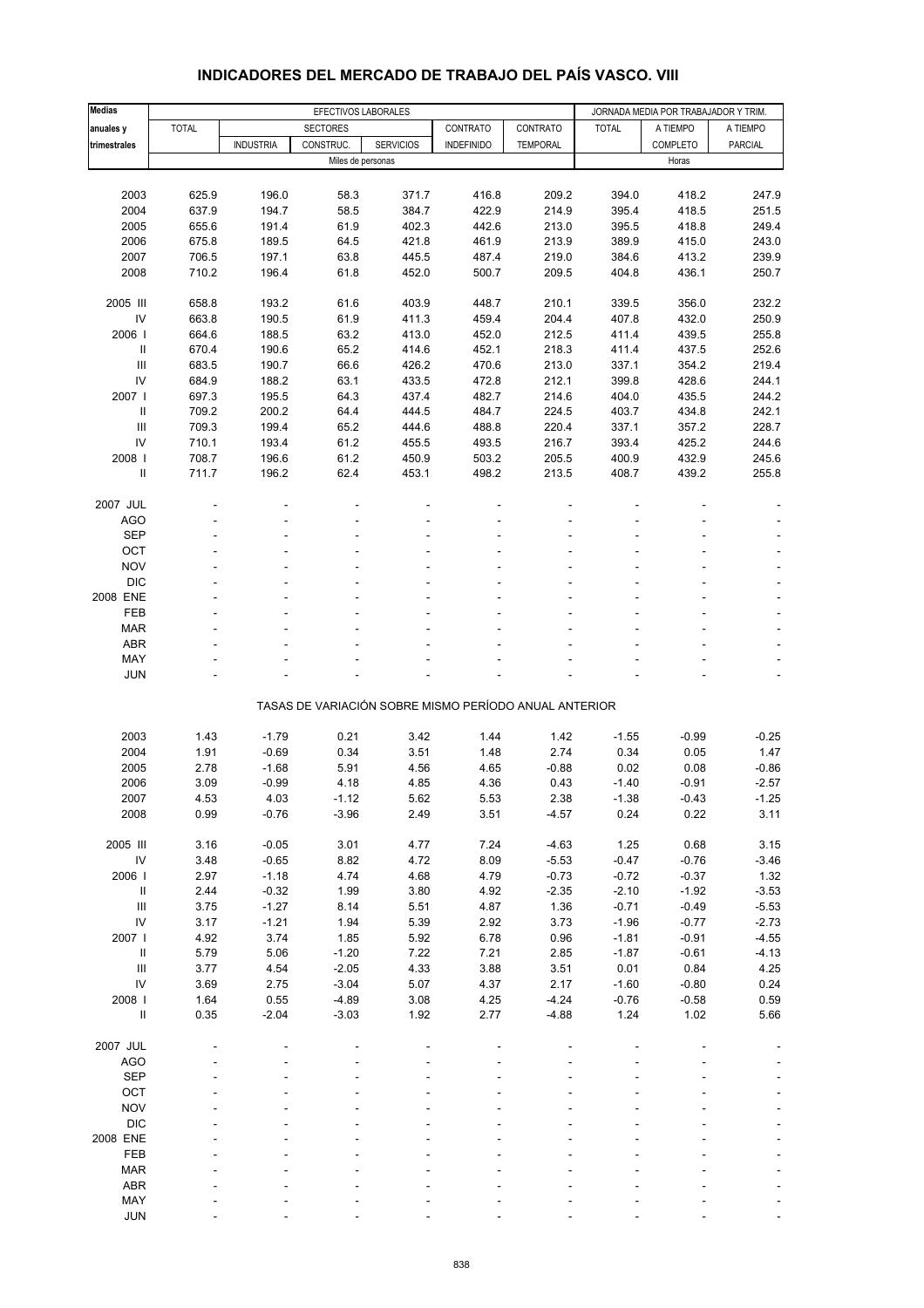# **INDICADORES DE PRECIOS DEL PAÍS VASCO. I**

| <b>Medias</b> |                                                       | INDICES DE PRECIOS DE CONSUMO (10) |                     | DIFERENCIAL DE   |
|---------------|-------------------------------------------------------|------------------------------------|---------------------|------------------|
| anuales y     | <b>GENERAL</b>                                        | ALIMENTACIÓN                       | SIN                 | <b>INFLACIÓN</b> |
| trimestrales  |                                                       | <b>AGREGADO</b>                    | <b>ALIMENTACIÓN</b> | RTO. ESPAÑA      |
|               |                                                       | <b>Base 2006</b>                   |                     | P.Porcentuales   |
|               |                                                       |                                    |                     |                  |
| 2003          | 90.868                                                | 89.113                             | 91.442              | $-0.22$          |
| 2004          | 93.624                                                | 92.847                             | 93.877              | $-0.01$          |
| 2005          | 96.707                                                | 96.318                             | 96.833              | $-0.08$          |
| 2006          | 100.000                                               | 100.000                            | 100.000             | $-0.11$          |
| 2007          | 102.848                                               | 104.085                            | 102.456             | 0.06             |
| 2008          | 107.034                                               | 110.224                            | 106.028             | $-0.01$          |
|               |                                                       |                                    |                     |                  |
| 2006          | 98.499                                                | 99.019                             | 98.334              | $-0.08$          |
| Ш             | 100.380                                               | 99.711                             | 100.593             | $-0.17$          |
| Ш             | 100.125                                               | 100.440                            | 100.024             | $-0.10$          |
| IV            | 100.997                                               | 100.830                            | 101.050             | $-0.08$          |
| 2007 l        | 100.862                                               | 102.200                            | 100.438             | $-0.02$          |
| Ш             | 102.905                                               | 102.833                            | 102.927             | 0.13             |
| Ш             | 102.586                                               | 103.778                            | 102.208             | 0.09             |
| IV            | 105.039                                               | 107.528                            | 104.250             | 0.04             |
| 2008          | 105.243                                               | 109.462                            | 103.958             | $-0.04$          |
| Ш             | 107.540                                               | 109.954                            | 106.747             | $-0.10$          |
| Ш             |                                                       |                                    | 106.557             |                  |
|               | 107.556                                               | 110.724                            |                     | $-0.06$          |
| IV            | 108.176                                               | 111.024                            | 107.263             | 0.22             |
| 2007 DIC      | 105.442                                               | 108.460                            | 104.486             | 0.01             |
| 2008 ENE      | 104.829                                               | 109.477                            | 103.426             | $-0.13$          |
| FEB           | 104.924                                               | 109.370                            | 103.577             | $-0.01$          |
| <b>MAR</b>    | 105.977                                               | 109.538                            | 104.871             | 0.03             |
| ABR           | 106.998                                               | 109.828                            | 106.092             | $-0.03$          |
| MAY           |                                                       |                                    |                     |                  |
|               | 107.537                                               | 109.677                            | 106.820             | $-0.16$          |
| <b>JUN</b>    | 108.084                                               | 110.357                            | 107.330             | $-0.10$          |
| JUL           | 107.562                                               | 110.555                            | 106.611             | $-0.08$          |
| <b>AGO</b>    | 107.491                                               | 110.709                            | 106.478             | $-0.03$          |
| SEP           | 107.616                                               | 110.908                            | 106.582             | $-0.07$          |
| ОСТ           | 108.351                                               | 110.993                            | 107.495             | 0.15             |
| <b>NOV</b>    | 108.000                                               | 111.055                            | 107.030             | 0.28             |
|               | TASAS DE VARIACIÓN SOBRE MISMO PERÍODO ANUAL ANTERIOR |                                    |                     |                  |
| 2003          | 2.82                                                  | 4.01                               | 2.45                |                  |
| 2004          | 3.03                                                  | 4.19                               | 2.66                |                  |
| 2005          | 3.29                                                  | 3.74                               | 3.15                |                  |
| 2006          | 3.40                                                  | 3.82                               | 3.27                | ÷                |
|               |                                                       |                                    |                     |                  |
| 2007<br>2008  | 2.85<br>4.31                                          | 4.08<br>6.30                       | 2.46<br>3.67        |                  |
|               |                                                       |                                    |                     |                  |
| 2006          | 3.94                                                  | 4.10                               | 3.89                |                  |
| Ш             | 3.77                                                  | 3.63                               | 3.81                |                  |
| Ш             | 3.43                                                  | 4.17                               | 3.19                |                  |
| IV            | 2.51                                                  | 3.40                               | 2.22                |                  |
| 2007          | 2.40                                                  | 3.21                               | 2.14                |                  |
| Ш             | 2.52                                                  | 3.13                               | 2.32                |                  |
| Ш             | 2.46                                                  | 3.32                               | 2.18                |                  |
| IV            | 4.00                                                  | 6.64                               | 3.17                |                  |
| 2008          | 4.34                                                  | 7.11                               | 3.50                |                  |
| Ш             | 4.50                                                  | 6.93                               | 3.71                |                  |
| Ш             | 4.85                                                  | 6.69                               | 4.25                |                  |
| IV            | 3.18                                                  | 3.70                               | 3.01                |                  |
|               |                                                       |                                    |                     |                  |
| 2007 DIC      | 4.23                                                  | 7.12                               | 3.32                |                  |
| 2008 ENE      | 4.14                                                  | 7.01                               | 3.29                |                  |
| FEB           | 4.35                                                  | 7.26                               | 3.48                |                  |
| <b>MAR</b>    | 4.53                                                  | 7.04                               | 3.75                |                  |
| ABR           | 4.16                                                  | 7.00                               | 3.25                |                  |
| MAY           | 4.44                                                  | 6.63                               | 3.71                |                  |
| <b>JUN</b>    | 4.92                                                  | 7.14                               | 4.18                |                  |
| JUL           | 5.19                                                  | 7.13                               | 4.57                |                  |
| AGO           | 4.88                                                  | 6.81                               | 4.26                |                  |
| <b>SEP</b>    | 4.47                                                  | 6.15                               | 3.94                |                  |
| OCT           | 3.71                                                  | 4.22                               | 3.52                |                  |
| <b>NOV</b>    | 2.67                                                  | 3.18                               | 2.49                |                  |
|               |                                                       |                                    |                     |                  |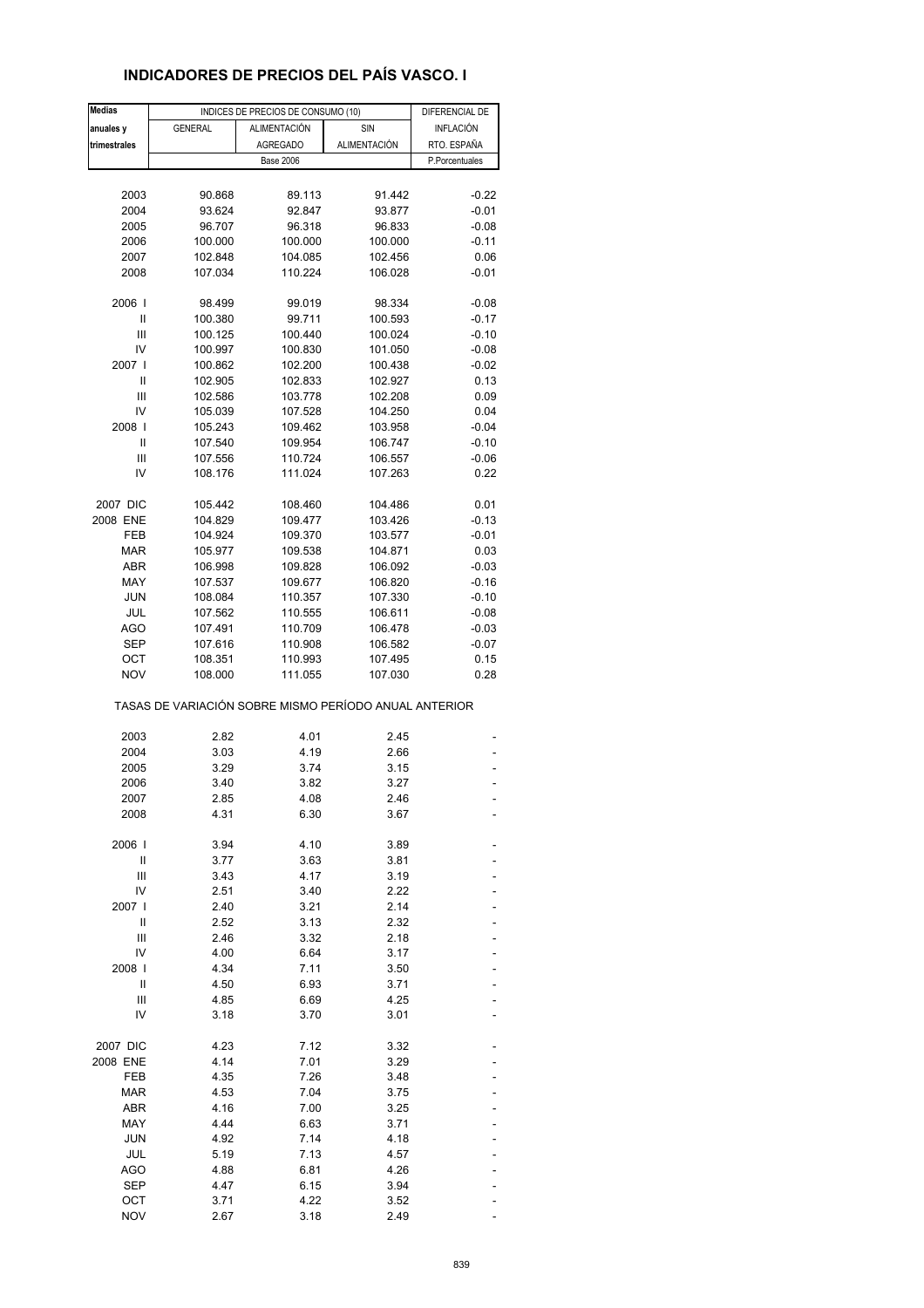| <b>Medias</b>              |                    |                    | INDICES DE PRECIOS DE CONSUMO (10)                    |                    |                    |                    |
|----------------------------|--------------------|--------------------|-------------------------------------------------------|--------------------|--------------------|--------------------|
| anuales y                  | <b>ALIMENTOS Y</b> | BEBIDAS ALC.       | <b>VESTIDO Y</b>                                      | <b>VIVIENDA</b>    | <b>MENAJE</b>      | <b>MEDICINA</b>    |
| trimestrales               | BEB.NO ALCOH.      | Y TABACO           | CALZADO                                               |                    |                    |                    |
|                            |                    |                    | <b>Base 2006</b>                                      |                    |                    |                    |
|                            |                    |                    |                                                       |                    |                    |                    |
| 2003                       | 88.966             | 90.264             | 97.533                                                | 86.015             | 92.897             | 96.484             |
| 2004                       | 92.749             | 93.642             | 98.218                                                | 89.661             | 94.941             | 97.172             |
| 2005<br>2006               | 96.097<br>100.000  | 98.082<br>100.000  | 98.897<br>100.000                                     | 94.120<br>100.000  | 97.044<br>100.000  | 98.168<br>100.000  |
| 2007                       | 103.806            | 106.598            | 101.407                                               | 103.590            | 103.510            | 99.535             |
| 2008                       | 110.146            | 110.843            | 101.424                                               | 110.012            | 106.484            | 99.426             |
|                            |                    |                    |                                                       |                    |                    |                    |
| 2006                       | 99.198             | 97.582             | 93.673                                                | 99.115             | 98.700             | 99.214             |
| Ш                          | 99.576             | 100.794            | 104.244                                               | 100.179            | 99.930             | 99.843             |
| Ш                          | 100.411            | 100.672            | 93.846                                                | 100.457            | 100.019            | 100.326            |
| IV<br>2007 l               | 100.815<br>101.746 | 100.952<br>106.293 | 108.237<br>95.046                                     | 100.249<br>102.701 | 101.352<br>101.876 | 100.617<br>100.264 |
| $\mathbf{I}$               | 102.436            | 106.410            | 105.659                                               | 103.185            | 103.956            | 99.029             |
| Ш                          | 103.449            | 106.743            | 95.196                                                | 103.760            | 103.668            | 99.382             |
| IV                         | 107.592            | 106.947            | 109.725                                               | 104.712            | 104.540            | 99.464             |
| 2008                       | 109.383            | 110.081            | 95.794                                                | 107.298            | 105.412            | 99.882             |
| Ш                          | 109.829            | 110.973            | 106.421                                               | 109.369            | 106.840            | 98.929             |
| Ш                          | 110.676            | 111.077            | 95.644                                                | 111.786            | 106.486            | 99.269             |
| IV                         | 110.969            | 111.440            | 111.045                                               | 112.384            | 107.556            | 99.722             |
|                            |                    |                    |                                                       |                    |                    |                    |
| 2007 DIC                   | 108.623            | 106.991            | 109.036                                               | 104.836            | 104.861            | 99.543             |
| 2008 ENE<br>FEB            | 109.514<br>109.231 | 109.099<br>110.512 | 96.000<br>93.689                                      | 106.791<br>107.008 | 105.134<br>105.326 | 100.154<br>100.351 |
| <b>MAR</b>                 | 109.404            | 110.631            | 97.692                                                | 108.096            | 105.777            | 99.142             |
| ABR                        | 109.696            | 110.911            | 106.225                                               | 108.841            | 106.473            | 99.199             |
| MAY                        | 109.516            | 111.005            | 107.107                                               | 109.381            | 106.933            | 98.700             |
| <b>JUN</b>                 | 110.275            | 111.002            | 105.930                                               | 109.886            | 107.115            | 98.888             |
| JUL                        | 110.493            | 111.028            | 94.368                                                | 111.918            | 106.142            | 99.250             |
| AGO                        | 110.665            | 111.034            | 93.856                                                | 111.748            | 106.383            | 99.213             |
| <b>SEP</b>                 | 110.871            | 111.168            | 98.709                                                | 111.691            | 106.933            | 99.345             |
| OCT                        | 110.938            | 111.407            | 109.591                                               | 112.315            | 107.375            | 99.705             |
| <b>NOV</b>                 | 111.000            | 111.472            | 112.498                                               | 112.453            | 107.736            | 99.738             |
|                            |                    |                    | TASAS DE VARIACIÓN SOBRE MISMO PERÍODO ANUAL ANTERIOR |                    |                    |                    |
| 2003                       | 4.15               | 3.02               | 3.02                                                  | 2.91               | 1.71               | 1.78               |
| 2004                       | 4.25               | 3.74               | 0.70                                                  | 4.24               | 2.20               | 0.71               |
| 2005                       | 3.61               | 4.74               | 0.69                                                  | 4.97               | 2.21               | 1.03               |
| 2006                       | 4.06               | 1.96               | 1.12                                                  | 6.25               | 3.05               | 1.87               |
| 2007                       | 3.81               | 6.60               | 1.41                                                  | 3.59               | 3.51               | -0.47              |
| 2008                       | 6.56               | 4.02               | 0.71                                                  | 6.32               | 3.00               | $-0.11$            |
| 2006                       | 4.31               | 2.39               | 0.57                                                  | 8.12               | 2.69               | 1.70               |
| $\ensuremath{\mathsf{II}}$ | 3.79               | 2.41               | 1.23                                                  | 7.11               | 2.73               | 1.91               |
| Ш                          | 4.49               | 1.71               | 1.18                                                  | 5.69               | 3.42               | 1.92               |
| IV                         | 3.66               | 1.34               | 1.43                                                  | 4.17               | 3.34               | 1.93               |
| 2007 I                     | 2.57               | 8.93               | 1.47                                                  | 3.62               | 3.22               | 1.06               |
| $\ensuremath{\mathsf{II}}$ | 2.87               | 5.57               | 1.36                                                  | 3.00               | 4.03               | $-0.81$            |
| Ш                          | 3.02               | 6.03               | 1.44                                                  | 3.29               | 3.65               | $-0.94$            |
| IV                         | 6.72               | 5.94               | 1.38                                                  | 4.45               | 3.15               | $-1.15$            |
| 2008                       | 7.51               | 3.56               | 0.79                                                  | 4.48               | 3.47               | $-0.38$            |
| $\ensuremath{\mathsf{II}}$ | 7.22               | 4.29               | 0.72                                                  | 5.99               | 2.77               | $-0.10$            |
| Ш<br>IV                    | 6.99<br>3.63       | 4.06<br>4.22       | 0.47<br>0.89                                          | 7.73<br>7.39       | 2.72<br>3.04       | $-0.11$<br>0.30    |
|                            |                    |                    |                                                       |                    |                    |                    |
| 2007 DIC                   | 7.28               | 5.65               | 1.31                                                  | 4.55               | 3.08               | $-1.11$            |
| 2008 ENE                   | 7.50               | 2.78               | 0.76                                                  | 4.11               | 3.42               | $-0.68$            |
| FEB                        | 7.63               | 3.94               | 0.83                                                  | 4.23               | 3.80               | $-1.20$            |
| <b>MAR</b>                 | 7.39               | 3.97               | 0.77                                                  | 5.09               | 3.20               | 0.77               |
| ABR                        | 7.30               | 4.27               | 0.68                                                  | 5.64               | 2.82               | 0.42               |
| MAY<br><b>JUN</b>          | 6.88               | 4.36<br>4.24       | 0.71                                                  | 5.99               | 2.72               | $-0.32$            |
| JUL                        | 7.47<br>7.47       | 4.05               | 0.77<br>0.44                                          | 6.35<br>8.02       | 2.78<br>2.54       | $-0.40$<br>$-0.17$ |
| AGO                        | 7.13               | 4.00               | 0.43                                                  | 7.83               | 2.76               | $-0.15$            |
| <b>SEP</b>                 | 6.37               | 4.13               | 0.54                                                  | 7.36               | 2.85               | $-0.02$            |
| OCT                        | 4.21               | 4.24               | 0.76                                                  | 7.53               | 3.02               | 0.33               |
| <b>NOV</b>                 | 3.06               | 4.20               | 1.01                                                  | 7.25               | 3.06               | 0.27               |

# **INDICADORES DE PRECIOS DE PAÍS VASCO. II**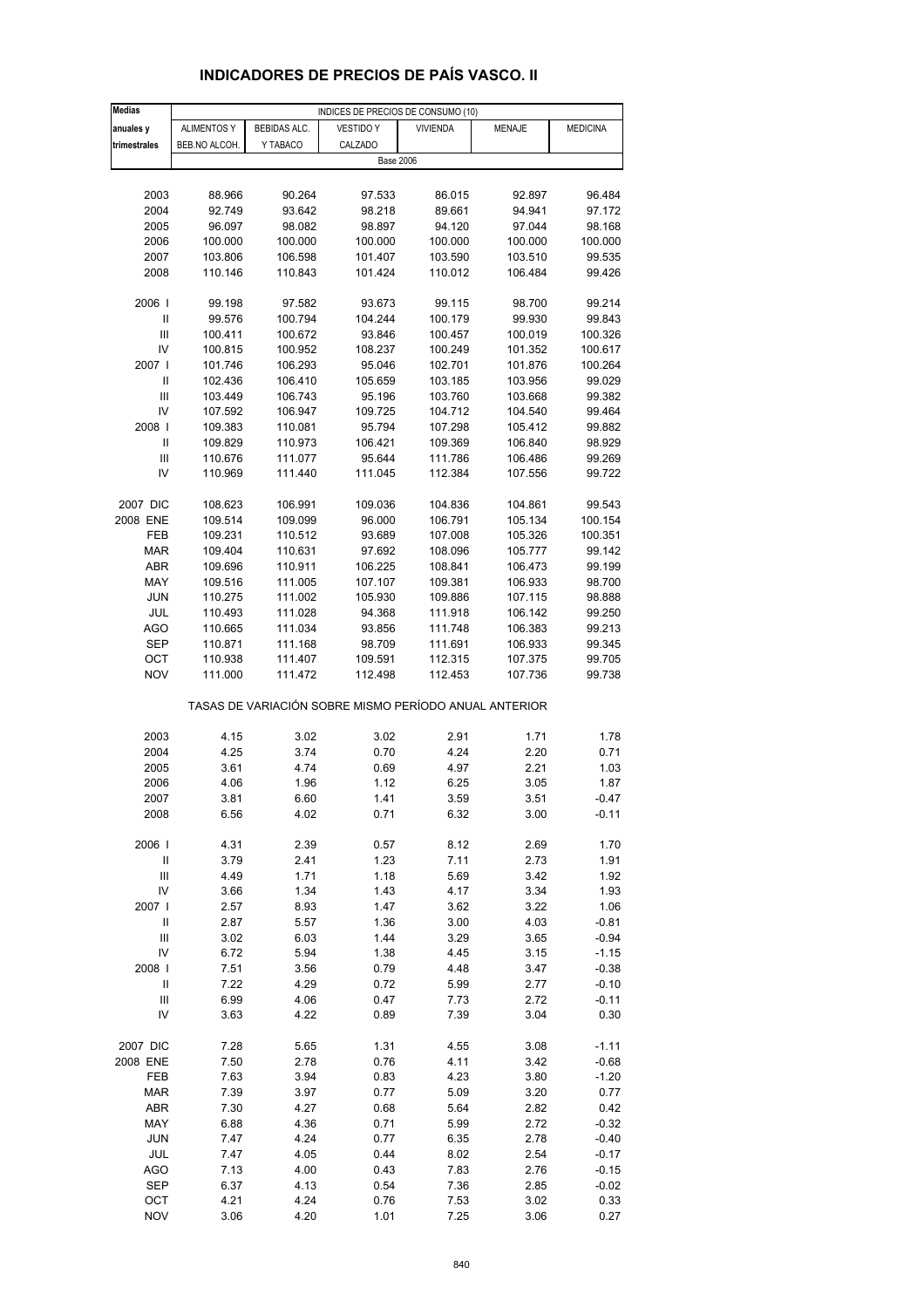| <b>Medias</b>                      |                   |               | INDICES DE PRECIOS DE CONSUMO (10)                    |           |               |              |
|------------------------------------|-------------------|---------------|-------------------------------------------------------|-----------|---------------|--------------|
| anuales y                          | <b>TRANSPORTE</b> | COMUNICA -    | OCIO <sub>Y</sub>                                     | ENSEÑANZA | HOTELES,      | <b>OTROS</b> |
| trimestrales                       |                   | <b>CIONES</b> | <b>CULTURA</b>                                        |           | CAFÉS Y REST. |              |
|                                    |                   |               |                                                       |           |               |              |
|                                    |                   |               | <b>Base 2006</b>                                      |           |               |              |
|                                    |                   |               |                                                       |           |               |              |
| 2003                               | 87.343            | 104.152       | 100.027                                               | 87.971    | 88.627        | 91.755       |
| 2004                               | 90.879            | 103.021       | 99.823                                                | 91.873    | 92.142        | 94.094       |
| 2005                               | 95.939            | 101.365       | 99.560                                                | 95.730    | 96.202        | 97.044       |
| 2006                               | 100.000           | 100.000       | 100.000                                               | 100.000   | 100.000       | 100.000      |
| 2007                               | 102.291           | 100.169       | 99.061                                                | 104.530   | 104.634       | 103.234      |
| 2008                               | 108.802           | 100.249       | 99.287                                                | 109.156   | 109.379       | 106.684      |
|                                    |                   |               |                                                       |           |               |              |
| 2006                               | 98.770            | 100.757       | 99.108                                                | 98.774    | 98.401        | 99.171       |
|                                    |                   |               |                                                       |           |               |              |
| Ш                                  | 101.257           | 100.096       | 99.913                                                | 98.928    | 99.506        | 99.835       |
| Ш                                  | 101.590           | 99.778        | 101.667                                               | 99.271    | 101.122       | 100.264      |
| IV                                 | 98.384            | 99.369        | 99.313                                                | 103.027   | 100.970       | 100.731      |
| 2007                               | 99.347            | 99.885        | 98.463                                                | 103.297   | 102.877       | 102.475      |
| Ш                                  | 102.392           | 100.425       | 99.246                                                | 103.417   | 104.371       | 103.411      |
| Ш                                  | 102.957           | 100.303       | 100.289                                               | 103.831   | 105.894       | 103.395      |
| IV                                 | 104.468           | 100.062       | 98.244                                                | 107.575   | 105.394       | 103.656      |
| 2008                               | 106.446           | 100.294       | 98.313                                                | 108.054   | 107.467       | 105.472      |
| $\ensuremath{\mathsf{II}}$         | 110.763           | 100.290       | 98.452                                                | 108.182   | 109.163       | 106.781      |
| Ш                                  | 111.562           | 100.208       | 101.187                                               | 108.651   | 110.893       | 107.194      |
|                                    |                   |               |                                                       |           |               |              |
| IV                                 | 105.254           | 100.180       | 99.149                                                | 113.027   | 110.302       | 107.592      |
|                                    |                   |               |                                                       |           |               |              |
| 2007 DIC                           | 105.421           | 99.934        | 99.007                                                | 107.780   | 105.400       | 103.866      |
| 2008 ENE                           | 105.520           | 100.350       | 97.571                                                | 108.027   | 106.638       | 104.606      |
| FEB                                | 106.079           | 100.242       | 97.998                                                | 108.050   | 107.331       | 105.612      |
| MAR                                | 107.738           | 100.291       | 99.369                                                | 108.086   | 108.433       | 106.199      |
| ABR                                | 108.369           | 100.273       | 98.049                                                | 108.171   | 108.837       | 106.533      |
| MAY                                | 111.023           | 100.293       | 98.236                                                | 108.188   | 109.092       | 106.617      |
| <b>JUN</b>                         | 112.898           | 100.304       | 99.072                                                | 108.188   | 109.559       | 107.192      |
| JUL                                | 113.590           | 100.266       | 100.773                                               | 108.211   | 110.546       | 107.001      |
|                                    |                   |               |                                                       |           |               |              |
| <b>AGO</b>                         | 111.079           | 100.167       | 102.411                                               | 108.211   | 111.572       | 107.096      |
| SEP                                | 110.018           | 100.190       | 100.378                                               | 109.531   | 110.560       | 107.485      |
| OCT                                | 107.325           | 100.233       | 99.673                                                | 112.885   | 110.388       | 107.541      |
| <b>NOV</b>                         | 103.183           | 100.126       | 98.625                                                | 113.169   | 110.215       | 107.643      |
|                                    |                   |               |                                                       |           |               |              |
|                                    |                   |               | TASAS DE VARIACIÓN SOBRE MISMO PERÍODO ANUAL ANTERIOR |           |               |              |
|                                    |                   |               |                                                       |           |               |              |
| 2003                               | 2.10              | $-2.62$       | 0.00                                                  | 4.72      | 3.64          | 3.12         |
| 2004                               | 4.05              | $-1.09$       | $-0.20$                                               | 4.44      | 3.97          | 2.55         |
| 2005                               | 5.57              | $-1.61$       | $-0.26$                                               | 4.20      | 4.41          | 3.13         |
| 2006                               | 4.23              | $-1.35$       | 0.44                                                  | 4.46      | 3.95          | 3.05         |
| 2007                               | 2.29              | 0.17          | $-0.94$                                               | 4.53      | 4.63          | 3.23         |
|                                    |                   |               |                                                       |           |               |              |
| 2008                               | 6.66              | 0.06          | 0.22                                                  | 4.72      | 4.60          | 3.40         |
|                                    |                   |               |                                                       |           |               |              |
| 2006                               | 6.67              | $-1.44$       | 0.11                                                  | 4.34      | 4.15          | 2.86         |
| Ш                                  | 6.72              | $-1.28$       | 1.28                                                  | 4.40      | 3.87          | 2.57         |
| $\ensuremath{\mathsf{III}}\xspace$ | 3.41              | $-1.26$       | 0.82                                                  | 4.42      | 3.96          | 3.34         |
| IV                                 | 0.36              | $-1.41$       | $-0.44$                                               | 4.67      | 3.83          | 3.41         |
| 2007                               | 0.58              | $-0.87$       | $-0.65$                                               | 4.58      | 4.55          | 3.33         |
| $\ensuremath{\mathsf{II}}$         | 1.12              | 0.33          | $-0.67$                                               | 4.54      | 4.89          | 3.58         |
| Ш                                  | 1.35              | 0.53          | $-1.36$                                               | 4.59      | 4.72          | 3.12         |
| IV                                 | 6.18              | 0.70          | $-1.08$                                               | 4.41      | 4.38          | 2.90         |
|                                    |                   |               |                                                       |           |               |              |
| 2008                               | 7.15              | 0.41          | $-0.15$                                               | 4.61      | 4.46          | 2.92         |
| Ш                                  | 8.18              | $-0.13$       | $-0.80$                                               | 4.61      | 4.59          | 3.26         |
| Ш                                  | 8.36              | $-0.10$       | 0.90                                                  | 4.64      | 4.72          | 3.67         |
| IV                                 | 1.21              | 0.05          | 1.31                                                  | 5.17      | 4.66          | 3.90         |
|                                    |                   |               |                                                       |           |               |              |
| 2007 DIC                           | 6.99              | 0.82          | $-0.84$                                               | 4.57      | 4.24          | 2.91         |
| 2008 ENE                           | 7.03              | 0.72          | $-0.42$                                               | 4.64      | 4.25          | 2.20         |
| FEB                                | 7.11              | 0.91          | $-0.57$                                               | 4.60      | 4.35          | 3.18         |
| MAR                                | 7.28              | $-0.39$       | 0.52                                                  | 4.57      | 4.78          | 3.40         |
| ABR                                | 6.59              | $-0.22$       | $-1.69$                                               | 4.60      | 4.34          | 3.06         |
|                                    |                   |               |                                                       |           |               |              |
| MAY                                | 8.21              | 0.11          | $-0.77$                                               | 4.62      | 4.67          | 3.10         |
| <b>JUN</b>                         | 9.71              | $-0.29$       | 0.07                                                  | 4.61      | 4.76          | 3.62         |
| JUL                                | 10.19             | $-0.12$       | 0.77                                                  | 4.57      | 4.73          | 3.52         |
| <b>AGO</b>                         | 8.17              | $-0.10$       | 1.00                                                  | 4.67      | 4.72          | 3.65         |
| <b>SEP</b>                         | 6.72              | $-0.07$       | 0.91                                                  | 4.68      | 4.71          | 3.85         |
| OCT                                | 3.86              | 0.06          | 1.51                                                  | 5.27      | 4.72          | 3.95         |

#### **INDICADORES DE PRECIOS DE PAÍS VASCO. III**

NOV -1.40 0.04 1.12 5.06 4.60 3.85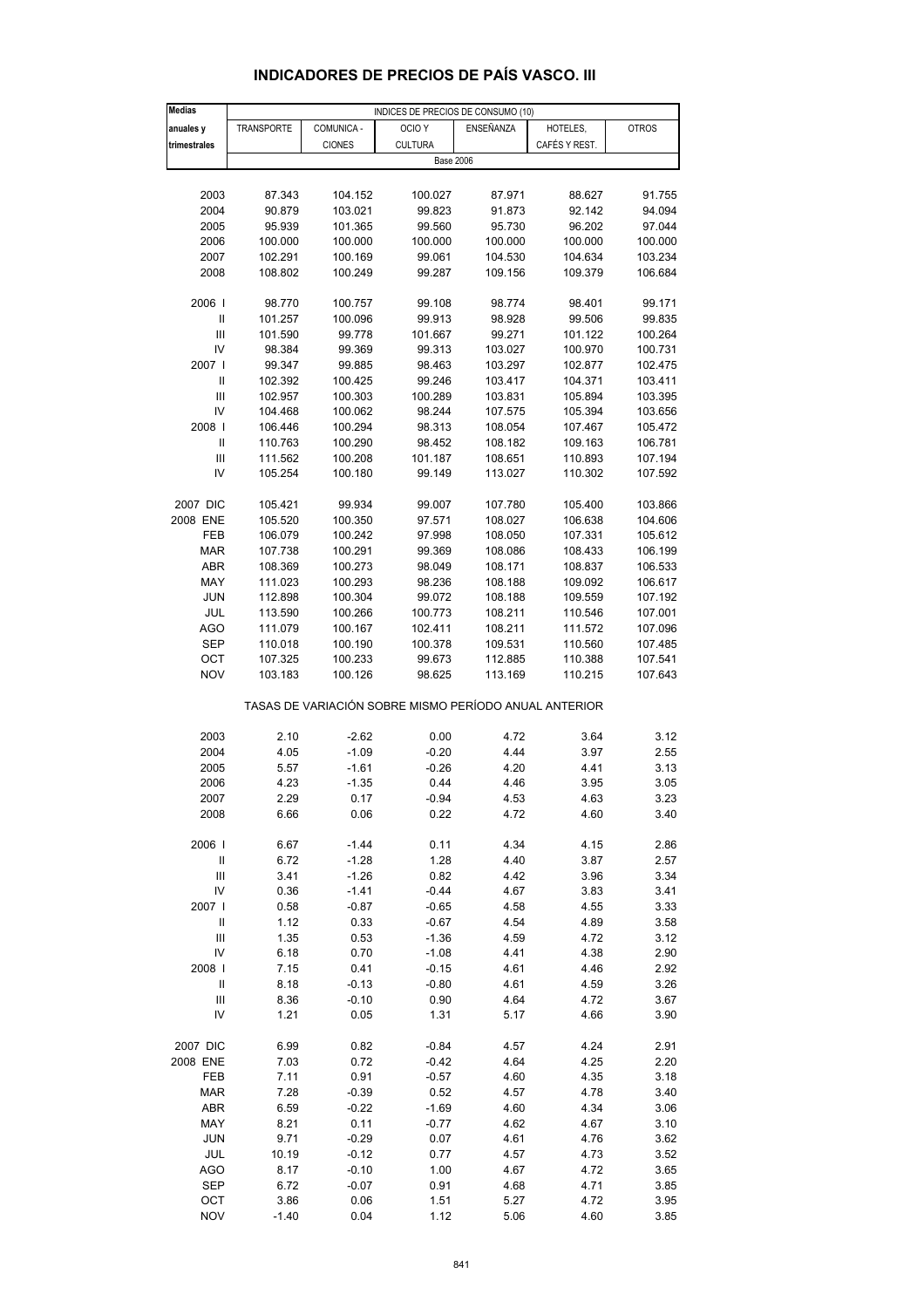# **INDICADORES DE SALARIOS DEL PAÍS VASCO**

| <b>Medias</b>                      |                          | <b>COSTE SALARIAL</b>                                 |                | <b>SALARIOS</b>              |              |                                              |        |         |                              |
|------------------------------------|--------------------------|-------------------------------------------------------|----------------|------------------------------|--------------|----------------------------------------------|--------|---------|------------------------------|
| anuales y                          | POR TRABAJADOR Y MES     |                                                       |                | POR HORA EFECTIVA DE TRABAJO |              | INCREMENTO SALARIAL PACTADO EN CONVENIO (12) |        |         |                              |
| trimestrales                       | <b>TOTAL</b>             | <b>ORDINARIO</b>                                      | <b>TOTAL</b>   | <b>ORDINARIO</b>             | <b>TOTAL</b> | AGRIC.                                       | CONST. | INDUST. | SERV.                        |
|                                    |                          | €                                                     |                |                              |              |                                              | $\%$   |         |                              |
|                                    |                          |                                                       |                |                              |              |                                              |        |         |                              |
| 2003                               | 1.707.96                 | 1.472.35                                              | 13.04          | 11.24                        | 4.23         | 3.70                                         | 5.80   | 3.83    | 4.21                         |
| 2004                               | 1.757.03                 | 1.510.27                                              | 13.57          | 11.65                        | 3.78         | 4.07                                         | 3.98   | 3.60    | 3.87                         |
| 2005                               | 1.820.71                 | 1.567.42                                              | 14.08          | 12.12                        | 4.22         | 4.69                                         | 4.58   | 4.18    | 4.16                         |
| 2006                               | 1.860.70                 | 1.596.36                                              | 14.44          | 12.38                        | 4.81         | 4.77                                         | 5.33   | 4.45    | 4.95                         |
| 2007                               | 1.949.48                 | 1.685.28                                              | 15.22          | 13.15                        | 4.18         | 3.94                                         | 4.16   | 4.15    | 4.21                         |
| 2008                               | 1.962.06                 | 1.768.25                                              | 14.49          | 13.06                        | 3.95         | 3.92                                         | 4.14   | 3.91    | 3.93                         |
|                                    |                          |                                                       |                |                              |              |                                              |        |         |                              |
| 2006                               | 1.735.87                 | 1.575.35                                              | 12.42          | 11.27                        | 4.55         | 3.60                                         | 5.06   | 4.61    | 4.27                         |
| $\sf II$                           | 1.791.12                 | 1.593.47                                              | 13.48          | 11.99                        | 4.50         | 3.60                                         | 5.06   | 4.57    | 4.27                         |
| $\ensuremath{\mathsf{III}}\xspace$ | 1.879.85                 | 1.603.35                                              | 16.22          | 13.84                        | 4.63         | 3.82                                         | 5.33   | 4.49    | 4.42                         |
| IV                                 | 2.035.97                 | 1.613.25                                              | 15.65          | 12.40                        | 4.78         | 4.46                                         | 5.33   | 4.45    | 4.88                         |
| 2007 l                             | 1.820.78                 | 1.658.19                                              | 13.16          | 11.99                        | 3.75         | 4.12                                         | 4.10   | 3.27    | 3.73                         |
|                                    |                          |                                                       |                |                              |              | 4.11                                         |        | 3.24    |                              |
| Ш                                  | 1.872.57                 | 1.674.21                                              | 14.19          | 12.69                        | 3.71         |                                              | 4.10   |         | 3.70                         |
| Ш                                  | 1.971.59                 | 1.697.77                                              | 17.12          | 14.74                        | 3.71         | 4.11                                         | 4.10   | 3.25    | 3.71                         |
| IV                                 | 2.132.98                 | 1.710.95                                              | 16.42          | 13.17                        | 3.72         | 4.08                                         | 4.14   | 3.32    | 3.69                         |
| 2008                               | 1.931.98                 | 1.749.78                                              | 14.63          | 13.25                        | 3.87         | 4.08                                         | 4.14   | 3.77    | 3.86                         |
| Ш                                  | 1.992.13                 | 1.786.72                                              | 14.35          | 12.87                        | 5.05         | 5.70                                         | 6.25   | 4.93    | 4.70                         |
| Ш                                  | $\overline{\phantom{a}}$ |                                                       | $\blacksquare$ | $\blacksquare$               | 3.96         | 3.92                                         | 4.14   | 3.91    | 3.96                         |
| IV                                 | ÷.                       |                                                       | ÷              | ÷                            | 3.95         | 3.92                                         | 4.14   | 3.91    | 3.93                         |
|                                    |                          |                                                       |                |                              |              |                                              |        |         |                              |
| 2007 DIC                           |                          |                                                       | ÷,             | ÷,                           | 3.72         | 4.08                                         | 4.14   | 3.32    | 3.69                         |
| 2008 ENE                           |                          |                                                       | ä,             | ä,                           | 3.74         | 4.08                                         | 4.14   | 3.46    | 3.69                         |
| FEB                                |                          |                                                       | ä,             | $\frac{1}{2}$                | 3.75         | 4.08                                         | 4.14   | 3.50    | 3.71                         |
| <b>MAR</b>                         |                          |                                                       |                | $\overline{\phantom{0}}$     | 3.87         | 4.08                                         | 4.14   | 3.77    | 3.86                         |
| ABR                                |                          |                                                       | ä,             | ä,                           | 3.91         | 3.92                                         | 4.14   | 3.76    | 3.96                         |
| MAY                                |                          |                                                       | ä,             | $\frac{1}{2}$                | 3.91         | 3.92                                         | 4.14   | 3.76    | 3.96                         |
| JUN                                |                          |                                                       |                | $\overline{\phantom{0}}$     | 5.05         | 5.70                                         | 6.25   | 4.93    | 4.70                         |
| <b>JUL</b>                         |                          |                                                       | ä,             | ä,                           | 3.96         | 3.92                                         | 4.14   | 3.91    | 3.96                         |
| <b>AGO</b>                         |                          |                                                       |                | $\frac{1}{2}$                | 5.03         | 5.70                                         | 6.25   | 4.93    | 4.67                         |
| <b>SEP</b>                         |                          |                                                       |                |                              | 3.96         | 3.92                                         | 4.14   | 3.91    | 3.96                         |
| OCT                                |                          |                                                       |                | ä,                           | 5.03         | 5.70                                         | 6.25   | 4.92    | 4.69                         |
| <b>NOV</b>                         |                          |                                                       |                | $\overline{\phantom{0}}$     | 3.95         | 3.92                                         | 4.14   | 3.91    | 3.93                         |
|                                    |                          | TASAS DE VARIACIÓN SOBRE MISMO PERÍODO ANUAL ANTERIOR |                |                              |              |                                              |        |         |                              |
|                                    |                          |                                                       |                |                              |              |                                              |        |         |                              |
| 2003                               | 2.88                     | 2.03                                                  | 3.64           | 2.81                         |              |                                              |        |         |                              |
| 2004                               | 2.87                     | 2.58                                                  | 4.03           | 3.67                         |              |                                              |        |         |                              |
| 2005                               | 3.62                     | 3.78                                                  | 3.80           | 3.99                         |              |                                              |        |         | $\overline{\phantom{m}}$     |
| 2006                               | 2.20                     | 1.85                                                  | 2.56           | 2.15                         |              |                                              |        |         | $\qquad \qquad \blacksquare$ |
| 2007                               | 4.77                     | 5.57                                                  | 5.40           | 6.24                         |              |                                              |        |         |                              |
| 2008                               | 6.25                     | 6.12                                                  | 5.96           | 5.83                         |              |                                              |        |         |                              |
|                                    |                          |                                                       |                |                              |              |                                              |        |         |                              |
| 2006                               | 1.55                     | 2.30                                                  | $-3.20$        | $-2.51$                      |              |                                              |        |         |                              |
| $\mathsf{I}\mathsf{I}$             | 2.03                     | 2.13                                                  | 7.32           | 7.44                         |              |                                              |        |         |                              |
| Ш                                  | 1.78                     | 1.55                                                  | 1.37           | 1.17                         |              |                                              |        |         |                              |
| ${\sf IV}$                         | 3.30                     | 1.42                                                  | 4.75           | 2.82                         |              |                                              |        |         |                              |
| 2007 l                             | 4.89                     | 5.26                                                  | 5.96           | 6.39                         |              |                                              |        |         |                              |
| $\mathsf{I}\mathsf{I}$             | 4.55                     | 5.07                                                  | 5.27           | 5.84                         |              |                                              |        |         |                              |
| Ш                                  | 4.88                     | 5.89                                                  | 5.55           | 6.50                         |              |                                              |        |         |                              |
| ${\sf IV}$                         | 4.76                     | 6.06                                                  | 4.92           | 6.21                         |              |                                              |        |         |                              |
| 2008                               | 6.11                     | 5.52                                                  | 11.17          | 10.51                        |              |                                              |        |         |                              |
| Ш                                  | 6.38                     | 6.72                                                  | 1.13           | 1.42                         |              |                                              |        |         |                              |
| $\ensuremath{\mathsf{III}}\xspace$ | $\overline{a}$           |                                                       | ÷              |                              |              |                                              |        |         |                              |
| IV                                 |                          |                                                       |                |                              |              |                                              |        |         |                              |
|                                    |                          |                                                       |                |                              |              |                                              |        |         |                              |
| 2007 DIC                           |                          |                                                       |                |                              |              |                                              |        |         |                              |
| 2008 ENE                           |                          |                                                       |                |                              |              |                                              |        |         |                              |
| FEB                                |                          |                                                       |                |                              |              |                                              |        |         |                              |
| <b>MAR</b>                         |                          |                                                       |                |                              |              |                                              |        |         |                              |
| <b>ABR</b>                         |                          |                                                       |                |                              |              |                                              |        |         |                              |
| MAY                                |                          |                                                       |                |                              |              |                                              |        |         |                              |
| <b>JUN</b>                         |                          |                                                       |                |                              |              |                                              |        |         |                              |
| JUL                                |                          |                                                       |                |                              |              |                                              |        |         |                              |
| <b>AGO</b>                         |                          |                                                       |                |                              |              |                                              |        |         |                              |
| <b>SEP</b>                         |                          |                                                       |                |                              |              |                                              |        |         |                              |
| OCT                                |                          |                                                       |                |                              |              |                                              |        |         |                              |
| <b>NOV</b>                         |                          |                                                       |                |                              |              |                                              |        |         |                              |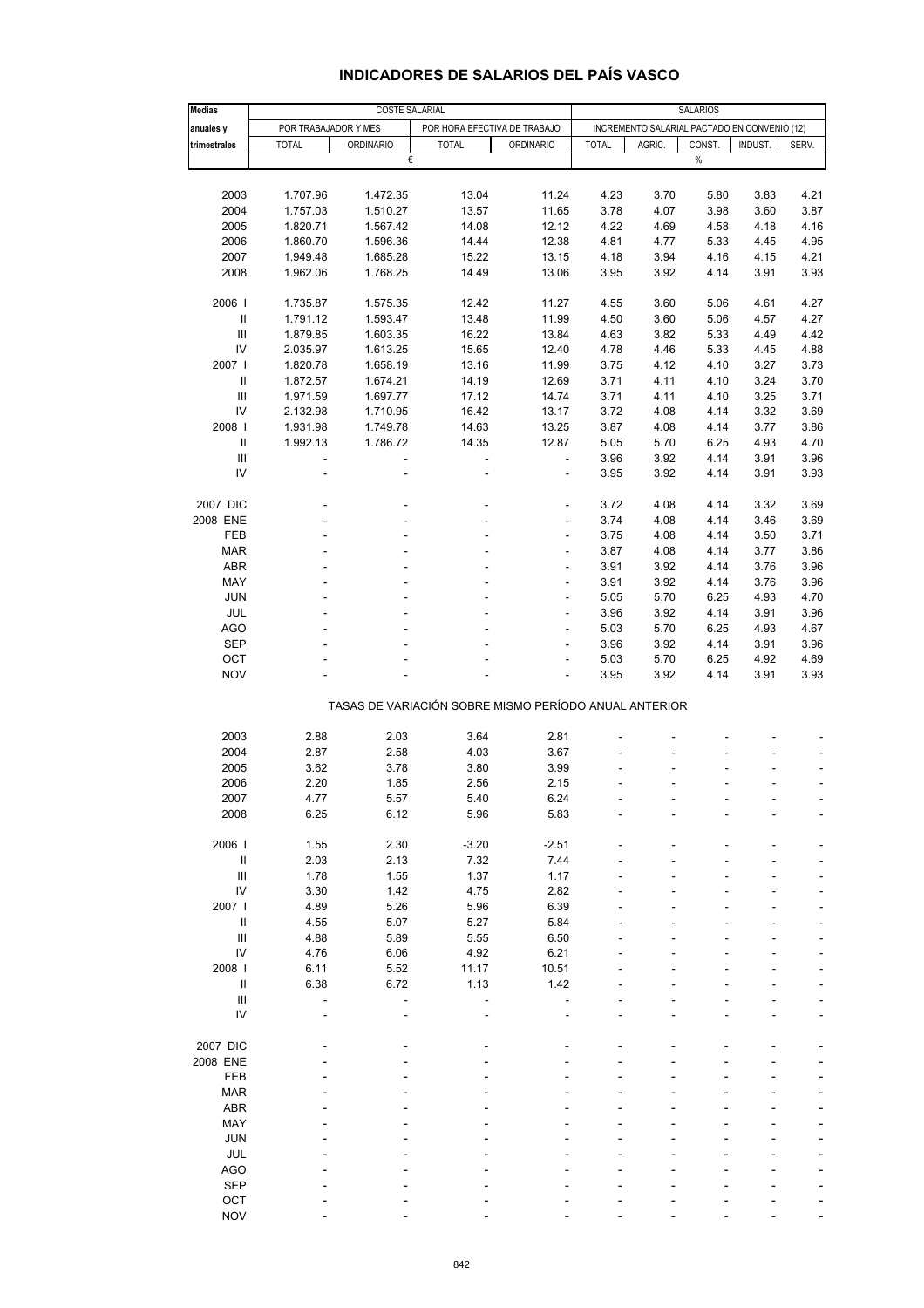| <b>Medias</b>                                   |                        | CRÉDITOS Y DEPÓSITOS DEL SISTEMA BANCARIO | HIPOTECAS INMOBILIARIAS                               |                      |                           |                      |  |  |  |  |  |  |  |  |
|-------------------------------------------------|------------------------|-------------------------------------------|-------------------------------------------------------|----------------------|---------------------------|----------------------|--|--|--|--|--|--|--|--|
| anuales y                                       | <b>CRÉDITOS</b>        |                                           | <b>DEPÓSITOS</b>                                      |                      | FINCAS RÚSTICAS Y URBANAS |                      |  |  |  |  |  |  |  |  |
| trimestrales                                    | S.PRIVADO              | S.PÚBLICO                                 | S.PRIVADO                                             | S.PÚBLICO            | NÚMERO                    | <b>IMPORTE</b>       |  |  |  |  |  |  |  |  |
|                                                 |                        |                                           | Millones de $\epsilon$                                |                      | Unidades                  | Miles de $\epsilon$  |  |  |  |  |  |  |  |  |
|                                                 |                        |                                           |                                                       |                      |                           |                      |  |  |  |  |  |  |  |  |
| 2003                                            | 44.137.21              | 1.010.52                                  | 40.996.59                                             | 2.355.83             | 4.313                     | 606.774              |  |  |  |  |  |  |  |  |
| 2004                                            | 49.361.90              | 1.282.25                                  | 43.163.99                                             | 2.476.05             | 4.519                     | 703.274              |  |  |  |  |  |  |  |  |
| 2005                                            | 57.311.80              | 1.297.49                                  | 44.261.71                                             | 2.792.49             | 4.824                     | 799.340              |  |  |  |  |  |  |  |  |
| 2006                                            | 66.878.58              | 1.353.95                                  | 48.843.80                                             | 3.789.36             | 4.485                     | 794.913              |  |  |  |  |  |  |  |  |
| 2007<br>2008                                    | 78.321.50<br>83.685.52 | 1.272.87<br>1.125.56                      | 55.938.59<br>66.241.11                                | 4.669.40<br>5.050.91 | 4.394<br>3.935            | 960.429<br>804.167   |  |  |  |  |  |  |  |  |
|                                                 |                        |                                           |                                                       |                      |                           |                      |  |  |  |  |  |  |  |  |
| 2005 IV                                         | 61.006.76              | 1.343.76                                  | 45.117.37                                             | 3.753.06             | 4.702                     | 797.642              |  |  |  |  |  |  |  |  |
| 2006                                            | 62.409.10              | 1.300.45                                  | 45.213.55                                             | 3.428.94             | 5.362                     | 1.015.463            |  |  |  |  |  |  |  |  |
| Ш                                               | 65.378.11              | 1.387.47                                  | 48.052.61                                             | 2.782.31             | 3.679                     | 638.207              |  |  |  |  |  |  |  |  |
| Ш                                               | 68.432.06              | 1.251.30                                  | 49.646.89                                             | 4.136.58             | 4.674                     | 955.080              |  |  |  |  |  |  |  |  |
| IV                                              | 71.295.04              | 1.476.57                                  | 52.462.15                                             | 4.809.59             | 4.224                     | 570.900              |  |  |  |  |  |  |  |  |
| 2007 l                                          | 73.824.91              | 1.228.94                                  | 52.048.18                                             | 4.343.84             | 5.092                     | 1.168.442            |  |  |  |  |  |  |  |  |
| Ш                                               | 78.723.96              | 1.337.03                                  | 54.400.08                                             | 3.484.74             | 4.460                     | 920.040              |  |  |  |  |  |  |  |  |
| Ш                                               | 79.870.32              | 1.189.71                                  | 57.468.61                                             | 5.253.50             | 4.138                     | 907.985              |  |  |  |  |  |  |  |  |
| IV<br>2008                                      | 80.866.80<br>81.568.18 | 1.335.81<br>1.156.47                      | 59.837.47<br>63.115.09                                | 5.595.51<br>5.459.61 | 3.884<br>3.758            | 845.251<br>781.989   |  |  |  |  |  |  |  |  |
| $\mathbf{I}$                                    | 83.493.82              | 1.134.12                                  | 67.643.11                                             | 4.163.15             | 4.329                     | 877.738              |  |  |  |  |  |  |  |  |
| Ш                                               | 85.994.56              | 1.086.11                                  | 67.965.13                                             | 5.529.99             | 3.719                     | 752.774              |  |  |  |  |  |  |  |  |
|                                                 |                        |                                           |                                                       |                      |                           |                      |  |  |  |  |  |  |  |  |
| 2007 OCT                                        |                        |                                           |                                                       |                      | 4.361                     | 915.119              |  |  |  |  |  |  |  |  |
| <b>NOV</b>                                      | -                      |                                           |                                                       |                      | 3.974                     | 823.156              |  |  |  |  |  |  |  |  |
| DIC                                             | ä,                     |                                           | ä,                                                    | ٠                    | 3.317                     | 797.477              |  |  |  |  |  |  |  |  |
| 2008 ENE                                        | L,                     |                                           |                                                       | ä,                   | 4.506                     | 913.633              |  |  |  |  |  |  |  |  |
| <b>FEB</b>                                      |                        |                                           |                                                       |                      | 3.864                     | 891.948              |  |  |  |  |  |  |  |  |
| MAR                                             | ۰                      |                                           |                                                       | ÷,                   | 2.904                     | 540.387              |  |  |  |  |  |  |  |  |
| <b>ABR</b>                                      | L,                     |                                           |                                                       | ä,                   | 4.108                     | 911.965              |  |  |  |  |  |  |  |  |
| <b>MAY</b><br><b>JUN</b>                        | ÷<br>ä,                |                                           |                                                       |                      | 4.674<br>4.204            | 873.242<br>848.008   |  |  |  |  |  |  |  |  |
| JUL                                             | L,                     |                                           |                                                       |                      | 3.790                     | 736.762              |  |  |  |  |  |  |  |  |
| <b>AGO</b>                                      | L,                     |                                           |                                                       |                      | 3.134                     | 641.022              |  |  |  |  |  |  |  |  |
| <b>SEP</b>                                      |                        |                                           |                                                       |                      | 4.233                     | 880.537              |  |  |  |  |  |  |  |  |
|                                                 |                        |                                           |                                                       |                      |                           |                      |  |  |  |  |  |  |  |  |
|                                                 |                        |                                           | TASAS DE VARIACIÓN SOBRE MISMO PERÍODO ANUAL ANTERIOR |                      |                           |                      |  |  |  |  |  |  |  |  |
|                                                 |                        |                                           |                                                       |                      |                           |                      |  |  |  |  |  |  |  |  |
| 2003                                            | 11.11                  | 15.51                                     | 6.71                                                  | $-0.45$              | 6.48                      | 13.49                |  |  |  |  |  |  |  |  |
| 2004                                            | 11.84                  | 26.89<br>1.19                             | 5.29                                                  | 5.10<br>12.78        | 4.78                      | 15.90                |  |  |  |  |  |  |  |  |
| 2005<br>2006                                    | 16.11<br>16.69         | 4.35                                      | 2.54<br>10.35                                         | 35.70                | 6.75<br>$-7.04$           | 13.66<br>$-0.55$     |  |  |  |  |  |  |  |  |
| 2007                                            | 17.11                  | -5.99                                     | 14.53                                                 | 23.22                | $-2.03$                   | 20.82                |  |  |  |  |  |  |  |  |
| 2008                                            | 8.02                   | $-10.09$                                  | 21.23                                                 | 15.83                | $-13.77$                  | $-19.49$             |  |  |  |  |  |  |  |  |
|                                                 |                        |                                           |                                                       |                      |                           |                      |  |  |  |  |  |  |  |  |
| 2005 IV                                         | 18.88                  | 0.96                                      | 0.22                                                  | 23.33                | 22.24                     | 27.44                |  |  |  |  |  |  |  |  |
| 2006                                            | 16.83                  | 7.54                                      | 1.26                                                  | 35.44                | 11.69                     | 37.65                |  |  |  |  |  |  |  |  |
| $\sf II$                                        | 15.56                  | 3.64                                      | 10.24                                                 | 58.70                | $-29.15$                  | $-23.93$             |  |  |  |  |  |  |  |  |
| $\mathbf{III}$                                  | 17.48                  | $-3.61$                                   | 13.64                                                 | 32.08                | 1.58                      | 16.04                |  |  |  |  |  |  |  |  |
| IV                                              | 16.86                  | 9.88                                      | 16.28                                                 | 28.15                | $-10.16$                  | $-28.43$             |  |  |  |  |  |  |  |  |
| 2007 l<br>$\begin{array}{c} \hline \end{array}$ | 18.29                  | $-5.50$                                   | 15.12                                                 | 26.68                | $-5.03$                   | 15.06                |  |  |  |  |  |  |  |  |
| Ш                                               | 20.41<br>16.71         | $-3.64$<br>$-4.92$                        | 13.21<br>15.75                                        | 25.25<br>27.00       | 21.23<br>$-11.47$         | 44.16<br>$-4.93$     |  |  |  |  |  |  |  |  |
| IV                                              | 13.43                  | $-9.53$                                   | 14.06                                                 | 16.34                | $-8.06$                   | 48.06                |  |  |  |  |  |  |  |  |
| 2008                                            | 10.49                  | $-5.90$                                   | 21.26                                                 | 25.69                | $-26.20$                  | $-33.07$             |  |  |  |  |  |  |  |  |
| $\mathbf{I}$                                    | 6.06                   | $-15.18$                                  | 24.34                                                 | 19.47                | $-2.95$                   | $-4.60$              |  |  |  |  |  |  |  |  |
| Ш                                               | 7.67                   | $-8.71$                                   | 18.26                                                 | 5.26                 | $-10.13$                  | $-17.09$             |  |  |  |  |  |  |  |  |
|                                                 |                        |                                           |                                                       |                      |                           |                      |  |  |  |  |  |  |  |  |
| 2007 OCT                                        |                        |                                           |                                                       |                      | $-3.94$                   | 653.35               |  |  |  |  |  |  |  |  |
| <b>NOV</b>                                      |                        |                                           |                                                       |                      | $-10.03$                  | $-9.56$              |  |  |  |  |  |  |  |  |
| <b>DIC</b>                                      |                        |                                           |                                                       |                      | $-10.74$                  | 17.10                |  |  |  |  |  |  |  |  |
| 2008 ENE                                        |                        |                                           |                                                       |                      | $-12.39$                  | $-29.69$             |  |  |  |  |  |  |  |  |
| FEB<br><b>MAR</b>                               |                        |                                           |                                                       |                      | $-26.60$<br>$-40.37$      | $-18.44$<br>$-51.41$ |  |  |  |  |  |  |  |  |
| <b>ABR</b>                                      |                        |                                           |                                                       |                      | 6.70                      | 12.93                |  |  |  |  |  |  |  |  |
| MAY                                             |                        |                                           |                                                       |                      | $-10.06$                  | $-13.02$             |  |  |  |  |  |  |  |  |
| <b>JUN</b>                                      |                        |                                           |                                                       |                      | $-3.00$                   | $-10.60$             |  |  |  |  |  |  |  |  |
| JUL                                             |                        |                                           |                                                       |                      | $-2.27$                   | -8.42                |  |  |  |  |  |  |  |  |
| <b>AGO</b>                                      |                        |                                           |                                                       |                      | $-24.48$                  | $-27.47$             |  |  |  |  |  |  |  |  |

# **INDICADORES MONETARIOS Y FINANCIEROS DEL PAÍS VASCO**

SEP - - - - - - - - - - - - - -3.51 - 14.98